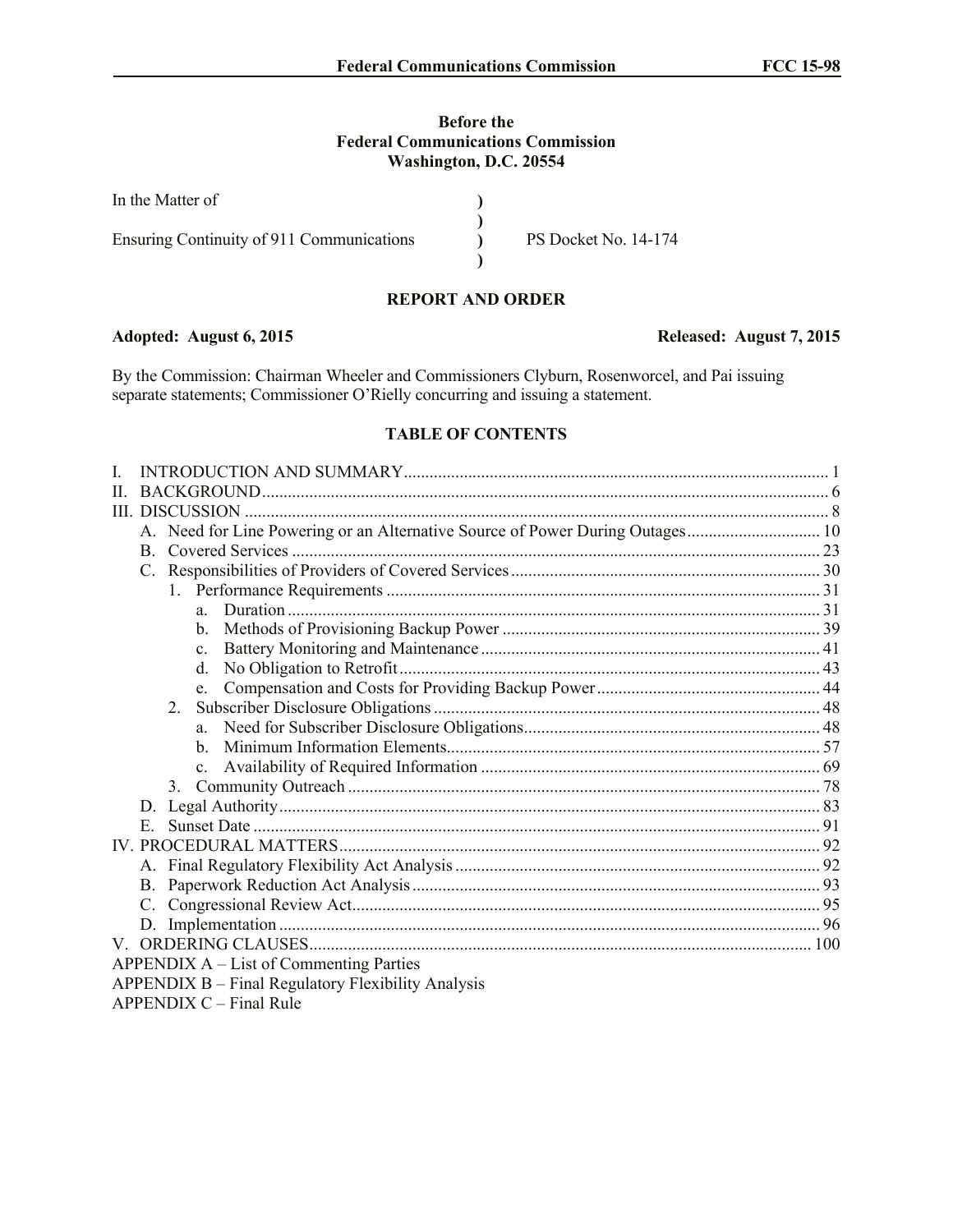# **I. INTRODUCTION AND SUMMARY**

1. In this *Report and Order*, the Federal Communications Commission (FCC or Commission) takes important steps to ensure continued public confidence in the availability of 911 service by providers of facilities-based fixed, residential voice services in the event of power outages.<sup>1</sup>

2. For over one hundred years, consumers have trusted that they will hear a dial tone in an emergency even when the power is out. Now, as networks transition away from copper-based, linepowered technology, many are aware of the innovation this transition has spurred in emergency services, but many consumers, remain unaware that they must take action to ensure that dial tone's availability in the event of a commercial power outage. The Commission's own consumer complaints portal reveals frustration over the failure of service providers to adequately inform subscribers about how to selfprovision backup power in order to access 911 services in a power outage. This period of transition has the potential to create a widespread public safety issue if unaddressed.

3. Accordingly, we create new section 12.5 of our rules to place limited backup power obligations on providers of facilities-based fixed, residential voice services that are not line-powered to ensure that such service providers meet their obligation to provide access to 911 service during a power outage, and to provide clarity for the role of consumers and their communities should they elect not to purchase backup power. To be sure, many providers of residential voice communications already offer some level of backup power to consumers. However, the vital importance of the continuity of 911 communications, and the Commission's duty to promote "safety of life and property through the use of wire and radio communication,"<sup>2</sup> favor action to ensure that all consumers understand the risks associated with non-line-powered 911 service, know how to protect themselves from such risks, and have a meaningful opportunity to do so. Specifically, we require all providers of facilities-based, fixed, voice residential service that is not line powered<sup>3</sup> -- including those fixed applications of wireless service offered as a "plain old telephone service" (POTS) replacement -- to offer new subscribers the option to purchase a backup solution that provides consumers with at least 8 hours of standby power during a commercial power outage, which will enable calls to 911.<sup>4</sup> In addition, we require these providers to offer, within three years of the effective date of the eight hour obligation, at least one option that provides a minimum of 24 hours of 911 service.

4. Additionally, we require all providers of facilities-based, fixed, voice residential service that is not line-powered to notify subscribers, at the point of sale and annually thereafter until September 1, 2025, of the availability of backup power purchasing options, use conditions and effect on power source effectiveness, power source duration and service limitations, testing and monitoring, and replacement details. Additionally, we direct the PSHSB to work with CGB to develop, prior to the implementation date of these rules for smaller providers, as herein defined, non-binding guidance with respect to the required notifications to subscribers. We limit these obligations to ten years as that should be enough time to ensure that overall consumer expectations regarding residential voice communications are aligned with ongoing technology transitions.

 $\overline{\phantom{a}}$ 

<sup>&</sup>lt;sup>1</sup> Unless otherwise noted, all citations to comments or *ex parte* filings in this *Report and Order* refer to filings in PS Docket No. 14-174.

 $^{2}$  47 U.S.C. § 151.

<sup>&</sup>lt;sup>3</sup> A provider currently offering line-powered service is subject to these rules to the extent it offers a covered nonline-powered service while these rules are in effect.

<sup>&</sup>lt;sup>4</sup> The backup power offered for purchase under our rule must include power for all provider-furnished equipment and devices installed and operated on the customer premises that must remain powered in order for the service to provide 911 access. As noted below, our rule does not extend this obligation to cordless telephones purchased by the homeowner.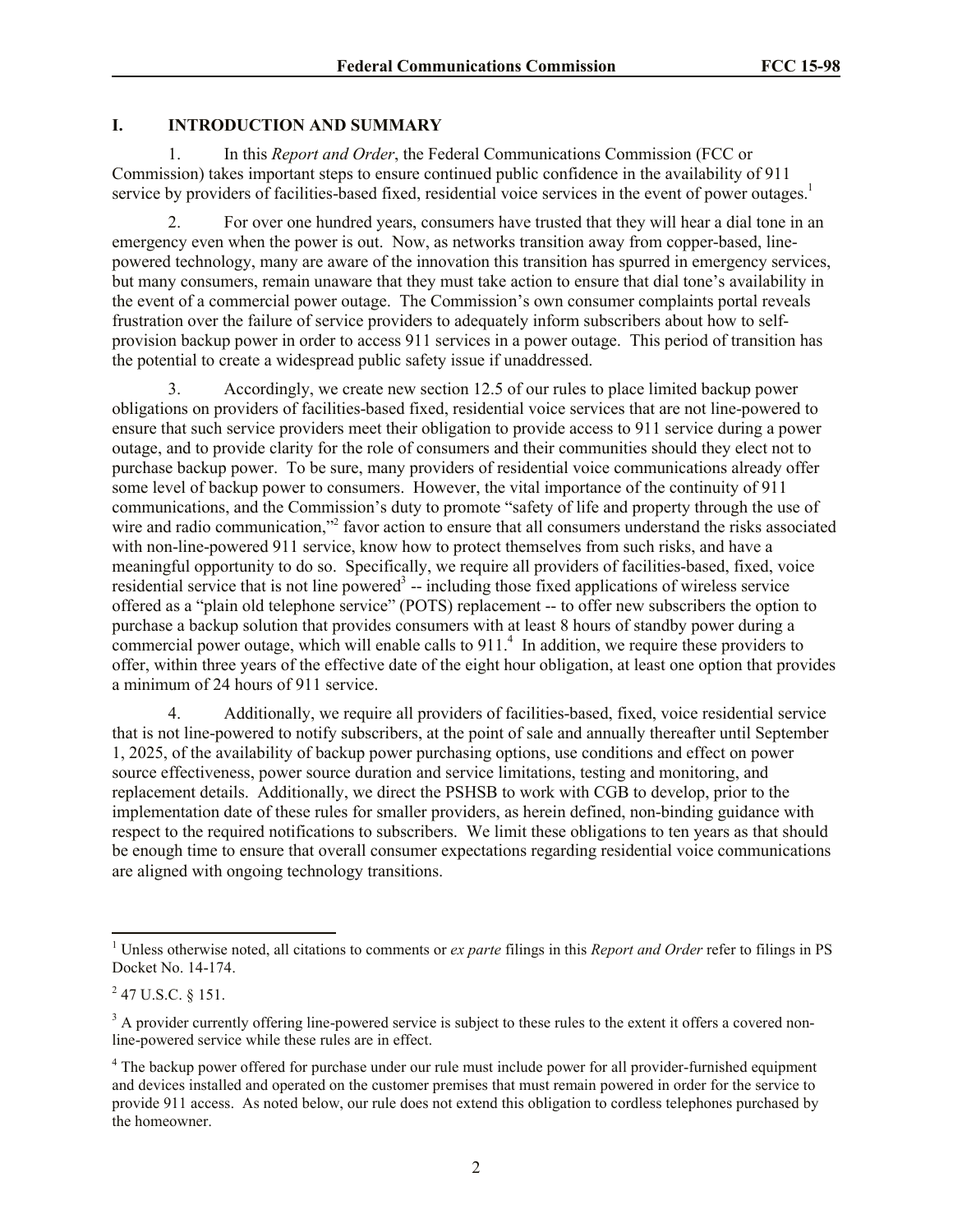5. Finally, we encourage covered providers to conduct tailored outreach to state and local disaster preparedness entities to ensure that consumables and rechargeable elements associated with backup power technical solutions deployed in their area are well understood so that communities may prioritize restocking and/or recharging in response to extended power outages.<sup>5</sup>

## **II. BACKGROUND**

6. Our Nation's communications infrastructure and the services available to consumers are undergoing technology transitions. The Commission has recognized that these transitions will bring enormous benefits to consumers, but also that they raise important questions about how to appropriately carry out our obligations set forth in the Communications Act, including promoting public safety and national security, and protecting consumers.<sup>6</sup>

7. To further these statutory objectives, in November 2014, the Commission adopted a *Notice of Proposed Rulemaking (Notice)* seeking to ensure reliable backup power for consumers.<sup>7</sup>. Specifically, the Commission sought comment on the "communications services we should include within the scope of any backup power requirements we may adopt" and "propose[d] that any potential requirements would apply to facilities-based, fixed voice residential services, such as interconnected Voice over Internet Protocol (VoIP), that are not line-powered by the provider."<sup>8</sup> The Commission proposed that "providers should assume responsibility for provisioning backup power that is capable of powering network equipment at the subscriber premises during the first 8 hours of an outage" but sought comment on what should happen in the event of an extended commercial power outage. $9$  The Commission also recognized the importance of outreach to consumers on the effect of commercial power outages to their communications services and sought comment on effective consumer notification.<sup>10</sup>

#### **III. DISCUSSION**

8. Communications services play an essential role in the delivery of public safety services, particularly 911, and that role is especially prominent during emergencies that lead to power outages. In the *Notice* in this proceeding, we sought comment on the means to ensure that consumers have access to minimally essential communications, including 911 calls and telephone-based alerts and warnings, during a loss of commercial power.<sup>11</sup> In this *Report & Order*, we take steps toward that goal by establishing clear lines of responsibility for ensuring continued 911 service during such commercial power outages and by: (1) establishing a phased-in obligation for the offering of backup power solutions to consumers; and (2) requiring covered providers to engage in disclosure of the risks associated with these outages and steps consumers may take to address those risks.

9. As discussed in greater detail below, we require that providers of non-line-powered facilities-based, fixed, voice residential service, including fixed wireless service intended as POTS

<sup>7</sup> *Notice*, 29 FCC Rcd at 14975-76, 14987, paras. 11-13, 33.

8 *Id.* at 14987, para. 33.

 $\overline{\phantom{a}}$ 

9 *Id*. at 14987, para. 35; 14990, para. 40.

<sup>10</sup> *Id.* at 14990, para. 39.

<sup>5</sup> We defer action on issues raised in the *Notice of Proposed Rulemaking* regarding backup power for other services. *Ensuring Customer Premises Equipment Backup Power for Continuity of Communications, et al.*, PS Docket No. 14-174, et al., Notice of Proposed Rulemaking and Declaratory Ruling, 29 FCC Rcd 14968, 14975 para. 11 (2014) (*Notice*).

<sup>6</sup> *See generally Notice; Technology Transitions, et al.*, GN Docket No. 13-5 et al., Order, Report and Order and Further Notice of Proposed Rulemaking, Report and Order, Order and Further Notice of Proposed Rulemaking, Proposal for Ongoing Data Initiative, 29 FCC Rcd 1433, 1435 para. 1 (2014) (*Technology Transitions Order*).

<sup>&</sup>lt;sup>11</sup> *Id.* at 14988, para. 34 (seeking comment on what services should be considered "minimally essential" for purposes of continuity of power).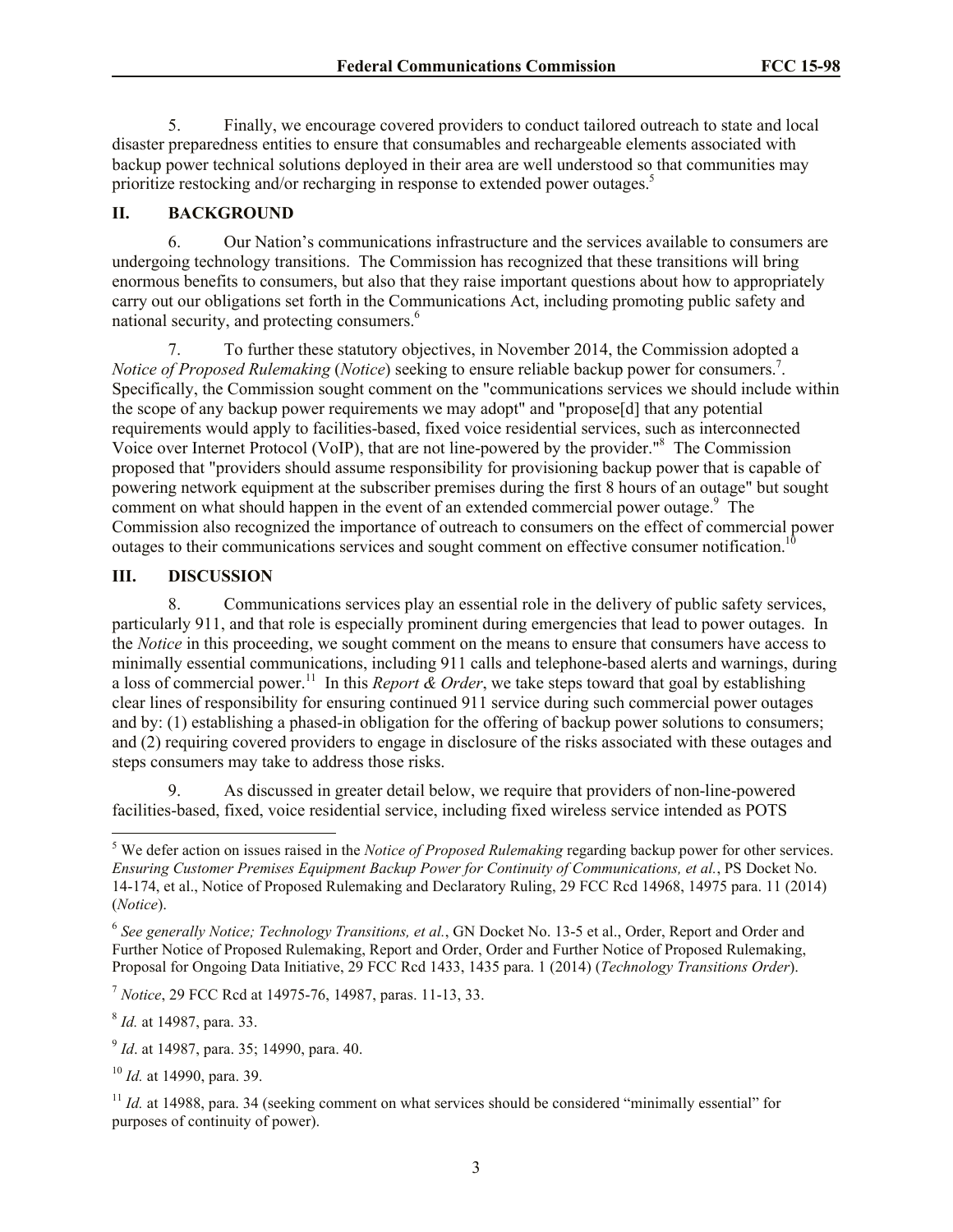replacement, offer, at the subscriber's option and expense, a backup power solution that provides 911 access for 8 hours in the event of commercial power loss. Within three years, providers must also offer a 24-hour backup power solution. We also require covered providers to explain at point of sale how the subscriber may extend the provision of backup power during longer, multi-day outages through devices such as solar chargers, car chargers or mobile charging stations and to direct customers to sources of such equipment. No provider will be required to install backup power unless requested by, and at the expense of, the subscriber, and no subscriber will be forced to purchase unwanted equipment. Rather, our rules will ensure that subscribers who so elect can obtain backup power simply and conveniently when activating a covered service. In addition, in order to ensure that consumers are adequately informed in determining whether to make this election, we adopt disclosure requirements designed to ensure that subscribers are aware of the backup power options available for their service, including installation and other usage instructions. We also encourage, but do not require, providers to conduct tailored outreach to state and local disaster preparedness entities to ensure that consumables associated with their backup power technical solutions are well understood so that communities may prioritize restocking and/or recharging in support of extended power outages.

# **A. Need for Line Powering or an Alternative Source of Power During Outages**

10. In the *Notice*, we noted that, in the past, consumers have relied upon service providers for backup power for their residential landline phones.<sup>12</sup> That is, equipment on the subscriber premises of those still served by copper networks continued to work during commercial power outages as long as the handset or other subscriber premises equipment did not need to be plugged into an electrical outlet to function. We proposed and sought comment on steps we could take to safeguard continuity of communications throughout a power outage across networks that provide residential fixed voice service used to dial 911, including the possible adoption of new rules.<sup>13</sup> Based on the record of this proceeding, we conclude that in order to ensure the availability of 911 service in the provision of facilities-based, fixed, voice residential services during power outages, we must adopt rules to require, among other things, either line powering or (at the subscriber's option and expense) an alternative means of maintaining 911 access during commercial power outages.

11. During a power outage, many subscribers must rely on a battery back-up, or an uninterruptible power supply  $(UPS)$ ,  $^{14}$  to ensure that their service will continue to operate. That is, many subscribers cannot rely on the availability of continuous power that is sufficient to provide basic telephony indefinitely in their homes.<sup>15</sup> Specifically, modern fiber and cable networks do not provide power to operate necessary equipment at the subscriber location, including network devices (e.g., cable modems, optical network terminals) and telephones.<sup>16</sup> The deployment of a VoIP service requires that

https://transition.fcc.gov/bureaus/pshs/advisory/csric5/CSRIC\_Charter\_Renewal\_2014.pdf.

 $\overline{\phantom{a}}$ 

<sup>&</sup>lt;sup>12</sup> *Id.* at 14975, para. 11; *see also* Communications Security, Reliability, and Interoperability Council (CSRIC), Final Report – CPE Powering at 5 (2014), available at

https://transition.fcc.gov/pshs/advisory/csric4/CSRIC%20WG10%20CPE%20Powering%20Best%20Practices%20F inal%20Draft%20v2%20082014.pdf (CSRIC Report). CSRIC is a multi-stakeholder advisory body charged with making "recommendations to the FCC regarding ways it can strive for security, reliability, and interoperability of communications systems." *See* FCC, CSRIC Charter,

<sup>13</sup> *Notice* 29 FCC Rcd at 14969, para. 2.

<sup>14</sup> *See* ENERGY STAR® Program Requirements, Product Specification for Uninterruptible Power Supplies (UPSs) https://www.energystar.gov/ia/partners/prod\_development/new\_specs/downloads/uninterruptible\_power\_supplies/E S\_UPS\_V1\_Draft1\_Specification.pdf?0544-2a1e (defining a UPS as: "Combination of convertors, switches, and energy storage devices (such as batteries) constituting a power system for maintaining continuity of load power in case of input power failure.").

<sup>15</sup> *Notice*, 29 FCC Rcd at 14987, para. 33.

<sup>16</sup> *See id.;* CSRIC Report *at 8.*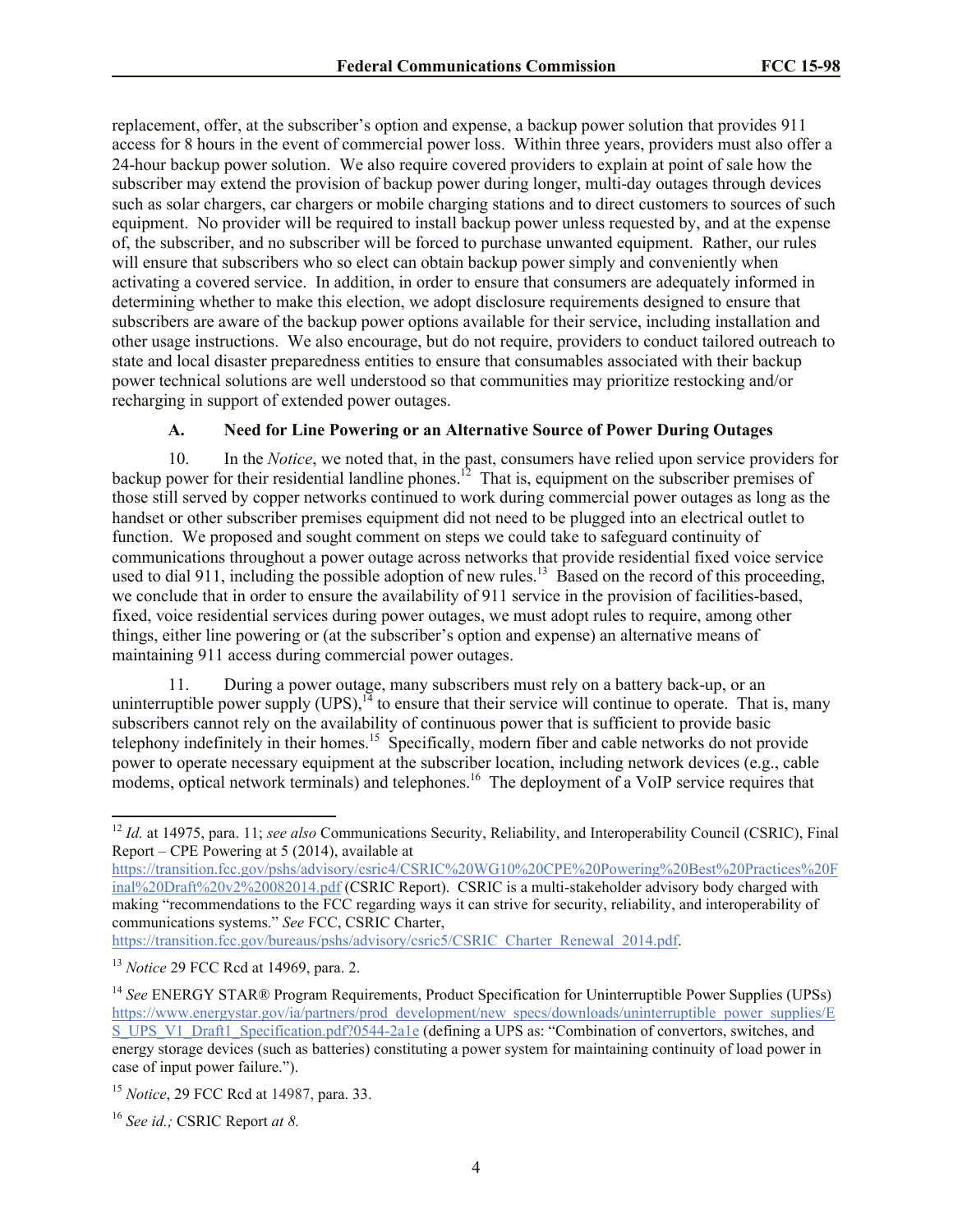analog voice signals be converted to IP, using a voice codec.<sup>17</sup> The most commonly deployed model for VoIP services in the United States places the Analog Telephone Adapter (ATA) in a network device that is installed inside of the living unit. This ATA function is commonly used in hybrid fiber coax cable networks that use embedded multimedia terminal adapters (eMTA), twisted pair telephone (DSL) networks and increasingly Fiber-to-the-Home (FTTH) Optical Network Units (ONUs), also called Optical Network Terminals (ONTs).<sup>18</sup> Voice codecs support voice, fax, and other legacy TDM services over IP, and their function is sometimes referred to as the ATA.<sup>19</sup> Network devices with the embedded ATA function are powered directly by AC power or through a UPS that converts AC to DC power.<sup>20</sup> According to the CSRIC report, in other use cases, the ATA function is being placed in consumer owned devices, creating more challenges for battery backup of VoIP services.<sup>21</sup>

12. Given that consumers are increasingly relying on new types of service for residential voice communications, and that in many areas traditional line-powered 911 service is now, or is soon likely to be, no longer be available,<sup>22</sup> the *Notice* asked whether it was reasonable for providers to continue to bear primary responsibility for backup power, and if so, to what extent.<sup>23</sup> We also stated that it was our intention to: (1) establish clear expectations for both providers and subscribers as to their responsibilities throughout the course of an outage; and (2) minimize potential for lapses in service because of subscriber confusion or undue reliance on the provider with respect to backup power for equipment at the subscriber premises.<sup>24</sup> The *Notice* communicated a desire to adopt baseline requirements for ensuring continuity of power for devices at the subscriber location during commercial power outages.<sup>25</sup> We acknowledged that  $\epsilon$  backup power is not solely a copper retirement issue.<sup>26</sup> Thus, we intended to address backup power at the subscriber premises also for those who have already migrated or been transitioned to an IP-based network. $27$ 

13. We adopt the rules that follow because we believe that it is essential for all consumers to be able to access 911 emergency services during commercial power outages, especially those outages caused by catastrophic storms or other unpredictable events, and to understand how to do so. Ensuring the ability to maintain such service is a vital part of our statutory mandate to preserve reliable 911 service, and more generally, our statutory goal to promote "safety of life and property through the use of wire and radio communication."<sup>28</sup> We agree with the National Association of State Utility Consumer Advocates (NASUCA) that it is unlikely that our concerns would be adequately addressed without the adoption of regulatory requirements.<sup>29</sup> We are supported in our conclusion by commenters such as the Pennsylvania Public Utility Commission (PA PUC), which urges the Commission to adopt baseline requirements for ensuring continuity of power during commercial power outages applicable to providers of interconnected

- <sup>18</sup> *Id.* at 8.
- <sup>19</sup> *Id.* at 8.
- <sup>20</sup> *Id.* at 8.
- <sup>21</sup> *Id. at* 6.

<sup>25</sup> *Id.*

<sup>27</sup> *Id.*

<sup>28</sup> 47 U.S.C. § 151.

<sup>29</sup> NASUCA Reply at 8.

 $\overline{\phantom{a}}$ <sup>17</sup> CSRIC Report at 6.

<sup>22</sup> *Notice*, 29 FCC Rcd at 14976, para. 13.

<sup>23</sup> *Id.* at 14988, para. 35*.*

<sup>24</sup> *Id.* at 14987, para. 32.

<sup>26</sup> *Id.* at 14976, para. 13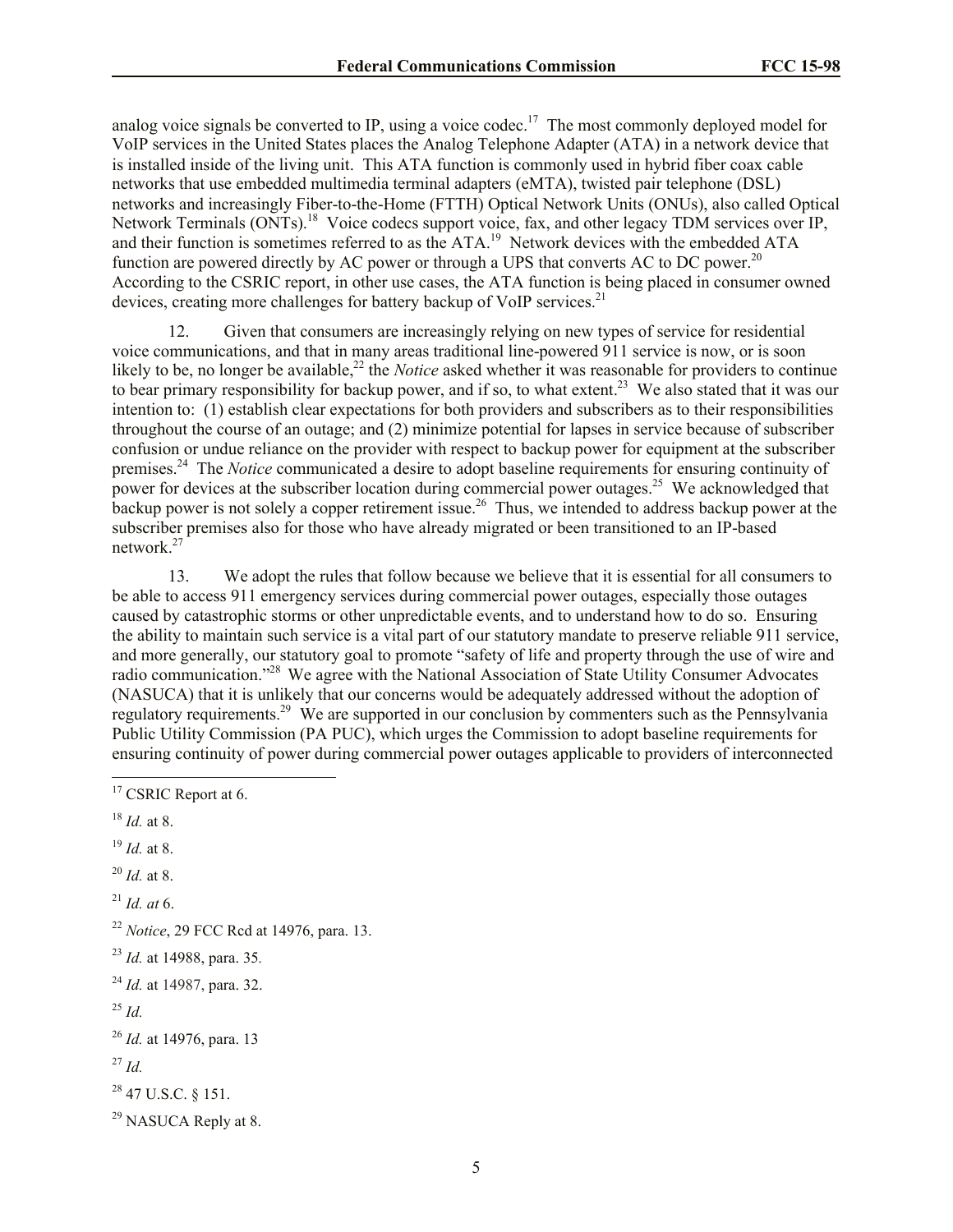VoIP-based services that do not provide line power at their central office, but rather rely on backup power.<sup>30</sup>

14. Specifically, we find that public safety officers, first responders and other public officials have a need to communicate with citizens through whatever means possible, and 911 service plays an important role in this regard.<sup>31</sup> Indeed, consumer advocates and 911 providers emphasize the need to adopt robust backup power requirements to ensure public safety.<sup>32</sup> For example, Public Knowledge notes that right now consumers of traditional landline service are "guaranteed backup power during power outages" and "many consumers keep their landline service specifically to retain this feature."<sup>33</sup> Public Knowledge further states that, "[w]ith the advent of cordless phones the only time the consumer worried about backup batteries was for their cordless phone or they simply retained a traditional phone to use during emergencies."<sup>34</sup>

15. NASUCA and many other commenters agree that Commission action will help preserve consumers' ability to access 911 service.<sup>35</sup> Specifically, NASUCA "fully supports the Commission's determination to ensure reliable backup power for consumers of IP-based voice and data services across networks that provide residential, fixed service that substitutes for and improves upon the kind of traditional telephony used by people to dial 911.<sup>336</sup> According to NASUCA, "[b]ackup power requirements will help ensure that service will continue in a power outage."<sup>37</sup> The National Association of State 911 Administrators (NASNA) similarly observes that "[t]he transition from legacy copper loops to other network technologies means that an important safety net—Central Office provisioning of line power

l

<sup>32</sup> See Public Knowledge, Appalshop, Benton Foundation, Center for Media Justice, Center for Rural Strategies, Common Cause, The Greenlining Institute, Media Action Center, Media Literacy Project, National Consumer Law Center (on behalf of its low-income clients), New America Foundation Open Technology Institute, Rural Broadband Policy Group, and TURN (The Utility Reform Network) (jointly, "Public Knowledge *et al.*") Comments at 21-28. For ease of reference, these joint commenters may also be referred to in this document as "Public Knowledge." *See also* Intergovernmental Advisory Committee Recommendation 2013-5, "Response to Technology Transitions Task Force Request for Comments on Potential Trials of Transitions to Internet Protocol Based Networks," adopted July 8, 2013, at 3 available at https://transition.fcc.gov/statelocal/recommendation2013-05.pdf (asserting that all new technologies must maintain system resiliency, especially with respect to power supply, that powering of copper legacy networks separate from the electric grid historically helped to make them extremely resistant to power outages, ad that "uninterrupted, resilient, extended-use power for telephone access must be available in the interest of public safety.").

<sup>33</sup> *See* Public Knowledge Reply at 6. Although Public Knowledge's filing is styled "Comments," it was filed after the deadline for initial comments and is thus referred to in this document as a "Reply."

<sup>34</sup> *Id*. at 8.

<sup>35</sup> *See e.g.* NASUCA Comments at 2; Communications Workers of America (CWA) Comments at 1; AARP Comments at 23 (arguing that network providers that offer voice services must be responsible for provisioning services that are consistent with public safety objectives and that the lack of backup power for CPE places consumers, their neighbors, and first responders at risk); PA PUC Comments at 5 (arguing that it is imperative that consumers who have either migrated or been transitioned to an IP-based network or new facilities continue to have reasonable CPE backup power alternatives as a means to ensure continuity of communications throughout a commercial power outage).

<sup>36</sup> NASUCA Comments at 2.

<sup>37</sup> *Id.*

<sup>30</sup> Pennsylvania Public Utility Commission (PA PUC) Comments at 8. *See also* New York Public Safety Commission (NYPSC) Comments at 4 (stating that "where line equipment normally requires commercial power, the FCC should require that companies provide contingent backup power to ensure that network availability is maintained during commercial power outages).

<sup>31</sup> *See* CSRIC Report at 19.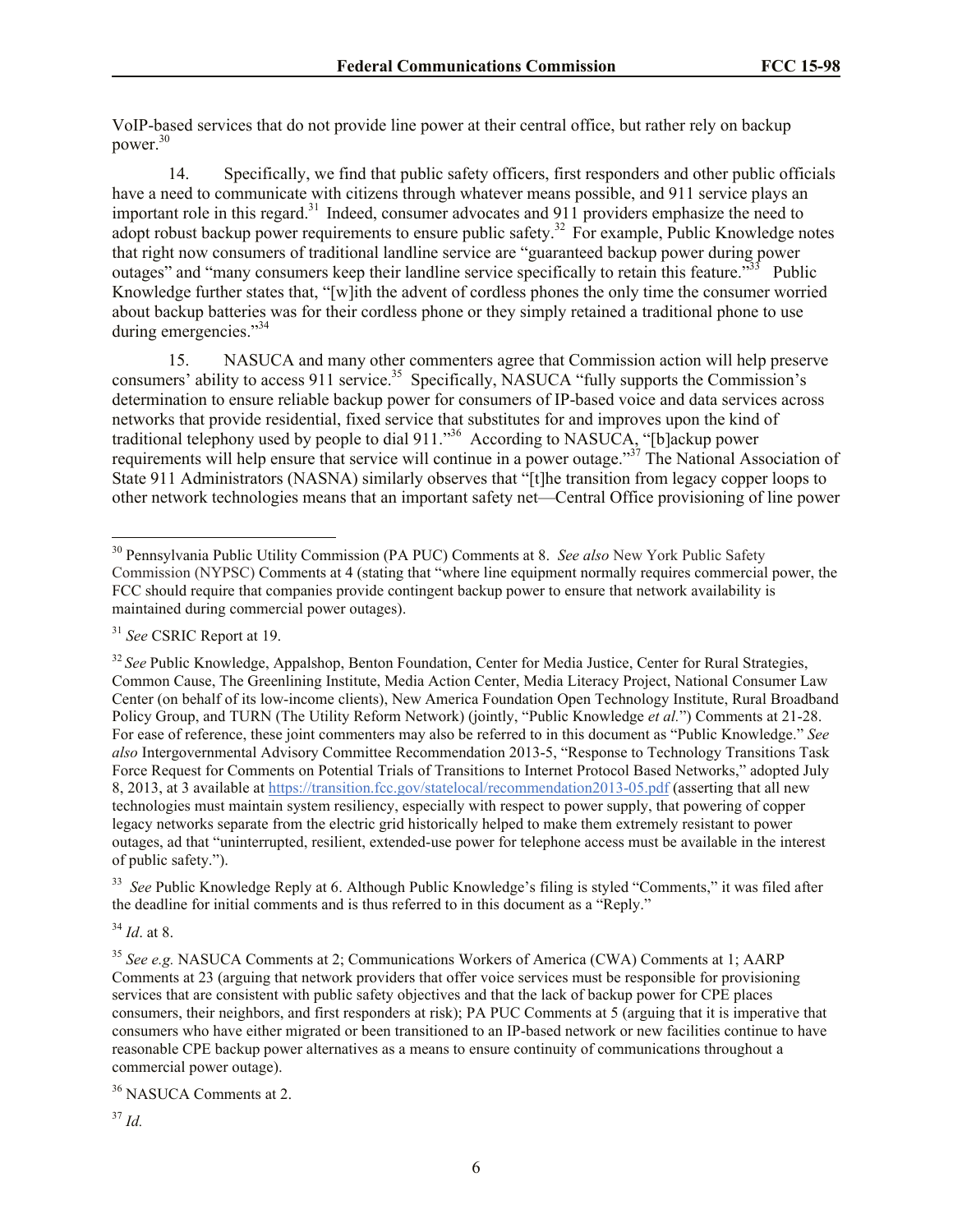to the subscriber premises—will disappear unless the Commission takes action to mitigate it."<sup>38</sup> The Communications Workers of America (CWA) asserts that CWA, consumer organizations, state regulatory commissions, and public safety associations "support Commission proposals to facilitate the transition to high-speed broadband networks, protect consumers and promote public safety by *upgrading* Commission rules regarding back-up power, network changes, and service discontinuance."<sup>39</sup>

16. We agree that this period of transition gives rise to the need for "upgrading Commission rules." We observe that the consumers most at risk of losing continuity of 911 communications during commercial power outages are those in the midst of transitioning from legacy copper, or that are new to non-copper media, because they may currently assume they will be able to reach 911 during a power outage. For example, Public Knowledge asserts that "the new technologies with which AT&T and Verizon propose to replace traditional POTS are not self-powered, do not work with vital devices on which consumers rely, and are not available in every community.<sup>540</sup> Public Knowledge further argues that, "[w]hile technology transitions hold tremendous promise for a state-of-the-art communications network, the loss of guaranteed backup power or shifting backup power responsibility to the consumer are serious changes that could end up creating a network that serves some and not others."<sup>41</sup>

17. We agree with the commenters who assert that transitions to new technology should not result in 911 service being more vulnerable than when consumers used the legacy network.<sup> $42$ </sup> As we stated in the *Notice*, the absence of line powering for some voice services (such as those provided by cable companies) was not an issue that needed to be addressed when legacy line-powered network options were widely available, but it must be addressed as more and more residential subscribers are faced with only VoIP and other residential IP-based services (or legacy services delivered over fiber) as options, because these services typically will require a backup power source to function during power outages.<sup>43</sup> Accordingly, we focus our requirements to support the continued transmission of 911 communications for service that will no longer have line powering capabilities. Because of the importance of the continuity of 911 communications, we also include under the new requirement providers that may have never provided line powering, but that provide services intended to replace traditional POTS services on which consumers have relied for continuous access. With the accelerating transition to new technologies, consumers of these services will no longer have competitive alternatives that come with line-powering capabilities.

18. We reiterate our observation in the *Notice* that adequate and reliable access to 911 services and functionalities during emergency conditions is a long-standing public policy objective. Although we recognize that we are in the midst of sweeping change, we believe that voice communications continue to play an essential and central role in the delivery of public safety services.<sup>44</sup> and that this role does not diminish during events that cause power outages. Indeed, it is at these times that consumers most need to know that they will be able to use their home telephone to get help through 911.

19. We recognize that, as noted by some commenters, many users of interconnected VoIP service may well be unconcerned about backup power, choosing instead to rely on their mobile phones or

 $\overline{\phantom{a}}$ <sup>38</sup> National Association of State 911 Administrators (NASNA) Comments at 1-2.

<sup>&</sup>lt;sup>39</sup> CWA Comments at 1 (emphasis added).

<sup>&</sup>lt;sup>40</sup> Public Knowledge Reply at 7.

<sup>41</sup> *Id*. at 6.

<sup>42</sup> *See, e.g., id.*

<sup>43</sup> *Notice*, 29 FCC Rcd at 14987**,** para. 33.

<sup>44</sup> *See, e.g*., *id.* at 14975, para. 12.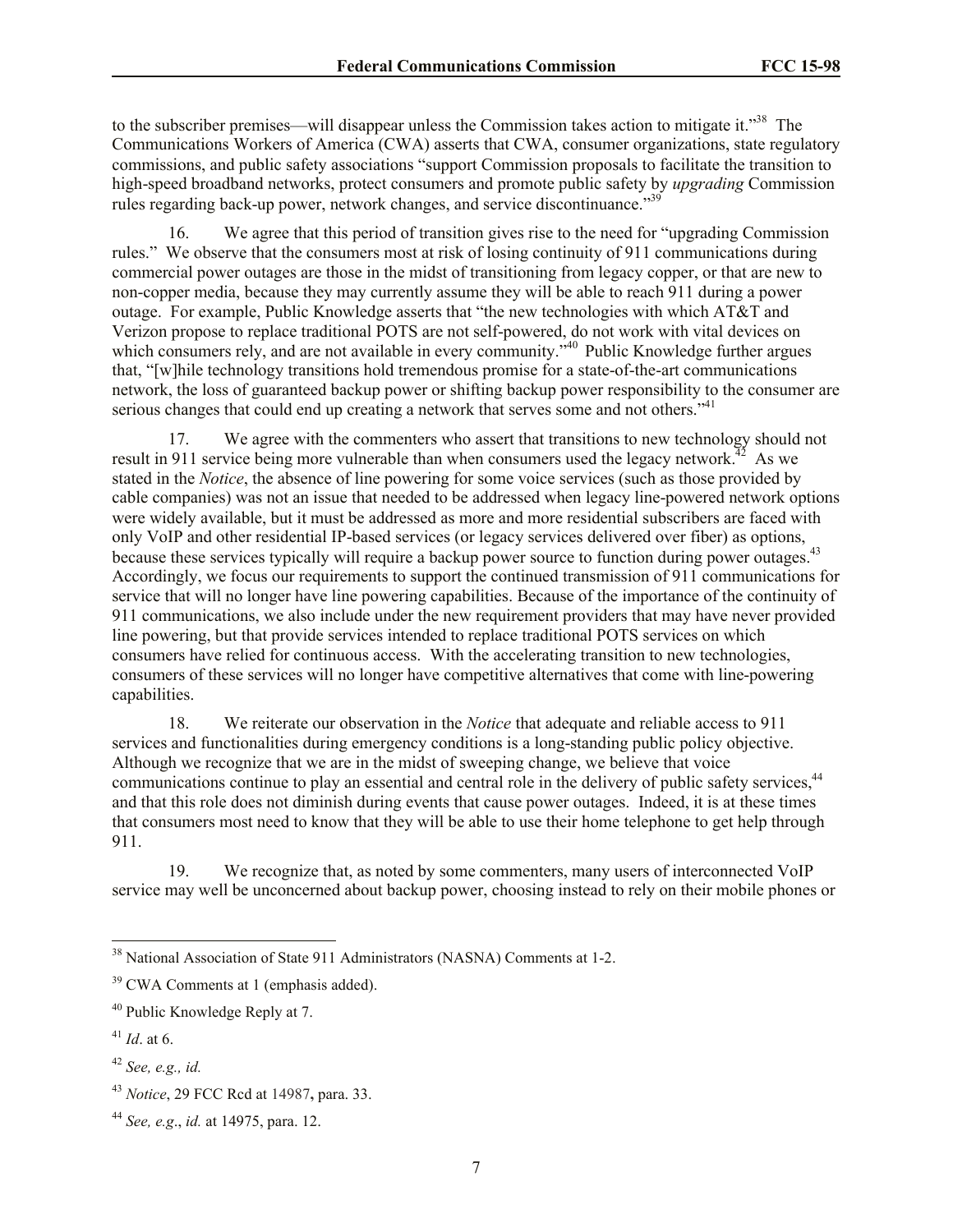alternative backup sources.<sup>45</sup> Nonetheless, because of the critical nature of 911 communications, we are not persuaded by the argument that there is no need for action to ensure the continuity of 911 communications to homes across the country. Nor are we convinced that we should abandon this effort because of claims that consumer expectations, which have developed over decades, are already reset such that they no longer expect their home phone to work during power outages.<sup>46</sup> Consumers who have yet to abandon (or who have only recently abandoned) line-powered service may not have had their expectations "reset." At this time of transition, it is these consumers who are more likely to mistakenly believe that they can access emergency services during a power outage when the line power option had already been eliminated.

20. We find merit in NASUCA's argument that the public interest requires the industry to be responsible for ensuring that its subscribers at least have some option to purchase backup power, either from the service provider or a third party.<sup>47</sup> Therefore, as more fully discussed below, we conclude that the public interest would be best served by ensuring the option for continued access to backup power to maintain continuity of 911 communications during a loss of commercial power.

21. We have previously recognized that the benefits associated with reliable 911 service are substantial.<sup>48</sup> The provision of backup power for network equipment at the subscriber premises promotes the "safety of life and property through the use of wire and radio communication,"<sup>49</sup> by enabling 911 calls for subscribers of the covered services, when the power is out. Specifically, the rules we adopt today will preserve safety of life by enabling the use of VoIP and other non-line powered services to contact 911 in a commercial power outage, which is what millions of Americans have come to expect from their "home phone."<sup>50</sup> We expect that providing the option for at least 8 hours of backup power would ensure the ability to make many life-saving 911 calls during commercial power outages.<sup>51</sup> Therefore, we find, as we

<sup>47</sup> NASUCA Reply at 4.

l

<sup>49</sup> 47 U.S.C. § 151.

<sup>50</sup> *Notice*, 29 FCC Rcd at 14975, para. 11.

(continued….)

<sup>45</sup> *See, e.g.* Corning Comments at 2-6; AT&T Comments at 12.

<sup>46</sup> *See, e.g.* ADTRAN Comments at 17-21 (asserting that historically the monopoly telephone service provider offered the service, CPE and power; and this model and the related expectations no longer exists); American Cable Association (ACA) Comments at 5-7 (arguing that the voice service market has evolved and consumers have already shifted from line power copper to use of wireless and wireline technologies with backup power capabilities); and Telecommunications Industry Association (TIA) Comments at 5 (noting that consumers understand the tradeoffs between legacy devices that did not require their being involved in powering them, and mobile and non-tethered services).

<sup>48</sup> *In The Matter Of Improving 911 Reliability, Reliability And Continuity Of Communications Networks, Including Broadband Technologies*, PS Docket Nos. 13-75, 11-60, Report and Order, 28 FCC Rcd 17476, 17500-03, paras. 73-79 (2013) (*Improving 911 Reliability Report and Order*); *In The Matter Of Facilitating The Deployment Of Text-To-911 And Other Next Generation 911 Applications Framework for Next Generation 911 Deployment*, PS Docket Nos. 11-153, 10-255, Second Report and Order and Third Further Notice of Proposed Rulemaking, 29 FCC Rcd. 9846, 9852-57, paras. 12-22 (2014) (*Facilitating the Deployment of Text-To-911 Second Report and Order*); *Wireless E911 Location Accuracy Requirements*, PS Docket No. 07-114, Fourth Report and Order, 30 FCC Rcd 1259, 1316-20, paras. 158-66 (2015).

 $<sup>51</sup>$  Even if just one life is saved per year through any of these associated benefits, the benefits to the nation could be</sup> calculated at \$9.1 million. The value of a statistical life (VSL) is currently estimated at \$9.1 million. *See* Memorandum from Polly Trottenberg, Under Secretary for Policy, Office of the Secretary for Transportation, and Robert S. Rivkin, General Counsel, Department of Transportation, Guidance on Treatment of the Economic Value of a Statistical Life in U.S. Department of Transportation Analyses at 1 (Feb. 28, 2013),

http://www.dot.gov/sites/dot.gov/files/docs/VSL Guidance\_2013.pdf (*DOT Guidance on Economic Value of a Statistical Life*). The Department of Transportation defines VSL as "the additional cost that individuals would be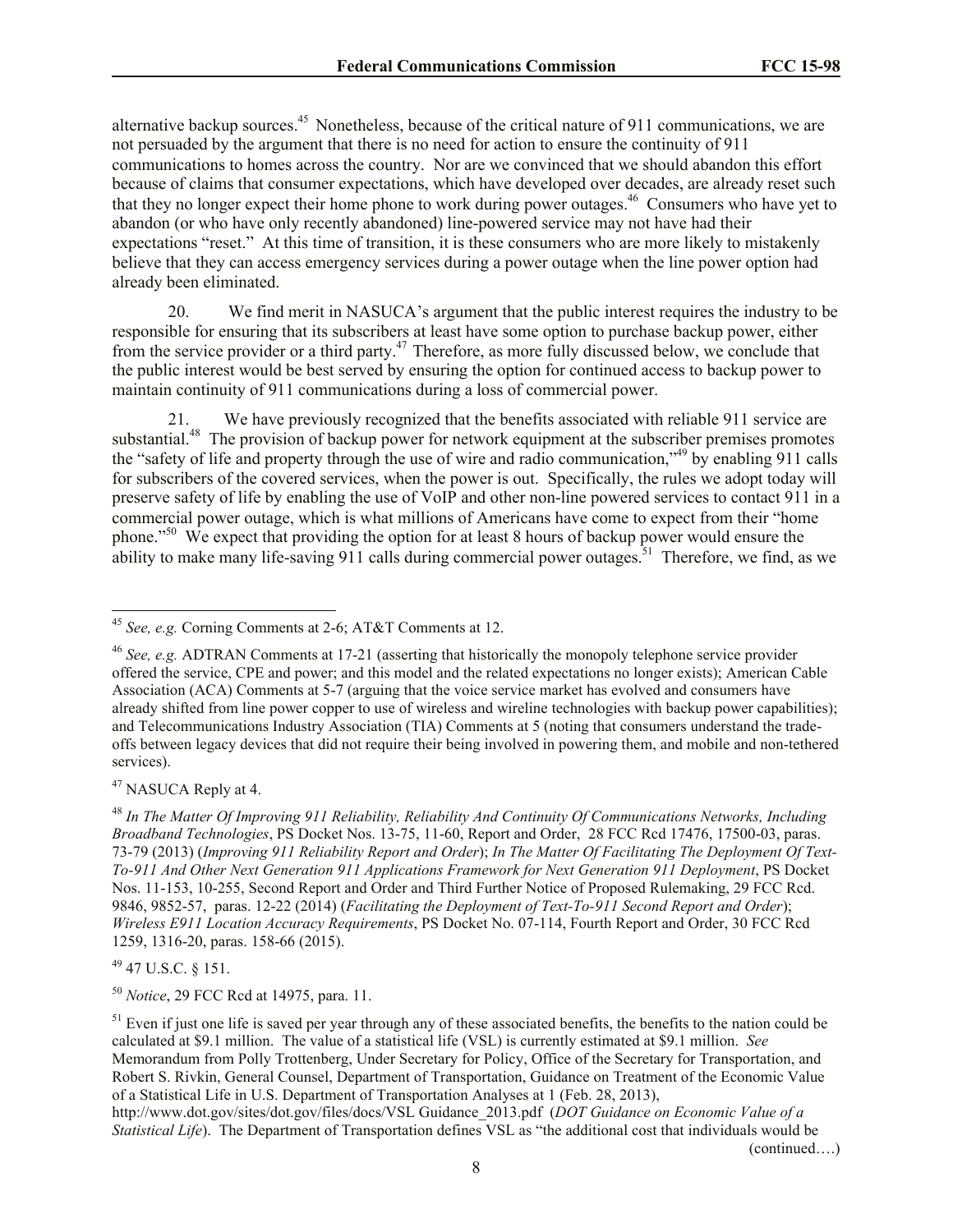have before, that "[r]eliable 911 service provides public safety benefits that, while sometimes difficult to quantify, are enormously valuable to individual callers and to the nation as a whole."<sup>52</sup>

22. We have also previously found that greater access to 911 enables other public safetyrelated benefits as well. The Commission's "Text-to-911" proceeding concluded that increasing access to 911 "could yield other benefits, such as reduced property losses and increased probability of apprehending criminal suspects.<sup>53</sup> Also, the increased ability to place 911 calls necessarily means that there is an increased ability to receive calls in an emergency, including calls from public entities attempting to disseminate important information during widespread emergencies (such as evacuation notices).<sup>54</sup> Many communities have installed such a function that "has proven to be effective in other counties and cities, such as San Diego during the fires of 2007."<sup>55</sup>

## **B. Covered Services**

23. In the *Notice*, we sought comment to help identify the most essential communications services that a customer would need to get emergency help during a power outage. We referred to this in the *Notice* as "minimally essential" communications.<sup>56</sup> We intended to afford sufficient power for minimally essential communications, including and especially 911 calls and the receipt of emergency alerts and warnings.<sup>57</sup>

24. We also noted that voice services historically have been the primary means of contacting 911 for emergency help.<sup>58</sup> Moreover, we observed that line-powered service can operate continuously and indefinitely during a commercial power failure, and does not require a backup power source to maintain continuity of communications for access to 911. Thus, we proposed that any rules apply "to facilities-based, fixed voice services, such as interconnected VoIP, that are not line-powered by the provider."<sup>59</sup>

25. Consistent with this proposal, we conclude that it would be in the best interest of the public to apply our rules to facilities-based, fixed voice services, such as interconnected VoIP, that are not line-powered by the provider.<sup>60</sup> Our conclusion is based on the fact that, as we stated in the *Notice*, voice

<sup>53</sup> *Facilitating the Deployment of Text-To-911 Second Report and Order*, 29 FCC Rcd at 9862, para. 33 ("For example, property losses may be reduced if text-to-911 is used to promptly inform authorities of a fire, thereby enabling the fire department to reach the emergency sooner."); *id.* at n.95.

<sup>54</sup> *See infra* para. 81.

<sup>55</sup> Areej M. Sadhan, Evaluating the Reverse 9-1-1 System in Santa Clara County: Does the Process Work? at 50 (2014), http://scholarworks.sjsu.edu/cgi/viewcontent.cgi?article=1378&context=etd\_projects; *see also, e.g.*, Salt Lake Valley Emergency Communications Center, Reverse Phone Notification for Herriman Wildfire (Sept. 21, 2010), http://vecc9-1-1.com/reverse-phone-notification-for-herriman-wildfire/.

<sup>56</sup> *Notice*, 29 FCC Rcd at 14988**,** para. 34.

<sup>57</sup> *Id.*

<sup>58</sup> *Id.*

<sup>59</sup> *Id.* at 14987, para. 33.

<sup>(</sup>Continued from previous page)

willing to bear for improvements in safety (that is, reductions in risks) that, in the aggregate, reduce the expected number of fatalities by one." *Id*. at 2.

<sup>52</sup> *Improving 911 Reliability Report and Order*, 28 FCC Rcd at 17500, para 73.

 $60$  We note that in adopting the rules in this order, we do not need to make, nor are we making, any new broader finding concerning the jurisdictional nature of interconnected VoIP or state authority with respect to interconnected VoIP. *See, e.g., IP-Enabled Services; E911 Requirements for IP-Enabled Service Providers*, WC Docket Nos. 05- 196, 04-36, First Report and Order and Notice of Proposed Rulemaking, 20 FCC Rcd. 10245, 10261-66, ¶ 26 (2005) (continued….)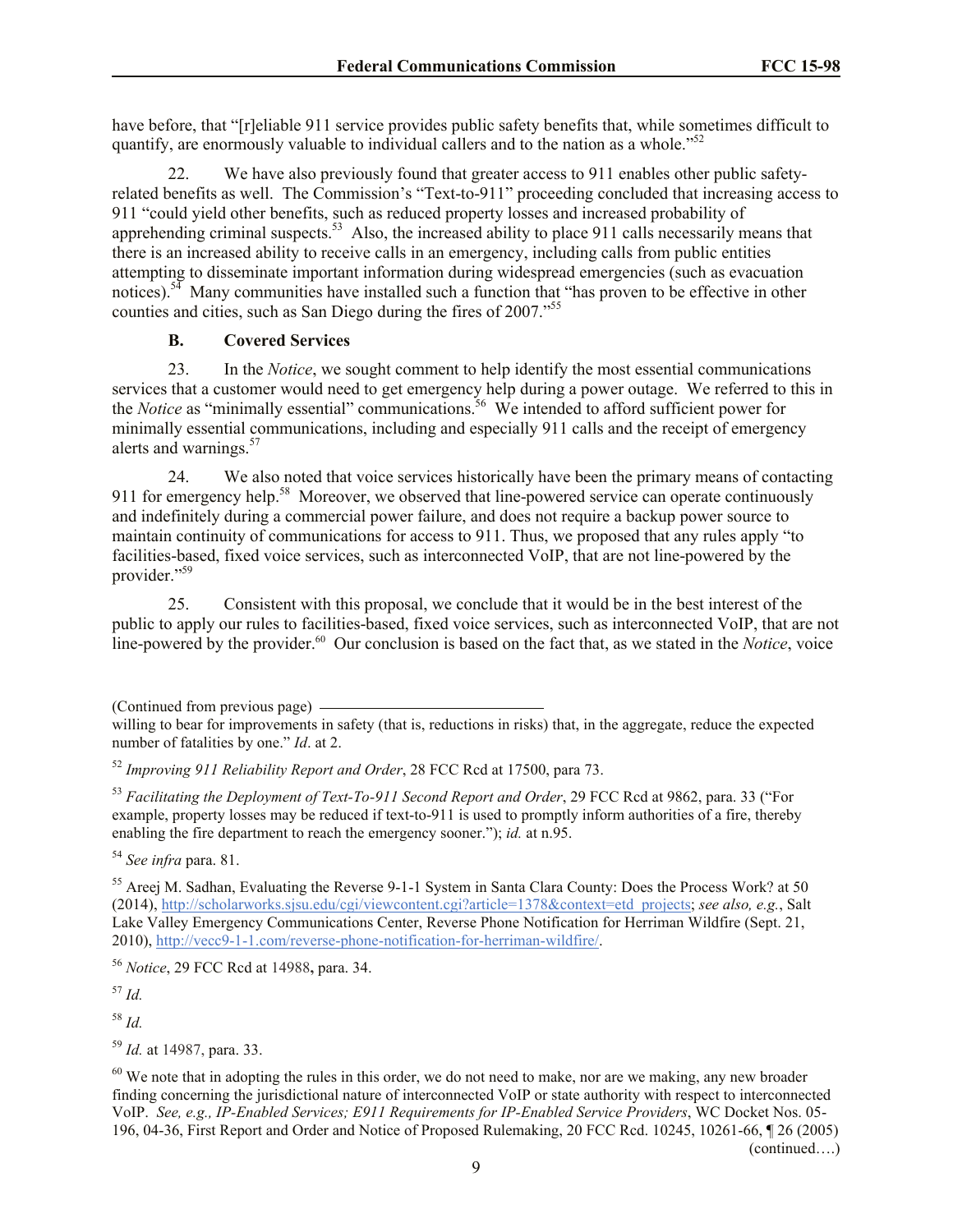service is still the primary means of reaching help through  $911$ .<sup>61</sup> We clarify that a wireless voice service is "fixed" for purposes of our rules if it is marketed as a replacement for line-powered telephone service and is intended primarily for use at a fixed location. We further clarify that whether a wireless service is "fixed" does not depend on the regulatory classification of the service under Federal or state law, or on the mobile capabilities of the service. Similarly, the use of a femtocell or similar equipment in a residential setting does not automatically convert a mobile service into a fixed service. The decisive factor is whether the service is intended to function as or substitute for a "fixed" voice service.

26. Although the rule we adopt today would allow for calls other than to or from 911, we find there is not currently a means to prioritize the provision of power for only some voice calls (such as 911 calls) over other communications (such as calls to friends and family). Many commenters generally agree that there is no practical way to maintain power for only some calls. For example, according to Verizon, calibrating a provider's battery backup obligations and capabilities based upon essential versus nonessential calls would be inconsistent with consumer's expectations, and unnecessarily complex.<sup>62</sup> ITTA, the Alarm Industry Communications Committee (AICC), NASUCA, and others argue that it would be technically difficult, if not impossible, to distinguish among certain types of calls or functions in a way that would allow rapid load-shedding of non-essential communications to conserve backup power, if minimally essential communications were defined as only 911 or emergency communications.<sup>63</sup>

27. Some commenters argue for an even broader definition of covered services, citing various examples.<sup>64</sup> Although we recognize that limiting the definition as we have done omits some services on which consumers currently rely in emergencies, we expect that both the consumer backup power needs and our rules will evolve.<sup>65</sup> More importantly, we do not more broadly define covered services because we find that at this time it would be in the best interests of the public to limit application of our rules to discharge our statutory duty to ensure the continued viability of 911. Imposing specific obligations on providers to support other communications could introduce confusion and impose costs on providers that may well exceed the incremental benefits. This is particularly true given the many backup power solutions on the market today that are capable of supporting both essential and non-essential communications.

28. We reject the argument of NCTA and others that adopting backup power rules exclusively for fixed services unduly favors competing mobile services. The rules we adopt herein are

(Continued from previous page)

<sup>61</sup> *Notice*, 29 FCC Rcd at 14988**,** para. 34.

<sup>62</sup> Verizon Reply at 11.

<sup>63</sup> *See, e.g.,* Alarm Industry Communications Committee (AICC) Comments at 6; ITTA Comments at 21; NASUCA Comments at 10.

<sup>64</sup> For example, AARP notes that voice is only one element of a growing set of communication applications that will include a variety of connected devices that enable real-time communication and monitoring. AARP Comments at 11. Appalshop, Inc. stresses the need for support and function of other devices that consumers and businesses have come to rely on, such as, but not limited to, heart monitors, security alarms, medical emergency alarms, devices that provide access to technology for people with disabilities, credit card machines, and fax machines. Appalshop Comments at 3. And, still others have expressed concern about the extent to which limited backup power will be able to support broadband communications that are needed specifically to sustain IP-based relay services in the event of a power outage in an IP environment.

<sup>65</sup> *See* Association of Public-Safety Communications Officials-International, Inc. (APCO) Comments at 3 (noting that ideally, all NG-9-1-1 capabilities should be considered minimally essential; however, at least initially, multimedia capabilities could become a drain on limited back-up power capabilities for CPE; and should that be the case, at least voice calls and texts to 9-1-1 should be considered minimally essential communications, with the eventual goal of including all NG9-1-1 capabilities.).

<sup>(</sup>requiring interconnected VoIP providers to comply with E911 requirements "regardless of the regulatory classification" of such services).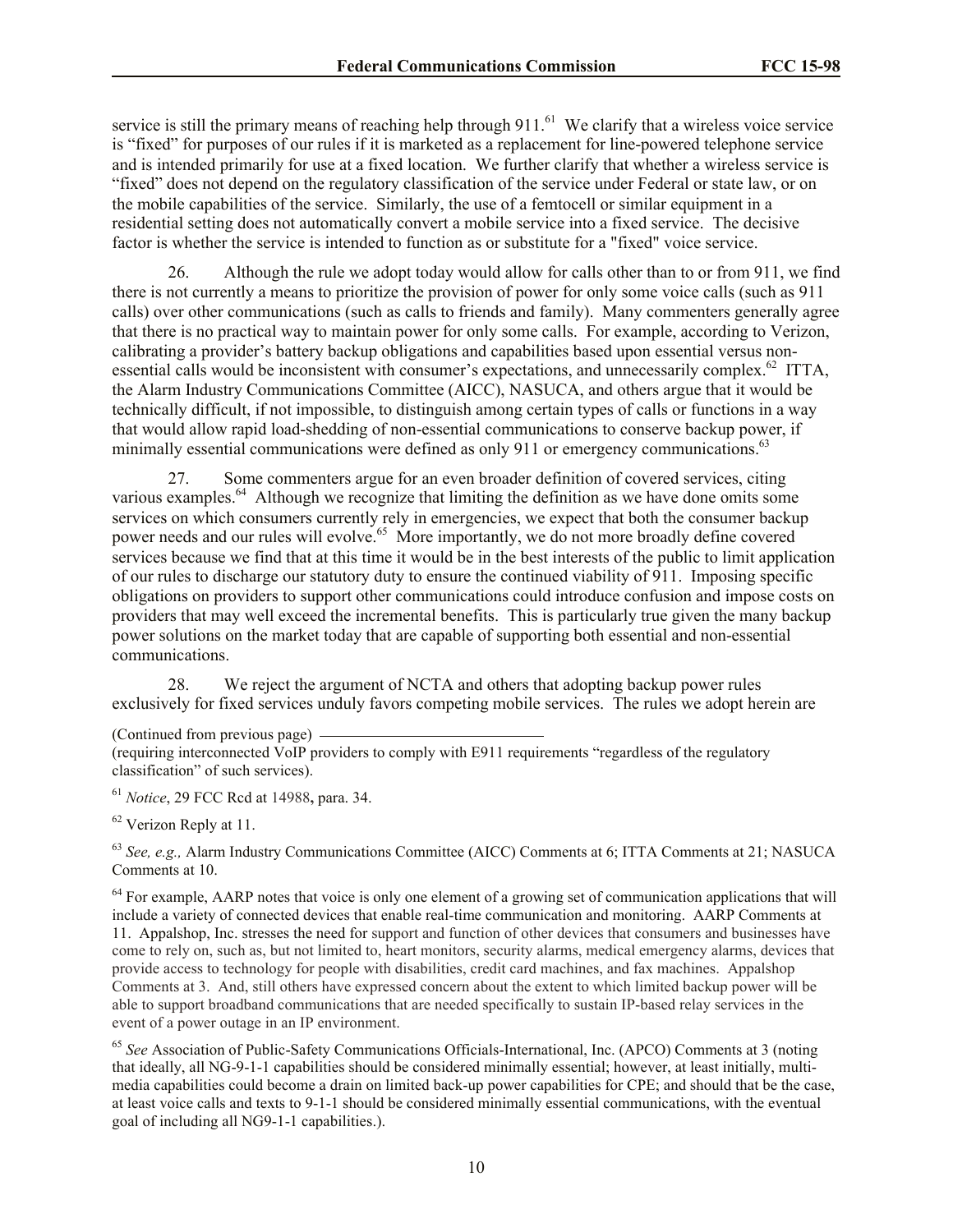intended to clarify the obligations of providers and the expectations of consumers in the provision of services that a customer would perceive as replacing line-powered telephone service. Mobile wireless services increasingly compete with fixed services, but they function differently in multiple respects. Perhaps most significantly, mobile wireless devices are battery-powered in their normal mode of operation. Thus, we do not believe that consumers would reasonably expect such devices to draw line power during a commercial power failure. Moreover, the battery that powers a mobile device provides an inherent source of "backup power" that is often capable of providing far more than 8 hours of service per charge, and often may be charged through additional means, such as a car charger.

29. Therefore, we conclude that, at this time, the appropriate services that should be subject to backup power requirements for effective 911 service during power outages are facilities-based, fixed voice service that is not line-powered by the providers, and is offered as a residential service.

## **C. Responsibilities of Providers of Covered Services**

30. To promote clear expectations and customer choice, we adopt a combination of performance and disclosure requirements to empower consumers to understand the backup power options available to maintain continuity of 911 service and to obtain the equipment necessary to provide such service, if they wish, at the point of sale. Providers of covered services must offer at least one technical solution capable of supporting at least 8 hours of uninterrupted 911 service and install such equipment, at the subscriber's option and expense, as part its installation of service. Within three years, providers of covered services also must offer new subscribers at the point of sale and install, at the subscriber's option and expense, a 24-hour backup power solution if a subscriber desires additional protection. We also adopt a disclosure requirement designed to ensure that both current and new subscribers understand their options with respect to backup power and are aware of the consequences of their decisions whether, and to what extent, to purchase backup power. Finally, we encourage providers of covered services to engage in targeted outreach to the communities they serve to ensure that local emergency managers are aware of the limitations inherent in various fixed, residential voice service technologies commonly used in their areas, as well as backup power options for individuals and communities more broadly to maintain continuity of communications in an emergency.

## **1. Performance Requirements**

#### **a. Duration**

31. We adopt backup power requirements that offer consumers meaningful alternatives to address their individualized needs, recognizing that consumers may have different preferences for backup power. Comments in response to the *Notice* confirm that "a one-size fits all solution is inappropriate and would disserve customer interests."<sup>66</sup> Accordingly, we adopt a phased-in approach that will provide consumers with multiple options. As an initial baseline, we will require providers of covered services to offer, at the point of sale, to install a technical solution capable of supporting at least 8 hours of uninterrupted 911 service during a power outage. Within three years, providers must also offer, at the point of sale, a technical solution capable of supporting 24 hours of uninterrupted 911 service if the subscriber desires additional backup power. To minimize costs and provide flexibility, we do not specify the means by which providers of covered services offer to supply these amounts of backup power; instead, providers are free to develop individual technical solutions.<sup>67</sup> To plan for longer power outages, we strongly encourage providers to inform subscribers of options to extend such uninterrupted service

l

<sup>&</sup>lt;sup>66</sup> Hawaiian Telcom Reply at 4.

 $67$  Examples include backup batteries housed within equipment, spare batteries that may be maintained with separate chargers, uninterruptible power supplies (UPS), or a combination thereof, resulting in ability to maintain continuity of 911 communications for 8 or 24 hours. Providers are not required to research and/or provide information on every possible backup power source that could potentially be compatible with a Covered Service; however, they must offer new subscribers at least one backup power option for each duration specified in our rules.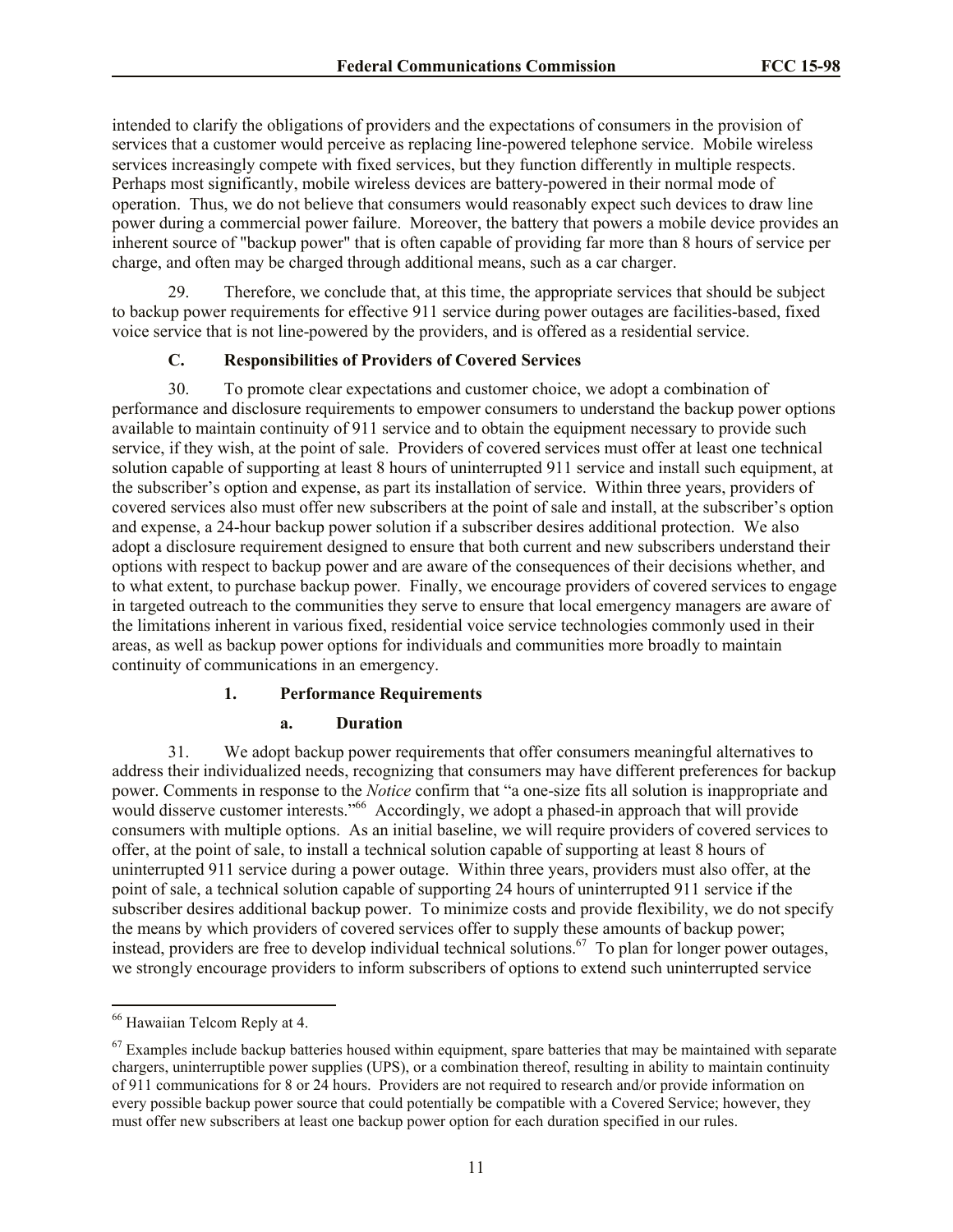over multiple days and direct subscribers to sources of known compatible accessories such as home, car, or solar chargers. For longer power outages, we do not require providers to offer or install any particular solution, but we strongly encourage providers to inform subscribers at the point of sale, and through annual disclosures to existing and new subscribers discussed below,<sup>68</sup> about known options to ensure uninterrupted 911 service and provide examples of retail sources for associated equipment, which may include third-party vendor sources if providers do not offer such equipment themselves.<sup>69</sup>

32. In the *Notice*, we observed that 8 hours of backup power for network equipment at the subscriber premises appears to be consistent with a number of VoIP deployment models already in practice, though some providers have deployed backup power capabilities for up to 24 hours.<sup>70</sup> We find that 8 hours of backup power is the appropriate amount of time to afford consumers with continuity of power in the critical hours immediately after a power outage, and is a backup power duration that is technically feasible today. The record reflects that the option to receive 8 hours of backup power is already an industry norm, as well as a reasonable baseline for the amount of standby time that is likely to be useful to consumers during emergencies.<sup>71</sup> The United States Telecom Association (US Telecom), for example, states that "provisioning eight hours of backup power is consistent with industry standards and reflects what VoIP providers currently employ."<sup>72</sup> Verizon offers subscribers a 12-volt battery that provides up to 8 hours of backup for voice services and also observes that "[c]ompanies such as Comcast, Cablevision, and Cox offer a battery with eight hours of backup, and Time Warner offers a battery with a choice of eight or twelve hours."<sup>73</sup> The Electronic Security Association (ESA) and the Alarm Industry Communications Committee (AICC) urge the Commission to promote adherence to the National Fire Protection Association (NFPA) minimum standard on battery backup, which also is 8 hours.<sup>74</sup> In light of this broad consensus, and based on the fact that 8 hours of backup power is already being provisioned today by some providers, we disagree with commenters who suggest that 8 hours is not an appropriate standard for backup power offerings.<sup>75</sup> We find that it is technically feasible for providers of covered services to offer subscribers the option of at least 8 hours of backup power through provider-supplied backup power equipment or by offering compatible third-party equipment. While many providers already offer their subscribers an 8-hour backup power capability, the rule we adopt today establishes a common baseline that will ensure that consumers have access to backup power options regardless of their provider. This will promote public safety and emergency preparedness by allowing subscribers to reach 911 and receive telephone-based alerts and warnings<sup>76</sup> in the critical hours immediately following a commercial

 $\overline{\phantom{a}}$ 

<sup>68</sup> *See infra* Section III.C.2.

 $69$  For example, providers might direct customers to sources of compatible accessories such as home, car, or solar chargers, or provide information about mobile charging stations deployed during emergencies.

<sup>70</sup> *Notice*, 29 FCC Rcd at 14988, para. 35.

<sup>71</sup> *See* PA PUC Comments at 9 (observing that "backup power that is capable of powering CPE for a minimum of at least eight hours during a commercial power outage is consistent with the Commission's enunciated proposal" and that "eight hours appear to be consistent with certain VoIP deployment models already in practice, such as Verizon's FiOS service").

<sup>72</sup> United States Telecom Association (USTelecom) Comments at 5.

<sup>73</sup> Verizon Comments at 18.

<sup>74</sup> ESA Comments at 2; AICC Comments at 4-5. *See also* USTelecom Comments at 5 ("NFPA is the 'leading advocate of fire prevention and an authoritative source on public safety,' and its adoption of an eight-hour industry standard for battery backup demonstrates its suitability for addressing public safety concerns.").

<sup>75</sup> *See* Hawaiian Telcom Reply at 4 (arguing that "[t]he predominant length of power outages is four hours or less" and that "[a] fixed minimum duration requirement for voluntarily provided CPE back-up power, such as eight hours, is not realistic for most providers").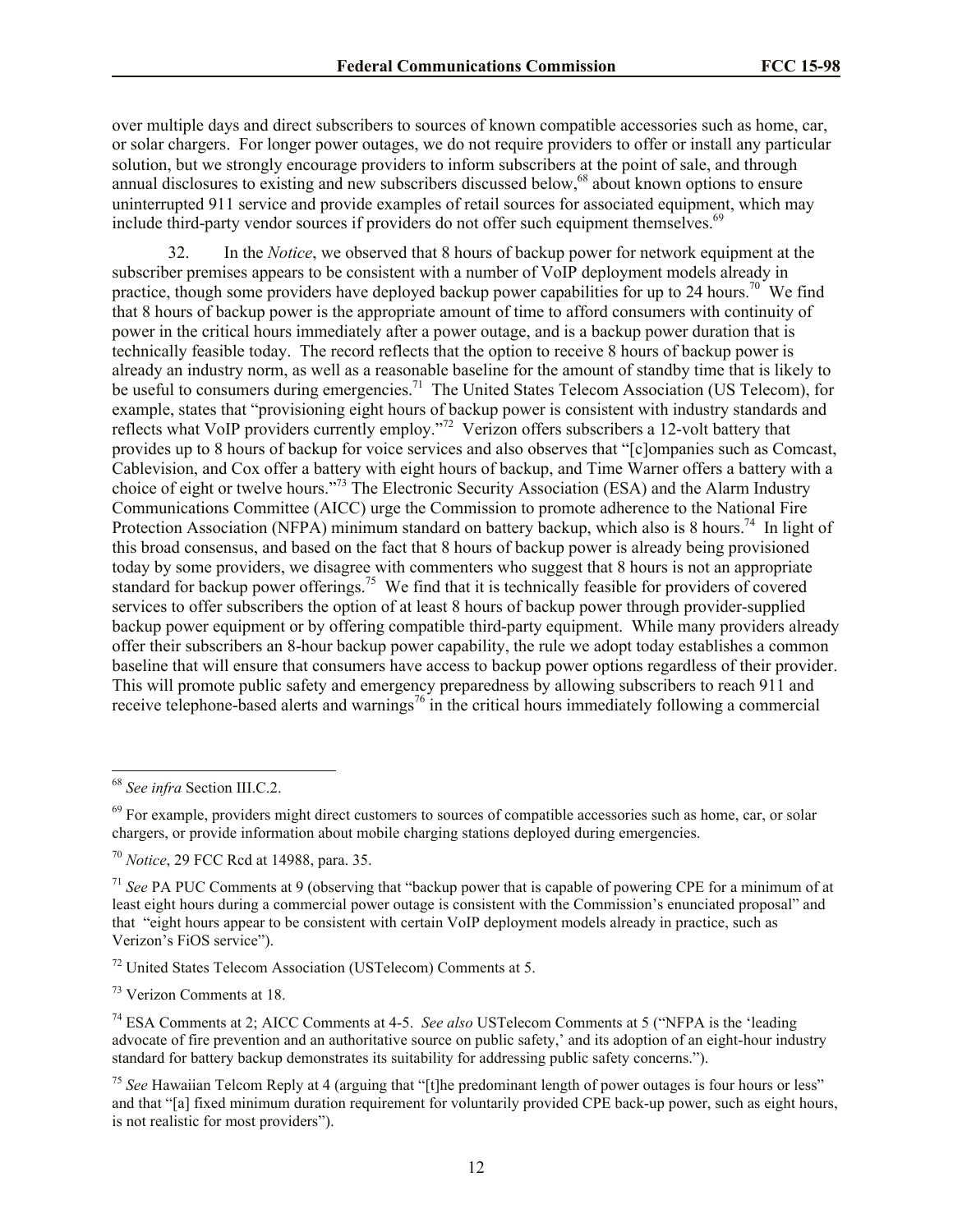power failure.<sup>77</sup> We emphasize that the requirements we adopt today do not place any obligation on the consumer to purchase backup power; the obligation is placed on the provider not providing line-powered service, to make backup power available to the consumer, and to install appropriate backup power upon initial installation of service if requested by the consumer. To that end, we expect that installers should be able to answer questions about backup power.

33. While we believe that 8 hours of backup power would address the need for continuity of communications immediately after a power outage, we recognize that, in some cases, 8 hours of backup power may not be enough for subscribers to reach critical emergency services during an extended loss of power.<sup>78</sup> AARP urges the Commission to require providers to be "responsible for the deployment and maintenance of voice-enabling CPE that delivers at least 12 hours of standby time."<sup>79</sup> NASUCA and the Communications Workers of America (CWA) also suggest that a longer time period, such as 12 or 24 hours, would be more useful for subscribers who need a longer duration to attend to other time sensitive matters that arise during the course of a natural disaster or other emergency.<sup>80</sup> While industry commenters oppose a mandate to provide more than 8 hours of backup power to every subscriber, $81$ service providers note existing solutions, as well as innovative new solutions, that are capable of supporting longer standby times.<sup>82</sup> Along similar lines, NASUCA urges the Commission to monitor advances in battery technology, and as soon as such technology is available at a reasonable cost, to require providers to furnish backup batteries with 7-day standby time and 24-hour talk time.<sup>83</sup>

34. In light of the critical need for maintaining 911 service during more severe and longlasting power failures, we will require providers to offer subscribers a 24-hour backup power solution within three years. The record indicates that the provision of 24 hours of backup power is at least technically feasible today. ACA has "determined that batteries with 24 hour stand by capability can be ordered from at least one vendor but are not immediately available because they are not widely used."<sup>84</sup> As explained below, we do not require providers to offer technologically distinct 8-hour and 24-hour solutions, so a 24-hour solution could consist simply of three 8-hour batteries.<sup>85</sup> Many providers that offer an 8-hour solution are therefore likely to be capable of offering a 24-hour solution with minimal

 $78$  For example, NASNA argues that "[t]wenty-four hours would be more useful and account for the fact that in the midst of a power outage due to a natural disaster or other emergency will likely have urgent communication needs that may take time to accomplish." NASNA Comments at 2.

<sup>79</sup> AARP Reply Comments at 3.

<sup>80</sup> NASUCA Comments at 9-10; CWA Reply at 2.

<sup>81</sup> *See* USTelecom Comments at 5 ("Any obligation greater than eight hours runs the risk of imposing onerous and unnecessary burdens on providers for provisioning backup power during emergencies, while at the same time diminishing the important role of consumers in individually preparing for emergencies.").

 $82$  Verizon, for example, states that it is "rolling out a new approach that uses standard D-Cell batteries that are more readily available and replaceable than 12-volt batteries and that provides backup power for up to 24 hours (which can easily be extended by customers)." Verizon Comments at 18.

<sup>83</sup> NASUCA Reply at 13.

<sup>85</sup> *See infra* Sec. III.C.1.b

<sup>(</sup>Continued from previous page)

<sup>76</sup> *See* Rural Broadband Policy Group Ex Parte, May 16, 2015, at 3 (discussing the importance of Reverse 911 calls to warn residents and issue evacuation orders in an area affected by a wildfire); Public Knowledge *et al*. Comments at 18 ("New networks should also be able to support Reverse 911 functions, which in urban areas can typically support 5,000 30-second calls in less than 10 minutes.").

<sup>77</sup> *See* ESA Comments at 2 ("Not only is standby power for communications important for life safety systems, but it is also critical in allowing the consumer to dial 911 during these outages.").

<sup>84</sup> ACA June 24, 2015 Ex Parte at 3.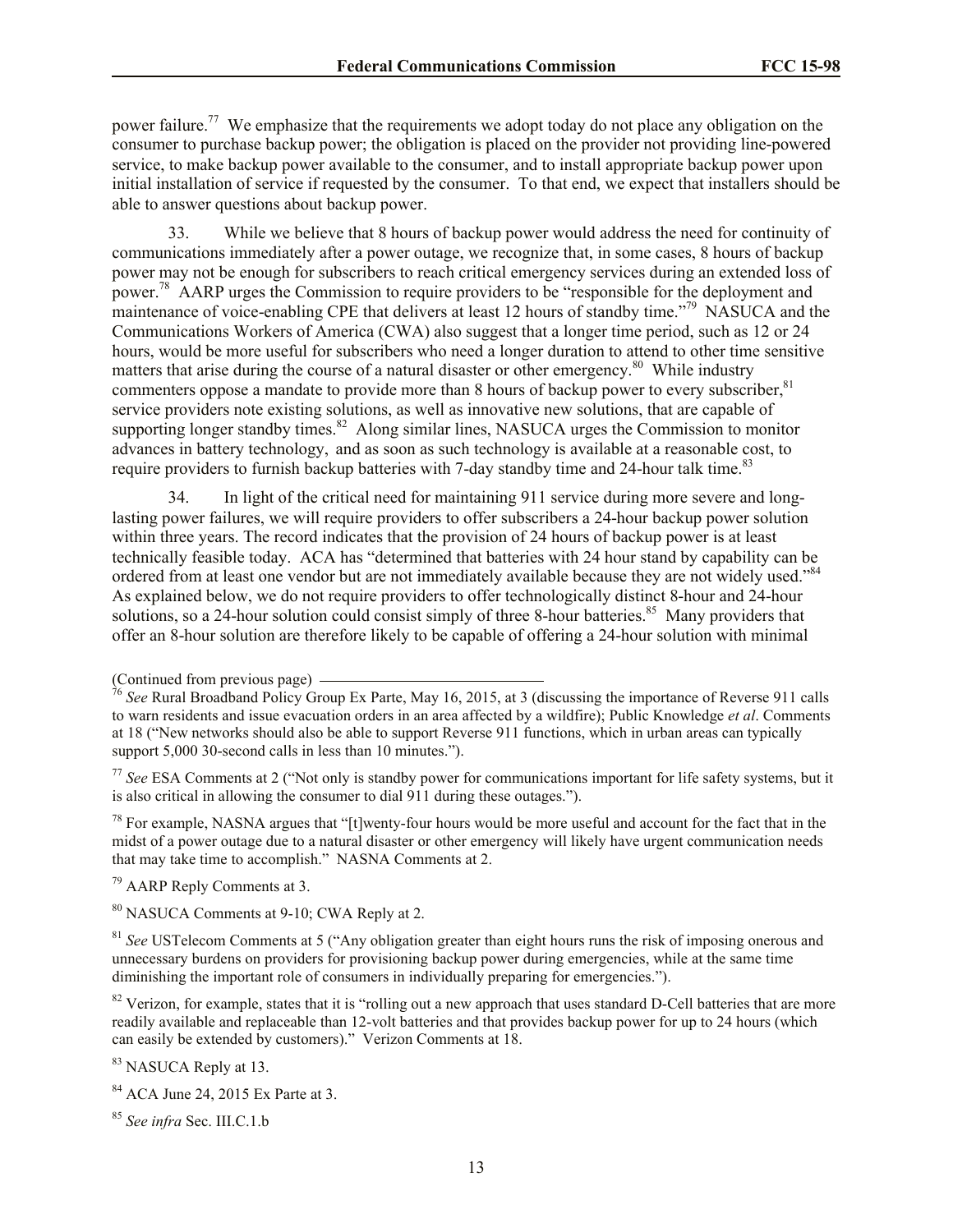additional difficulty. That said, we want to encourage continued innovation in the development of 24 hour and longer term backup power solutions and avoid locking in solutions that are minimally compliant but that may not provide the best value to consumers. We will therefore phase-in the 24-hour requirement over three years, during which time we expect providers to work diligently to implement innovative solutions for providing at least 24 hours of backup power that improve upon current offerings in terms of cost, reliability and ease of use. This is consistent with ACA's recommendation for a phase-in of the 24 hour battery requirement for smaller providers;<sup>86</sup> however, we find that given the overall market conditions for 24-hour battery supplies, including questions about immediate availability, it is appropriate to phase in the requirements for all providers, regardless of size. $87$  While NASUCA recommends that the Commission monitor battery backup power developments and phase in the requirements as soon as the market will allow, we find that providing a date certain both allows the market sufficient time to develop, and places a backstop for development, thereby spurring innovation in a reasonable timeframe. In the meantime, we encourage but do not require providers to offer a 24-hour solution using available technologies.

35. As commenters note, the need for continued access to 911 during an extended power outage does not end after 8, or even 24, hours. For example, Public Knowledge argues that "a minimum time of seven days backup power is a reasonable requirement that will keep consumers safe before, during, and after a natural disaster, and allow them to rebuild their communities."<sup>88</sup> Based on a study by the Environmental and Energy Study Institute, Public Knowledge observes that restoring power after Hurricane Sandy and Hurricane Katrina took 12 and 15 days respectively, and on average takes 7 to 23 days.<sup>89</sup> To address such extended losses of commercial power Public Knowledge asserts that "carriers" must prioritize the adoption of devices that use batteries that can last days and are not proprietary."<sup>90</sup> Other commenters argue that "Americans have come to trust and expect basic telephone service to work indefinitely, particularly during power outages caused by natural disasters and public safety emergencies" and urge us to adopt even longer backup power requirements, ranging from seven days to two weeks.<sup>91</sup>

36. We are not persuaded that a requirement for providers of covered services to offer or install more than 24 hours of backup power is necessary at this time. All things equal, we would prefer access to 911 during a loss of commercial power to last indefinitely, as consumers have come to expect

<sup>89</sup> *Id.* at 10.

 $\overline{\phantom{a}}$ 

<sup>90</sup> *Id*. at 27.

<sup>&</sup>lt;sup>86</sup> ACA June 24, 2015 Ex Parte at 3. ("ACA therefore has no problem with adopting this mandate provided there is a sufficient transition, especially for smaller operators, to obtain both batteries with 24 hour stand by time and devices that can accommodate either a 24 hour battery or multiple batteries that in aggregate enable 24 hour stand by time.").

<sup>87</sup> *See* AT&T Comments at 14 ("If the Commission nonetheless decides that the record in this proceeding supports the imposition of backup-power standards, it should give providers and equipment manufacturers sufficient time to redesign and replace any affected CPE.").

<sup>&</sup>lt;sup>88</sup> Public Knowledge, *et al.* Comments at 9-10, 25-26 (citing a study of the Environmental and Energy Study Institute that, based on evidence regarding long-term power outages after large-scale extreme weather events, recommends a CPE backup system that lasts a minimum of 10 days, and perhaps longer in "communities that are particularly reliant on landline service, or experience more frequent outages than average.").

<sup>&</sup>lt;sup>91</sup> See Rural Broadband Policy Group (RBPG) Ex Parte, May 16, 2015, at 5 ("[A] telephone carrier that chooses to use a technology that does not carry its own electricity must make necessary arrangements to ensure a minimum of seven days or an ideal of two weeks worth of backup power during commercial outages."); Appalshop Comments at 2 ("[A] telephone carrier interested in changing the technology it uses to provide basic telephone service must make necessary arrangements to ensure two weeks worth of backup power during outages."); Sue Wilson Comments at 4 (arguing that the ability of basic telephone service to function during power outages "is an invaluable characteristic of the old telephone network" and that providers of new technologies should be required "to ensure two weeks worth of backup power during outages").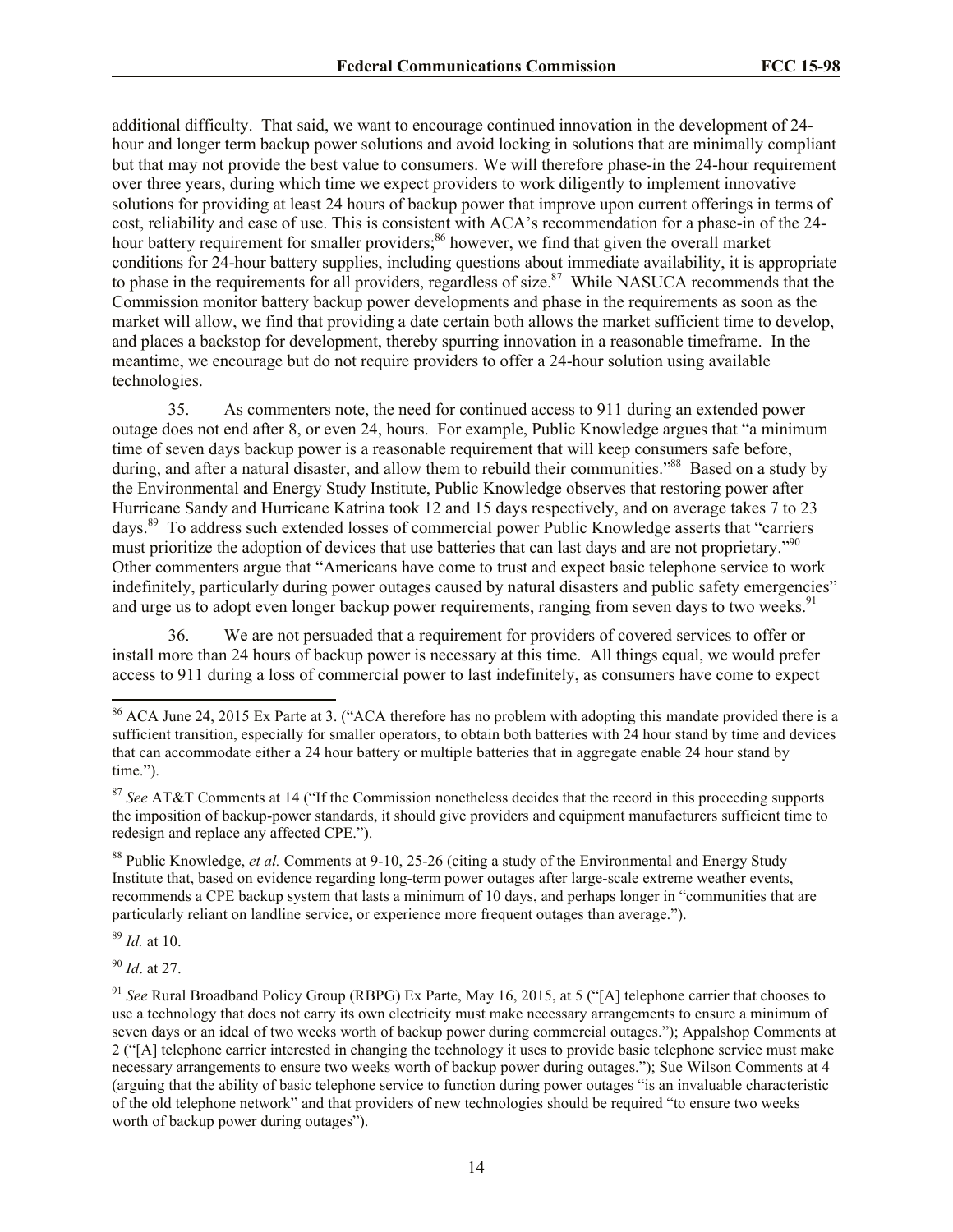with line-powered services. We recognize, however, that there are technical, operational, and cost considerations that must be balanced against this theoretical desire. For reasons discussed above, we believe that it is both technically feasible and consistent with current business models for covered services to require providers to offer options for 8 and 24 hours of backup power on the timelines specified in our rules. We agree, however, with commenters who suggest that a mandate to offer backup power for multiday outages could impose unnecessary burdens on service providers and excessive costs on consumers for comparatively little public safety benefit.<sup>92</sup> As CSRIC has observed, backup power technologies are evolving, and the cost of more advanced batteries such as lithium-ion cells is likely to decrease over time as other options such as power-over-Ethernet become more widespread.<sup>93</sup> We will continue to monitor these developments to ensure that our rules keep pace. Moreover, power outages of extended duration allow well-informed consumers time to recharge their existing batteries or make other arrangements to reach emergency assistance until power is restored.<sup>94</sup> We therefore strongly encourage providers to inform subscribers, both at the point of sale and annually thereafter, of known ways consumers can maintain connectivity during extended power outages. As an example, this could include guidance on restocking or recharging a power supply used to provide 8- or 24-hour capability. Providers could also give information on purchasing other accessories such as solar, home or car chargers that may allow exhausted batteries to be recharged and that are compatible with the provider's equipment. Providers need not offer such accessories themselves or endorse particular third-party suppliers, but they should provide sufficient information, including technical specifications when necessary, for subscribers to obtain compatible accessories from commercial sources. Such information may be provided through welcome kits, brochures, e-mails to subscribers, or any other means reasonably calculated to reach each subscriber, as discussed below, while providing due consideration for any preference expressed by the customer.<sup>95</sup> Providers sometimes deploy mobile charging stations to areas affected by an extended outage, and may inform subscribers when such mobile charging stations are made available.

37. In adopting these requirements, we acknowledge observations that "[n]otwithstanding the availability of backup batteries, many customers today choose not to obtain a battery, given the growing reliance on wireless or the customers' use of handsets or other devices that themselves require commercial power to operate."<sup>96</sup> We also agree with commenters such as Verizon that " $\epsilon$ ] ustomers should be free to decline [a backup] battery, depending on their personal preference."<sup>97</sup> We further acknowledge that comments in the record indicate that, when it is offered, consumers often may not choose to avail themselves of options to purchase backup power.<sup>98</sup> Commenters note, for example, that

<sup>94</sup> For example, communities affected by a disaster may set up temporary shelters or heating and cooling centers where residents can obtain first aid and take shelter from severe weather. *See* Press Release, Gov. McDonnell Issues Update on Virginia's Recovery from June's Historic Derecho Storm, July 5, 2012, *available at* http://www.virginiadot.org/newsroom/statewide/2012/gov. mcdonnell issues update58750.asp (describing shelters available to Virginia residents during the 2012 derecho storm and noting that "[l]ocalities are opening cooling centers to provide daytime relief from the heat for their citizens").

<sup>96</sup> Verizon Comments at 17.

<sup>97</sup> *Id.* at 19.

l

(continued….)

<sup>&</sup>lt;sup>92</sup> See USTelecom Comments at 5 (cautioning the Commission against "imposing onerous and unnecessary burdens" on providers for provisioning backup power during emergencies").

<sup>&</sup>lt;sup>93</sup> CSRIC Report at 7, 19.

<sup>95</sup> *See infra* Section III.C.2.

<sup>98</sup> *See* Bright House Networks Reply at 2 (stating that after Bright House Networks made batteries optional for new installations at approximately \$35 plus shipping, "[a] truly negligible number of customers decided to purchase a battery after receiving notice that the service will not function without power"); Letter from Mary McManus, Comcast, to Marlene H. Dortch, Secretary, FCC, GN Docket No.13-5, PS Docket No. 14-174, at 1-2 (filed June 8, 2015) (Comcast *Ex Parte* Letter) (stating that "for the year 2014, less than 1 percent of new Xfinity Voice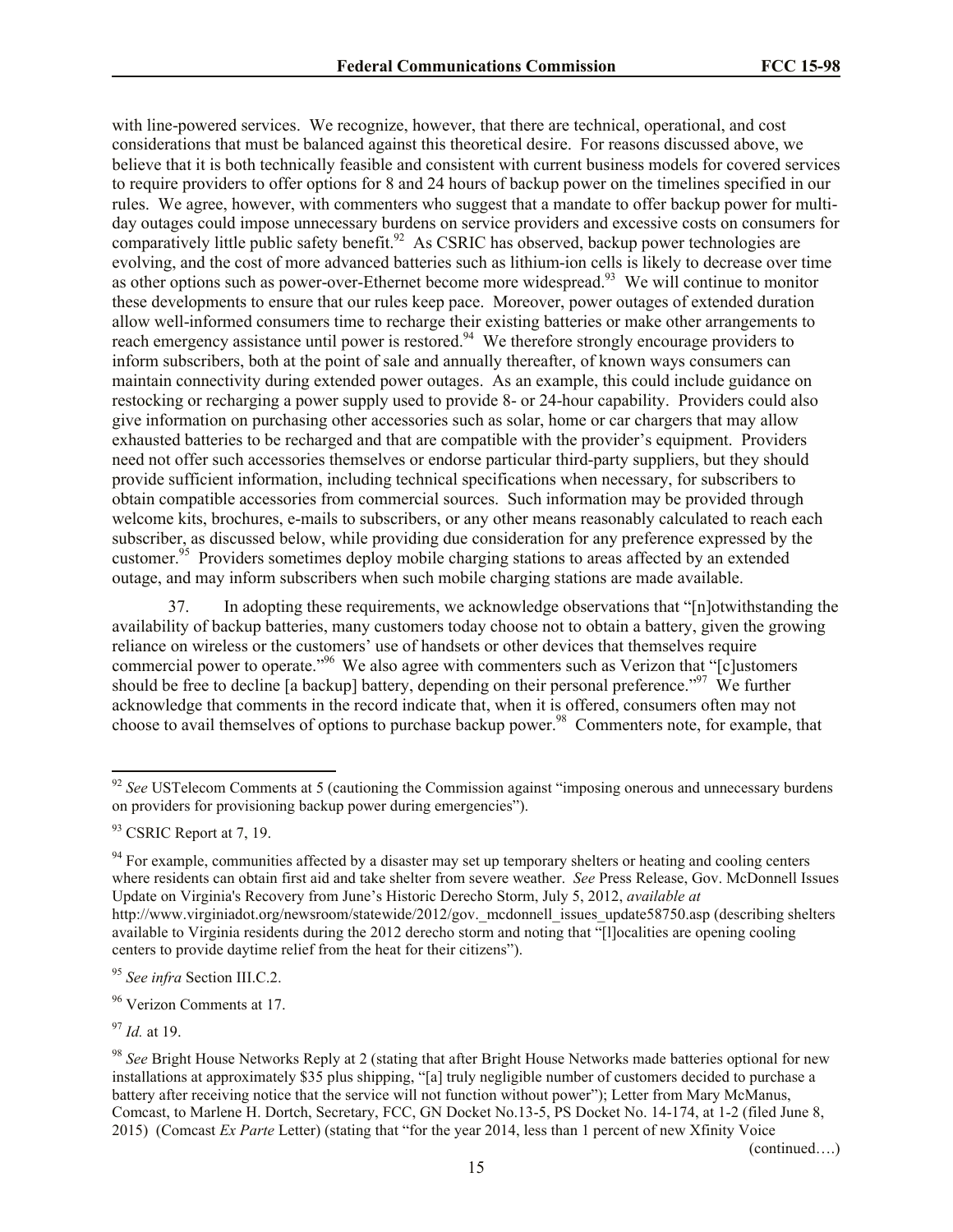many subscribers of fixed, residential VoIP service also purchase mobile voice service that provides an alternate means of reaching 911 in an emergency, and that others prefer cordless phones that require backup power beyond that supplied by service provider networks.<sup>39</sup> Nevertheless, some consumers – particularly the elderly and other populations that are at the greatest risk during an emergency – may not subscribe to mobile wireless service and may rely solely on the continued functionality of their residential voice service to reach 911. $^{100}$  Furthermore, mobile networks are not designed in the same manner as wireline networks and may become overloaded in times of extreme use in an emergency situation, and thus be unavailable for use to reach  $911$ .<sup>101</sup> We emphasize that nothing in our rules forces consumers to purchase backup power they do not want. We require only that consumers who want service that will work during power outages and have not otherwise provided for such uninterrupted service have the option of obtaining that capability, and that they have sufficient information to make an informed decision.

38. In the *Notice*, we discussed the duration of backup power in terms of "the availability of standby backup power, not actual talk time."<sup>102</sup> Commenters differ on whether backup power should be measured in terms of standby time, talk time, or some other metric that takes into account variations in battery life under different conditions. NASUCA, for example, questions provider assertions about backup battery life on the grounds that 8 hours of battery life yields far less actual talk time, and because batteries deteriorate as they age.<sup>103</sup> Public Knowledge observes that the actual duration of a battery depends on its use, and that the more calls are placed, the more quickly backup power is depleted.<sup>104</sup> In light of these potential discrepancies, we believe that adopting a uniform definition of "backup power" is necessary to avoid potential consumer confusion. Therefore, we base our backup power requirements on the amount of time a technical solution can maintain a covered service in standby mode, *i.e.*, able to provide a dial tone and to initiate and receive voice calls, but not necessarily in continuous use. We believe that standby time is an appropriate metric, because our rules are premised on the need for covered services to be available to dial 911 or receive incoming communications such as emergency alerts and warnings during emergencies, not necessarily on the need for extended talk time when commercial power fails. We recognize that actual battery life may vary depending on how often subscribers place calls and how long such calls last, but we conclude it would not be practical to account for such situation-specific variations in our rules and that standby time is a more consistent and useful point of comparison. Accordingly, we require providers of covered services to offer subscribers the option to obtain backup power for 8 hours (effective 120 days after publication of this *Report and Order* in the Federal Register)<sup>105</sup> or 24 hours (effective within three years thereafter) of standby time, measured at rated

(Continued from previous page)

<sup>99</sup> *See* Public Knowledge Reply at 8 (recognizing "three different levels of backup power – at the carrier's central location, on customer premises, and for the actual phone – that vary depending on the nature of the technology").

<sup>100</sup> *See, e.g., id*. at 6 (urging the Commission not to "creat[e] a network that serves some and not others").

<sup>101</sup> *See, e.g.*, *Improving the Resiliency of Mobile Wireless Communications Networks; Reliability and Continuity of Communications Networks, Including Broadband Technologies*, PS Docket Nos. 13-239 and 11-60, Notice of Proposed Rulemaking, 28 FCC Rcd 14373 (2013).

<sup>102</sup> *See Notice*, 29 FCC Rcd at 14988, para. 35 n. 109.

 $103$  NASUCA Reply at 9, 10.

<sup>104</sup> Public Knowledge *et al.* Comments at 26.

<sup>105</sup> As noted below, for covered providers with fewer than 100,000 domestic retail subscriber lines, the effective date of this obligation is extended for an additional 180 days. *See infra*, section IV.D.

customers purchased a backup battery," and that approximately 13 percent of customers obtained a replacement battery after being notified that their existing battery was depleted).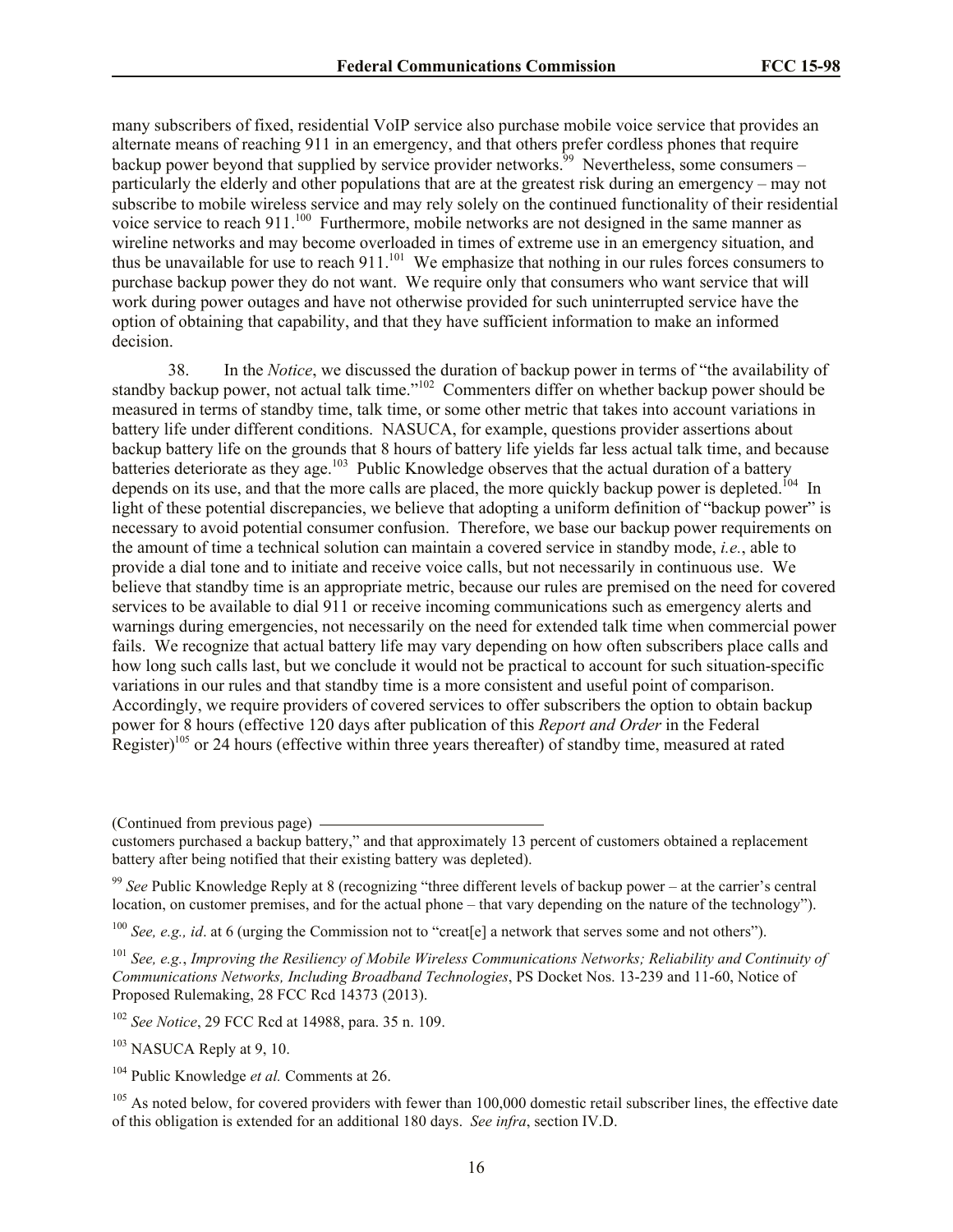specifications,<sup>106</sup> without a duration requirement for actual talk time.

# **b. Methods of Provisioning Backup Power**

39. We agree with commenters who advocate flexibility in how providers achieve continuity of 911 access for the time periods discussed above. The record reflects that providers currently employ a variety of backup power technologies and that a range of backup power options are also available directto-consumer from third-party sources. CSRIC, for example, identifies nine "use cases" for residential VoIP deployment, with a range of equipment functioning as an analog telephone adaptor (ATA) with varying levels of battery backup.<sup>107</sup> CSRIC observes that "[t]he most commonly deployed model for VoIP services in the United States is to locate the ATA function in a network device, installed inside the living unit."<sup>108</sup> In addition, as NCTA states, uninterruptible power supplies (UPS) that can power multiple devices during a power outage are already widely available at national retailers.<sup>109</sup> Bright House also describes "numerous retail options available to subscribers like UPS, portable power packs, solar, and manual cranks that power multiple devices during an outage and offer a more compelling and flexible solution to subscribers at comparable prices"<sup>110</sup> Some parties also comment that subscribers who use more versatile power options such as UPS should not have to also pay for the duplicative cost of an additional limited-function battery; nor should the Commission require consumers to pay for a backup power option that does not work in their situation.<sup>111</sup>

40. We do not require use of a specific technical solution or combination of solutions. Providers, which are not providing line-powered service, have flexibility to develop and offer their own backup power solutions, as long as those solutions comply with the rules we adopt today. In addition, we expect that installers should be able to answer questions about backup power. For example, a provider could offer a solution with a single, internal battery delivering 8 hours of backup power. With respect to the 24-hour option required within three years, providers may choose to offer consumers a single 24-hour battery (or battery tray as offered by Verizon),  $12$  three 8-hour batteries, or some other combination of installed and spare batteries, UPS systems or other technologies to provide 24 hours total. If the solution requires a proprietary battery or other equipment that is not widely available in retail stores, the equipment should be provided as part of the installation of service. If, however, the solution accepts commonly available equipment such as D-Cell batteries, providers need not supply such equipment themselves, as long as they notify subscribers at the point of sale that it is not included and must be

 $\overline{\phantom{a}}$ 

<sup>109</sup> NCTA Comments at 2.

<sup>110</sup> Letter from Thomas M. Wilson, Counsel to Bright House Networks, to Marlene H. Dortch, Secretary, FCC, GN Docket No. 13-5, PS Docket No. 14-174, at 1 (filed May 26, 2015) (Bright House *Ex Parte* Letter), at 1.

<sup>111</sup> Bright House Networks Reply at 3. *See also* Century Link Reply at 40, and Hawaiian Telcom, Inc. Reply at 4.

<sup>112</sup> Verizon Comments at 18.

<sup>&</sup>lt;sup>106</sup> We also seek to avoid the potential for confusion in measuring actual battery life under a wide variety of operating conditions. Therefore, we measure the duration of backup power offerings in terms of rated specifications, *i.e.*, the typical electrical load and the volt-ampere or wattage rating.

<sup>&</sup>lt;sup>107</sup> CSRIC Report at 7-18.

<sup>&</sup>lt;sup>108</sup> *Id.* at 8. The CSRIC report also discusses other technologies, such as Radio Frequency over Glass (RFoG) architecture used by cable operators, in which an RFoG micro node (R-ONU) terminates the fiber connection at the edge of the premises but passes VoIP traffic to an embedded multimedia terminal adapter (eMTA) device with an internal ATA. *Id.* at 10. Fiber-to-the-Home (FTTH) systems may also incorporate an outdoor-mounted device known as an optical network unit or terminal (ONU/ONT) powered by a UPS or wall transformer. *Id.* at 10. We note that the CSRIC report also considers additional use cases beyond the scope of this *Report and Order*, such as Digital Enhanced Cordless Telecommunications (DECT) cordless phones that connect to the network via a standard analog POTS interface in a base station powered by an AC/DC transformer with no battery backup. *See id.* at 15. Our rules here are focused on the backup power required for a service to continue to provide 911 functionality during a loss of commercial power, not on the end-user equipment that subscribers choose to connect to the network.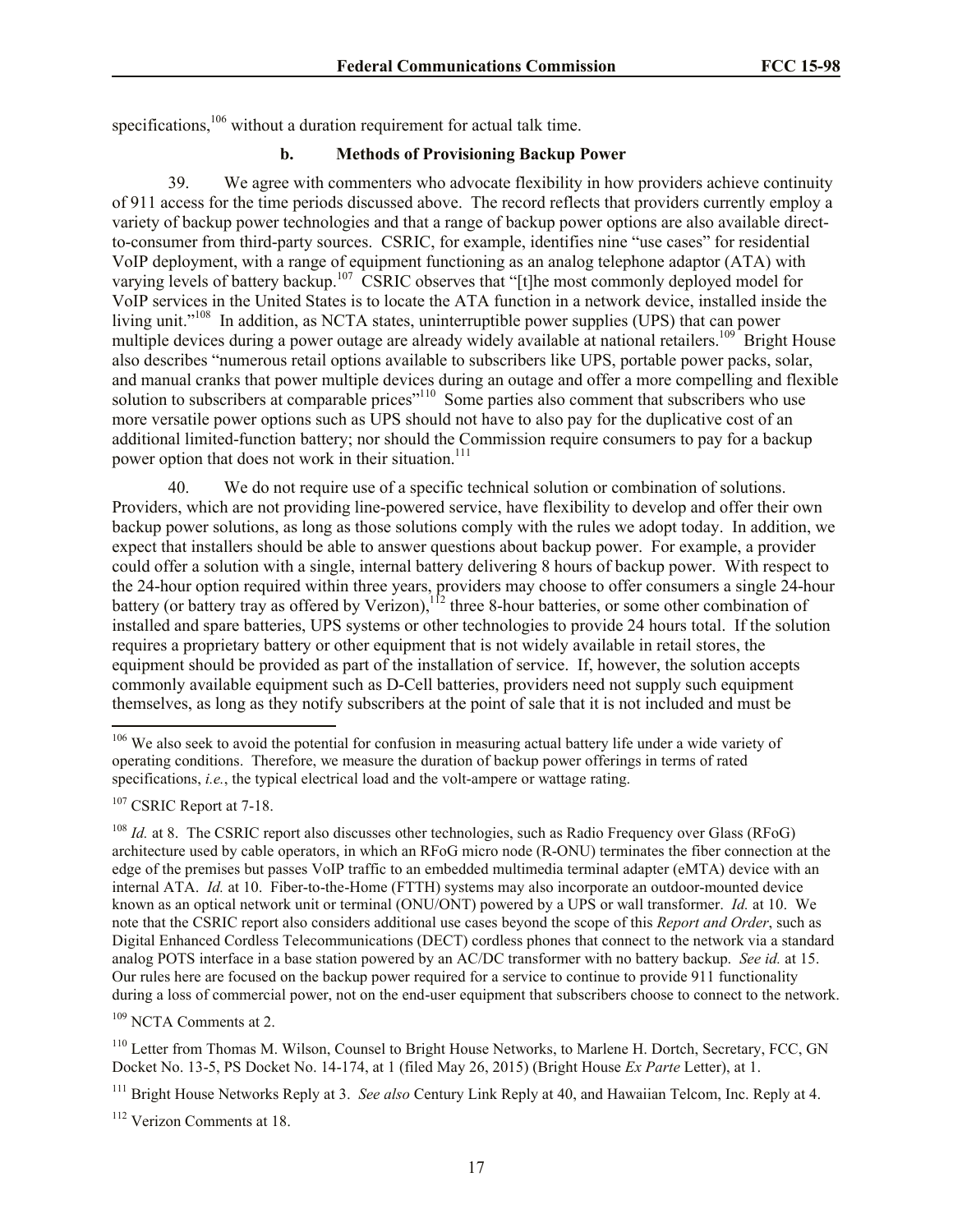supplied by the subscriber for the solution to function properly.<sup>113</sup> In cases involving spare batteries that are not widely available at retail stores, the solution offered to subscribers should also include a charger or some other method of ensuring that such batteries are stored in a charged state.<sup>114</sup>

# **c. Battery Monitoring and Maintenance**

41. In the *Notice*, we sought comment on whether the provider should have any responsibility to monitor backup power status to determine whether the battery had degraded run time or performance.<sup>115</sup> Generally, the comments of individual consumers and consumer advocacy organizations support requiring providers either to maintain and monitor the backup power or to provide subscribers with the means to do such monitoring. For example, AARP urges the Commission to adopt as a rule the CSRIC recommendation that service providers work with their vendors to provide a mechanism to monitor battery status, and determine whether the battery is degraded.<sup>116</sup> AARP states that this can be done through remote monitoring of batteries as part of the service offered to subscribers, or through LEDs visible to subscribers.<sup>117</sup> Other commenters suggest that the backup power system contain a selfmonitoring feature that notifies subscribers audibly and visually when the backup power system is in use, and when it is running low.<sup>118</sup> ESA notes, however, that some subscribers may not pay attention to these warnings, and that it may require personal interaction with subscribers to assist with upgrading or changing a battery that needs attention.<sup>119</sup> On the other hand, service providers generally argue that requiring remote monitoring of backup power is either impractical with current technology<sup>120</sup> or, even if technically feasible, of limited use to subscribers or providers.<sup>121</sup> AT&T contends that "IP-based voice service providers generally do not assume responsibility for monitoring their customers' backup batteries," and that "[r]elying on customers, rather than service providers, to monitor and maintain battery backup power for network equipment at the subscriber premises makes eminent sense given technological and marketplace changes."<sup>122</sup>

<sup>115</sup> *Notice*, 29 FCC Rcd at 14989, para. 37.

<sup>116</sup> AARP Comments at 23.

l

<sup>117</sup> AARP Comments at 24 (citing CSRIC Report at 21).

<sup>118</sup> *See, e.g.,* AICC Comments at 6; ESA Comments at 2.

<sup>119</sup> ESA Comments at 2.

(continued….)

 $113$  We do, however, require providers to assist with the installation of customer-supplied batteries such as D-Cells to the extent that subscribers obtain and make such batteries available when service is installed.

<sup>&</sup>lt;sup>114</sup> For example, a provider could offer a backup power system using standard D-Cell batteries without including a supplemental charger because such batteries are widely available at local retailers. A solution based on less widely available batteries such as sealed lead-acid or lithium-ion cells should include a charger to ensure that spare batteries are maintained in a charged state.

<sup>&</sup>lt;sup>120</sup> *See* Verizon Reply at 11 ("[M]onitoring may not be feasible under systems as currently designed, and requiring such monitoring will require substantial and costly shifts in technology."); (Hawaiian Telcom Reply at 4 ("The provider has no ability to monitor whether a customer's battery is functioning properly."). *Cf.* Comcast Ex Parte, June 8, 2015, at 1 (noting that the price of purchasing backup power for Xfinity Voice service "includes battery monitoring and customer notification when batteries are depleted").

<sup>&</sup>lt;sup>121</sup> *See* AT&T Comments at 9 ("Requiring service providers to monitor and maintain backup power for CPE would harm, rather than benefit, consumers" and would "impose enormous burdens on service providers that would significantly raise the cost of the service – both to pay for the monitoring itself and to cover any potential liability issues associated with allegations that the provider was negligent in monitoring"); Cincinnati Bell Comments at 10 (arguing that remote battery monitoring technology is not mature, and that tests revealed that many battery alarms were baseless "ghost" alarms the would interfere with the efficient operation of the network operations center).<sup>121</sup>

<sup>122</sup> AT&T Comments at 9; *see also* Cincinnati Bell Comments at 10 ("Rather than imposing this cost on providers and/or consumers . . . consumers who choose to have battery back-up units installed should be responsible for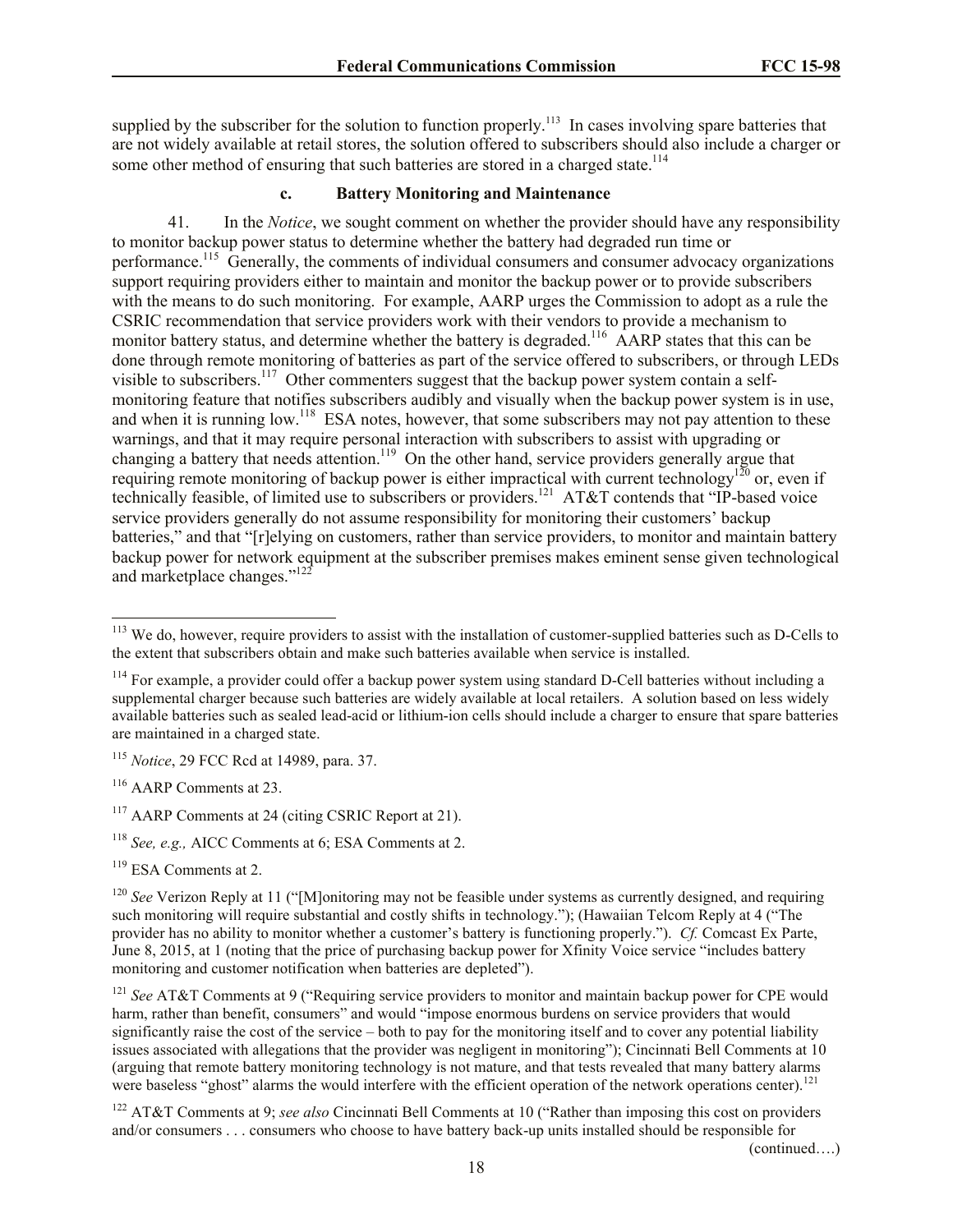42. We do not believe it would serve the public interest to require providers of covered services to remotely monitor backup power status at this time. Similarly, we decline to adopt any requirement that providers inspect or test backup power equipment after fulfilling their initial responsibility under our rules to offer subscribers the option, at the point of sale, for backup power to be installed as part of the initiation of service. This is consistent with CSRIC's observations that "[i]ncreasingly, battery backup is being offered as an optional accessory to the consumer, which they can control and manage themselves."<sup>123</sup> While we believe service providers are in the best position to identify and make available backup power solutions compatible with and appropriately sized for specific covered services, we agree with commenters who believe subscribers are in the best position to monitor backup power once installed, and in light of the disclosure requirements we are implementing designed to ensure they are adequately informed on how to do so.<sup>124</sup> With respect to batteries, we are not persuaded that battery monitoring technology has evolved to the point of allowing service providers to conduct useful remote monitoring of battery status without raising costs to consumers or diverting resources away from more important network reliability issues through an increase in false failure alarms.<sup>125</sup> We observe, however, that our allocation of monitoring responsibility to consumers is based on the expectation that service providers offer adequate information for subscribers to understand when their equipment is functioning properly and when it may require maintenance or replacement. Service providers should also inform subscribers of the potential for batteries to degrade over time and either make replacement batteries available for self-installation at the subscriber's expense or provide sufficient information for subscribers to obtain replacement batteries from third parties.

#### **d. No Obligation to Retrofit**

43. Some service providers express concerns about the cost and complexity of any obligation to retrofit currently installed equipment to comply with any backup power requirements the Commission adopts. AT&T, for example, states that "[i]f service providers were required to provide CPE backup power, the Commission should require only prospective implementation in order to avoid the technological pitfalls of retrofitting prior deployments."<sup>126</sup> ITTA argues that "[r]etrofitting existing service deployments for customers who are not interested in battery backup power would divert resources from new deployments, thus slowing the expansion of services to customers who desire advanced broadband capabilities."<sup>127</sup> We agree and decline to adopt any obligation that providers of covered services retrofit currently-deployed equipment to accommodate the amount of backup power specified in our rules for new installations. The record reflects that some covered services are currently deployed without backup power<sup>128</sup> and that consumers may prefer to continue using their existing equipment.<sup>129</sup>

(Continued from previous page) checking and replacing their own batteries, just like they do with batteries for their fire/smoke alarms and other consumer devices.").

 $123$  CSRIC Report at 3,6.

<sup>124</sup> *See, e.g.,* AT&T Comments at 9; Verizon Reply at 11.

<sup>125</sup> *See* Cincinnati Bell Comments at 10.

<sup>126</sup> AT&T Reply at 11.

<sup>127</sup> Letter from Micah M. Caldwell Vice President, Regulatory Affairs, to Marlene H. Dortch, Secretary, FCC, GN Docket No. 13-5, PS Docket No. 14-174, at 2 (filed Apr. 30, 2015) (ITTA *Ex Parte* Letter).

<sup>128</sup> *See* Hughes Network Systems Reply at 3 (noting that "satellite terminals . . . require more power than electronics using alkaline batteries, due to the satellite terminal having to supply power for transmitting to and receiving from a satellite").

<sup>129</sup> See Bright House Networks Reply at 3 (arguing that "[c]onsumers should have a right to choose to use VoIP modems that do not include backup batteries" and that "a battery mandate would increase the number of useless backup batteries that will end up stranded in multifunction devices that consumers keep for their other services").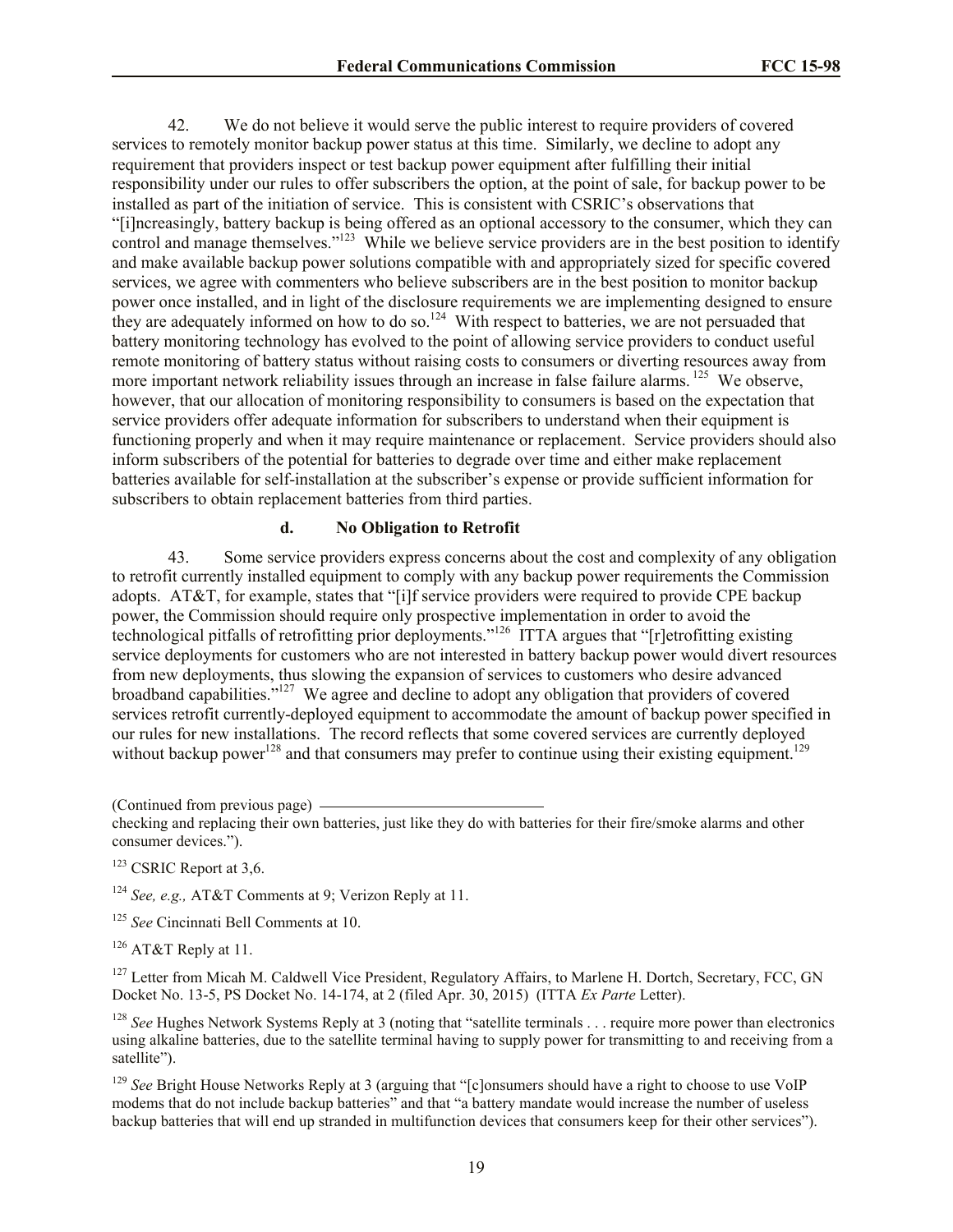Accordingly, we require only that backup power options be offered at the point of sale.<sup>130</sup> Providers may continue offering retrofit options for backup power upgrades to existing customers or those who decline the option at the point of sale, but they are under no obligation to do so. We note, however, that even service providers that do not currently offer backup power acknowledge that third-party UPS units may allow subscribers to maintain communications capabilities without the need to retrofit existing equipment.<sup>131</sup> Therefore, we conclude that providers' obligations to current subscribers should include the disclosure requirements discussed below and the option for subscribers to self-install commercially available backup power solutions that are compatible with existing equipment.<sup>132</sup>

# **e. Compensation and Costs for Providing Backup Power**

44. In the *Notice*, we proposed that any requirement for service providers to ensure a substitute for line power would be premised on the condition that such providers "would be entitled to commercially reasonable compensation in exchange for providing this service."<sup>133</sup> In response, Public Knowledge asserts that the Commission should use legacy POTS as a baseline and require providers to furnish backup power without an additional fee because, until the transition to IP-based services, reliability has always been paid for as part of a subscriber's phone bill, and allowing providers to charge for backup power for the same service via new technology would be a step backward.<sup>134</sup> However, this argument disregards the record evidence that batteries or other potential substitutes for line powering carry a not insignificant additional cost over an entire network, and that it is not unreasonable to permit providers to recoup those additional costs from those subscribers who have need for the additional coverage. We also note that it is current practice among many interconnected VoIP providers to charge an extra fee for batteries or other backup power capabilities, suggesting that the expectations Public Knowledge cites may be changing as consumers increasingly adopt VoIP services.<sup>135</sup> As CSRIC has observed, "[o]ne clear trend across all VoIP use cases is that battery backup is increasingly being offered as an option to the consumer, with the cost and maintenance of the UPS and batteries being the consumer's responsibility."<sup>136</sup> Ultimately, we are persuaded that subscribers should not have to pay for backup power they do not want.<sup>137</sup> As discussed above, consumers may desire different amounts of backup power – or none at all – depending on their individual circumstances.

45. Accordingly, we conclude that providers of covered services may charge subscribers for the backup power capabilities provided under our rules, if subscribers wish to purchase such capabilities.

l

<sup>133</sup> *Notice*, 29 FCC Rcd at 14988, ¶ 35 n.109.

<sup>134</sup> Public Knowledge Reply at 7.

 $136$  CSRIC Report at 3, 6.

 $130$  We define the "point of sale" in functional terms as the transaction between a service provider (or its agent) and a subscriber in which the subscriber requests, and commits to purchasing, a covered service. This may occur by telephone, online, or in person at a retail location. The offer of backup power required under our rules must be made as part of this transaction, regardless of when equipment is actually installed at a subscriber's home or when the subscriber is ultimately billed for such equipment.

<sup>&</sup>lt;sup>131</sup> *See* Hughes Network Systems Reply at 3 (stating that an external UPS in the range of 3000 volt-ampere-hours (VAh) would provide 8 hours of standby time for a satellite service).

<sup>132</sup> *See* infra Section III.C.2.

<sup>135</sup> *See, e.g.,* Bright House Networks Reply at 2 (noting that, in 2014, Bright House began offering batteries as an option for new installations, and making them available for purchase for approximately \$35 plus shipping); Comcast *Ex Parte* Letter, June 8, 2015, at 1 ("New Xfinity Voice customers have the option of purchasing a backup battery for their Comcast voice modem for \$35.00 plus \$5.95 for shipping and handling. The price includes battery monitoring and customer notification when batteries are depleted.").

<sup>137</sup> *See* Verizon Comments at 19; Bright House Networks Reply at 3; CenturyLink Reply at 40; Hawaiian Telcom, Reply at 4.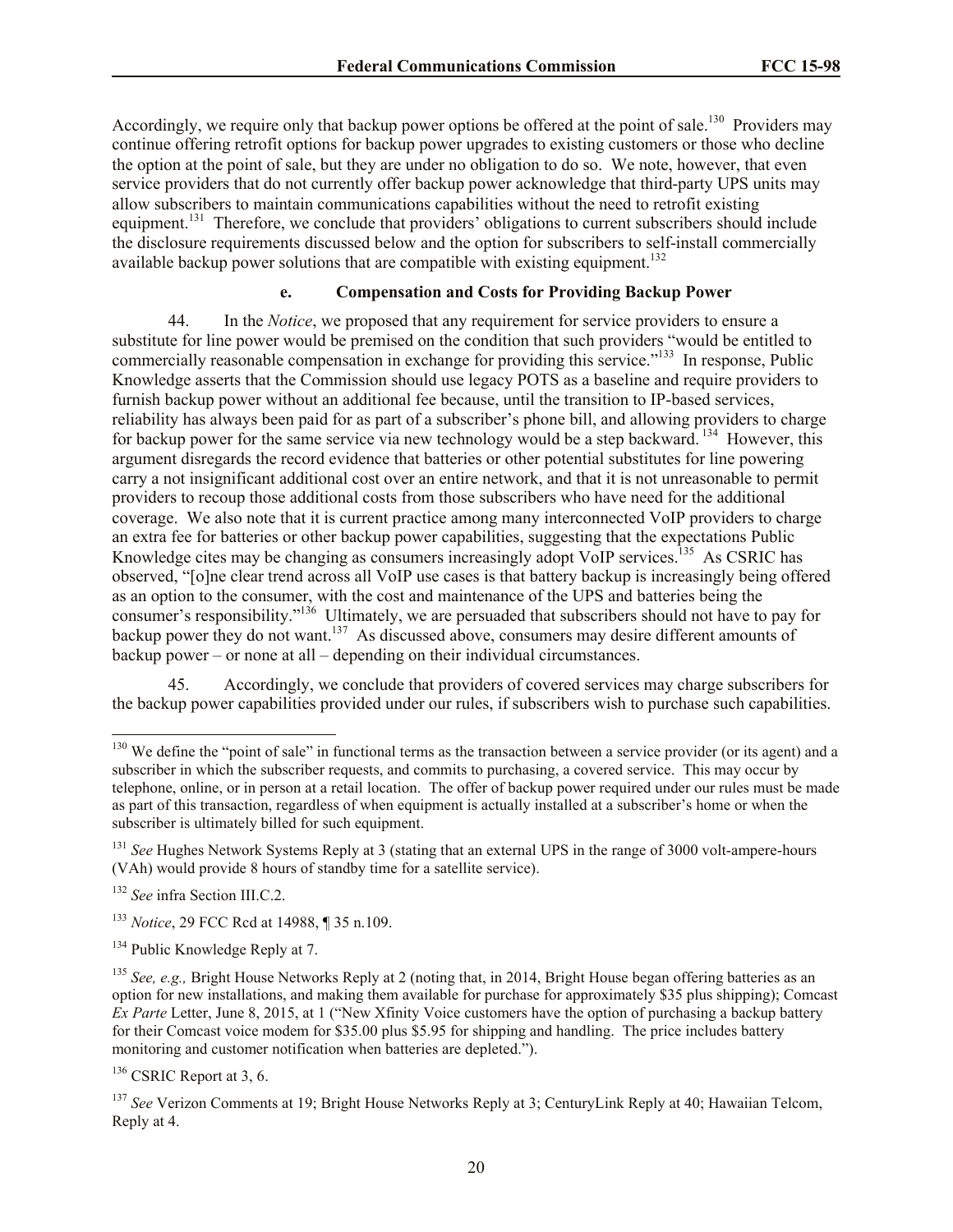We emphasize that we do not specify the rates at which providers of covered services may offer backup power or related accessories, we expect market forces to ensure that backup power is offered at competitive prices. A service provider can receive compensation for all aspects of implementing the rules we adopt today, including the backup power installation, and costs of equipment and labor, from the consumer that elects to have backup power installed. And we do not preclude service providers from including backup power capabilities without separate charge, if they choose to do so for competitive or other reasons.

46. By requiring only that service providers provision backup power upon subscriber request at point of sale, and at the requesting subscriber's expense, we have effectively negated the argument that these rules will substantially increase costs to providers. The majority of commenters who raise issues related to costs base their arguments on the assumption that the Commission would mandate a universal backup power solution across all subscribers, including retrofitting existing subscribers.<sup>138</sup> The action we take today will substantially limit the providers' costs by requiring backup power installations only for customers that request backup power at the point of sale, and at those customers' expense. Fiber to the Home Council Americas states that "while the industry has generally supplied backup batteries to all subscribers, it would make a material difference to the cost of a build, enabling expansion into less dense areas, if it could supply battery backup only to those subscribers that expressly want it –a number all-fiber service providers has determined is not great."<sup>139</sup> Similarly, NCTA stated that in their experience only a small number of customers have purchased backup power.<sup>140</sup> We also find concerns about the environmental effects of requiring all consumers to obtain backup power are inapplicable because we do not make such a requirement.<sup>141</sup>

47. There are additional factors that minimize the costs associated with compliance for the covered providers. First, as noted previously, the record indicates that numerous entities comprising a significant share of the IP voice services market are already offering their customers 8 hours of backup power; for those entities no additional costs are necessary.<sup>142</sup> To the extent that a service provider is not currently offering the requisite 8 hours of backup power, the fact that numerous providers are currently offering such a solution indicates that solutions exist and are widely available. Accordingly, there is little need to custom-design a solution when many of the solutions can be used universally. Indeed, providers may avoid the costs of supplying or installing a proprietary solution. This also saves providers the costs of supplying batteries directly. The same cost-mitigating principles apply to the discussion of 24-hour and extended duration backup power; the commercial market for this solution already exists and even the smaller providers are confident in their ability to provide this level of backup power if provided ample transition.<sup>143</sup> The record also indicates that many providers already offer some form of backup power, even if it is not an 8-hour solution, and therefore would be familiar with the practice of installing backup power solutions for their customers.<sup>144</sup> Because the cost to providers of complying with this rule should

 $\overline{\phantom{a}}$ 

<sup>138</sup> *See* ACA Comments at 13-14; Cincinnati Bell Comments at 8; Letter from Thomas Cohen, Counsel to FTTH Council, to Marlene H. Dortch, Secretary, FCC, GN Docket No. 13-5, PS Docket No. 14-174, at 3 (filed May 7, 2015) (FTTH Council May 7, 2015 *Ex Parte* Letter); ITTA April 30 *Ex Parte* Letter at 2; Letter from Steven F. Morris, NCTA, to Marlene H. Dortch, Secretary, FCC, GN Docket No. 13-5, PS Docket No. 14-174, at 2 (filed May 18, 2015) (NCTA *Ex Parte* Letter); NCTA May 18, 2015 Ex Parte at 2. Some parties raised costs associated with one technical solution over another but our rules for backup power solutions are technology neutral. *See* Alarm Industry Communication Committee Comments at 7.

<sup>139</sup> FTTH Council *Ex Parte* Letter at 2.

<sup>140</sup> NCTA *Ex Parte* Letter at 2.

<sup>&</sup>lt;sup>141</sup> See Bright House Network Reply at 2-3.

<sup>142</sup> *See supra* Section III.C.1.a.

<sup>&</sup>lt;sup>143</sup> ACA June 25, 2015 Ex Parte at 3.

<sup>144</sup> *Id.*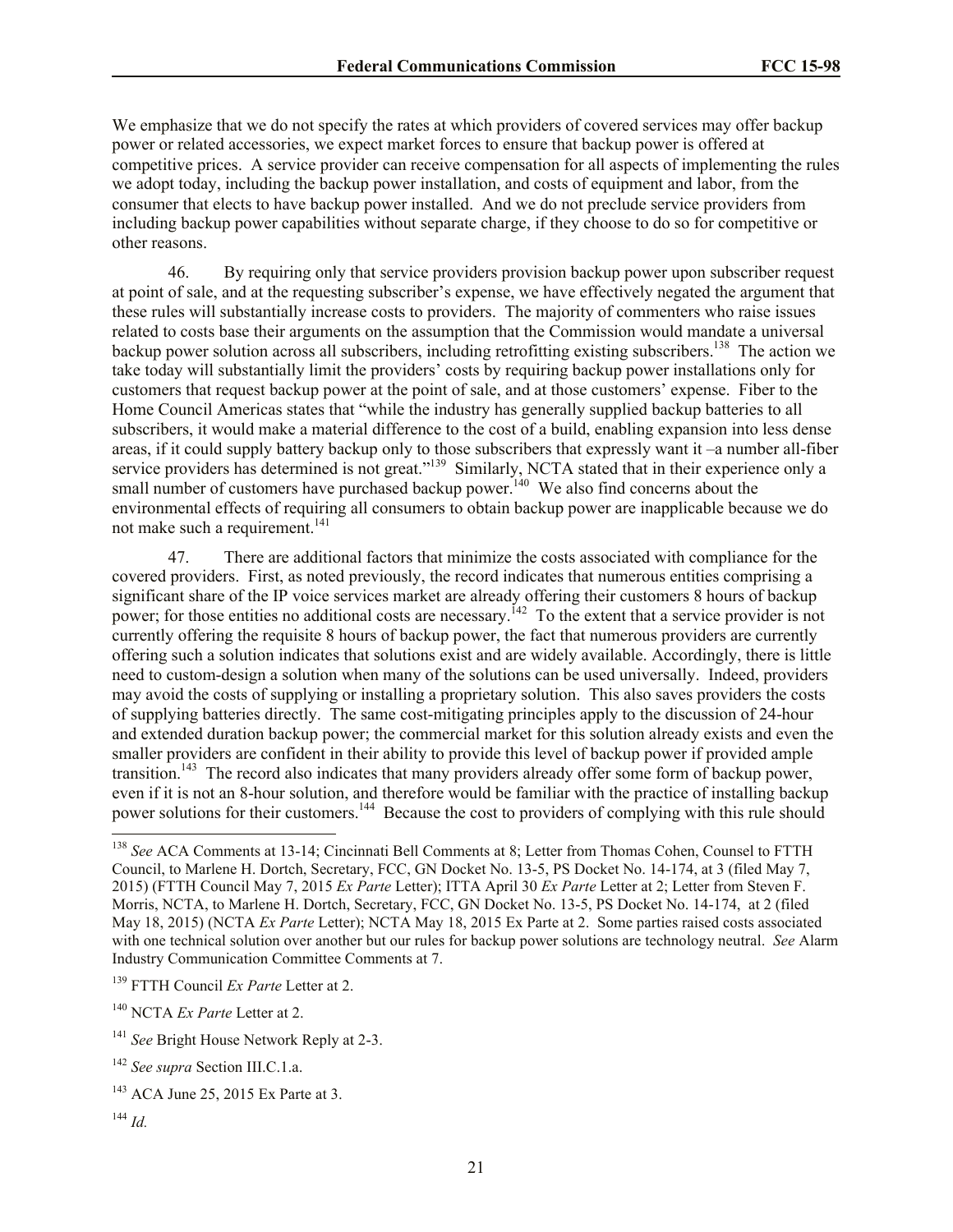be minimal both at the outset as well as when the 24-hour requirement takes effect, and the particular benefit to the public of enhanced continuity of communications to reach help through 911 during power outages is substantial, we conclude that our action today produces a net public benefit.

# **2. Subscriber Disclosure Obligations**

## **a. Need for Subscriber Disclosure Obligations**

48. In the *Notice*, we sought comment on whether we should require providers to develop and implement consumer education plans regarding the availability of backup power,<sup>145</sup> and noted our belief that such plans "would be critical to consumers' ability to successfully self-provision."<sup>146</sup>

49. Commenters representing government stakeholders and consumers support such a requirement.<sup>147</sup> For example, PA PUC states that, if providers require their customers to be responsible for purchasing or replacing backup power batteries, providers "must develop and implement outreach and education programs to ensure customers are aware that [customers] are responsible for providing their own backup power."<sup>148</sup> The New York Public Service Commission indicates that it is "critical that information about the consumer's role in maintaining continuity of power is transmitted to the customer by the service provider," and that providers need to develop programs to "ensure consumers are aware that [they] are responsible for providing their own backup power."<sup>149</sup> The Attorneys General for the Peoples of the States of Illinois and New York state that, because of the reluctance to advertise a diminished service, "carriers may not emphasize the need for backup power disclosures."<sup>150</sup> The FCC's Intergovernmental Advisory Committee asserts that "providers should be required to communicate effectively and accurately the services that may no longer be available and options for consumers to obtain comparable services, including options with respect to backup power supplies.<sup>"151</sup>

50. Industry stakeholders, on the other hand, oppose such a requirement. The Independent Telephone & Telecommunications Alliance (ITTA) states that there is "no evidence that additional consumer education would be helpful or necessary, and argues that a requirement is "unwarranted and a waste of resources."<sup>152</sup> AT&T recommends that the Commission refrain from imposing a consumer

 $\overline{\phantom{a}}$ 

<sup>148</sup> PA PUC Reply Comments at 8 (emphasizing that providers need education programs and must coordinate their efforts with the states).

<sup>149</sup> NYPSC Comments at 3.

<sup>150</sup> Attorneys General for the Peoples of the States of Illinois and New York (Attorneys General) Comments at 9, n.30 (responding to Comments of AT&T at 1, 5; Comments of Verizon at 17- 18). Attorneys General also assert that consumers "may not be aware that VoIP and wireless service operate differently from traditional landline telephony in a commercial power outage, carriers have no incentive to inform consumers of this deficiency or to correct it." *Id.* at 15.

<sup>151</sup> See Intergovernmental Advisory Committee to the Federal Communications Commission, Advisory Recommendation 2015-5, *In the Matter of Technology Transitions*; *Policies and Rules Governing Retirement of Copper Loops by Incumbent Local Exchange Carriers*; *Special Access for Price Cap Local Exchange Carriers*; *AT&T Corporation Petition for Rulemaking to Reform Regulation of Incumbent Local Exchange Carrier Rates for Interstate Special Access Services*; GN Docket No. 13-5, RM-11358; WC Docket No. 05-25, RM-10593, at 5 (May 12, 2015), *available at* https://transition.fcc.gov/statelocal/recommendation2015-05.pdf (IAC Recommendations).

<sup>145</sup> *Notice*, 29 FCC Rcd at 14990, para. 39.

<sup>146</sup> *Id*.

<sup>&</sup>lt;sup>147</sup> *See generally* Public Knowledge Reply Comments at 8-9 (stating that the "provider should be responsible for consumer education," and that "requiring consumers to be responsible for backup power when the commercial power fails is a vast cultural shift"); AARP Comments at 22-23; APCO Comments at 3-4; NASNA Comments at 2 (arguing that the provider should be responsible for consumer education).

<sup>152</sup> ITTA Comments at 20. *See generally* Verizon Reply Comments at 10.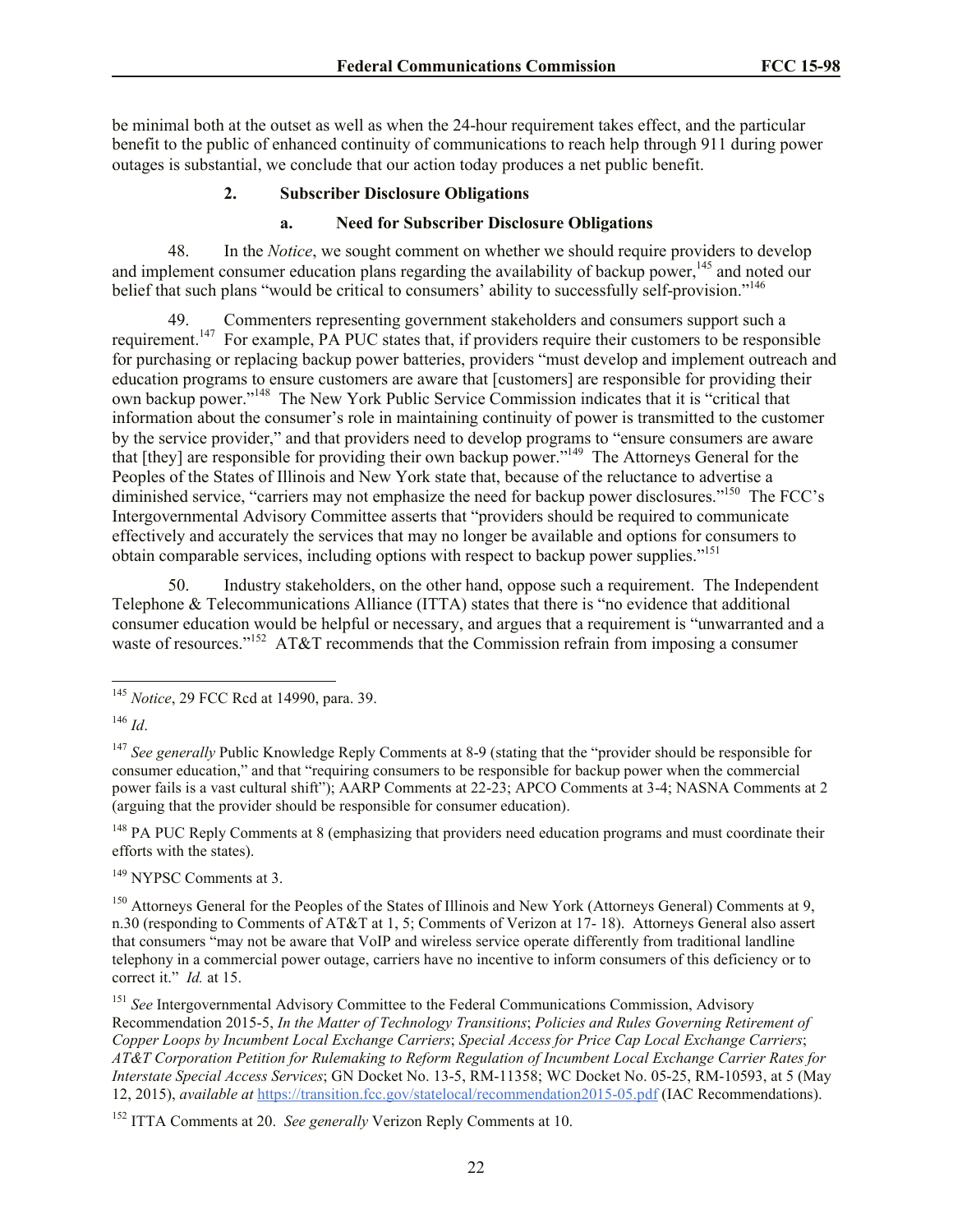education requirement, and instead work with providers to review backup power best practices for consumer education.<sup>153</sup> Others, such as CenturyLink, Hawaiian Telcom, NCTA, and Verizon,<sup>154</sup> suggest that the Commission support the implementation of CSRIC recommendations regarding consumer notification.<sup>155</sup> They argue that this would give providers the flexibility to implement consumer education measures as their networks and business models warrant.<sup>156</sup>

51. Others argue that a requirement is unnecessary because providers already give consumers information related to backup power.<sup>157</sup> For example, NCTA argues that the Commission's existing rules already "ensure that consumers are made aware of the backup power ramifications of choosing a VoIP service," and require providers at the initiation of interconnected VoIP service to "inform consumers of the 'circumstances under which E911 service may not be available,'. . . includ[ing] 'loss of electrical power."<sup>158</sup> ITTA notes that it is "standard industry practice for interconnected VoIP providers to notify consumers regarding the potential limitations of IP-enabled voice services and equipment during a power outage."<sup>159</sup> Fiber to the Home Council Americas (FTTH Council) also asserts that industry efforts to notify consumers about battery backup availability are effective based on assumptions regarding consumer adoption of wireless and VoIP services.<sup>160</sup>

52. AT&T states that providers of IP-based voice service already educate consumers on the necessity of a backup battery during a power outage and provide information about the backup battery, <sup>161</sup>

<sup>155</sup> See CSRIC Report at 20-23 (recommending that service providers inform consumers of the implications of not having battery backup for their voice service during power interruptions; provide a full explanation of emergency use capabilities, battery backup units, and how to access information as part of its customer premise service explanation; provide detailed battery backup information; and provide information about where consumers may purchase replacement batteries, instructions for proper disposal and or recycling options for used batteries).

<sup>156</sup> *See* CenturyLink Comments at 46-48; *see also* Hawaiian Telcom, Inc. Reply Comments at 5; NCTA Reply Comments at 7; Verizon Comments at 21 and Reply Comments at 10.

<sup>157</sup> NCTA Comments at 5; NCTA Reply at 3; ACA Comments at 11 (explaining that customers "are provided with information on the limitations of VoIP service at the time service is initiated").

<sup>158</sup> NCTA Comments at 5; NCTA Reply Comments at 6 (citing 47 C.F.R. § 9.5(e)(1)); *see also* ACA April 9, 2015 *Ex Parte* at 3 (stating that as required by 47 C.F.R. § 9.5(e)(1-3), "VoIP providers must disclose and obtain acknowledgement from the subscriber that the service will not work when there is a loss of electrical power and must provide a label for the modem used by each subscriber describing this limitation").

<sup>159</sup> ITTA Comments at 20.

l

<sup>160</sup> Fiber to the Home Council Americas Comments at 19. FTTH Council presents that because consumers are increasingly subscribing to "voice service from wireless and VoIP providers, consumers have indicated that the benefits of line power voice service are not sufficiently great to offset the costs." Fiber to the Home Council Americas May 7, 2015 *Ex Parte, Attachment* "Presentation of the FTTH Council on the Technology Transitions NPRM, May, 2014" at 7-8, and "RVA Survey Data, At A Glance." However, Fiber to the Home Council Americas expressed support for "reasonable requirements on all providers of voice service to notify their subscribers of the capabilities of their service to access emergency communications during power outages." Fiber to the Home Council Americas May 7, 2015 *Ex Parte* at 4; see also Fiber to the Home Council Americas May 13, 2015 *Ex Parte* at 3.

<sup>161</sup> AT&T Comments at 9, 17, n.16 (citing to "U-verse Voice service during a power outage," *available at* https://www.att.com/esupport/article.jsp?sid=KB408090), and May 15, 2015 *Ex Parte* at 2 (explaining that AT&T provides information to customers "about the effect of a loss of power on their VoIP service," and this information

(continued….)

<sup>&</sup>lt;sup>153</sup> AT&T Comments at 13-14 (quoting and citing CSRIC Report).

<sup>&</sup>lt;sup>154</sup> CenturyLink Comments at 46-48 (suggesting that "promoting these best practices is preferable to federal regulatory mandates at this time," and citing CSRIC Report); *see also* Hawaiian Telcom Reply Comments at 5; NCTA Reply Comments at 7; Verizon Comments at 21 and Reply Comments at 10, Letter from Jennifer A. Manner, Senior Counsel, Regulatory Affairs, Hughes Network Systems, to Marlene H. Dortch, Secretary, FCC, GN Docket No. 13-5, PS Docket No. 14-174, at 1,3 (filed April 20, 2015) (Hughes Network Systems *Ex Parte* Letter).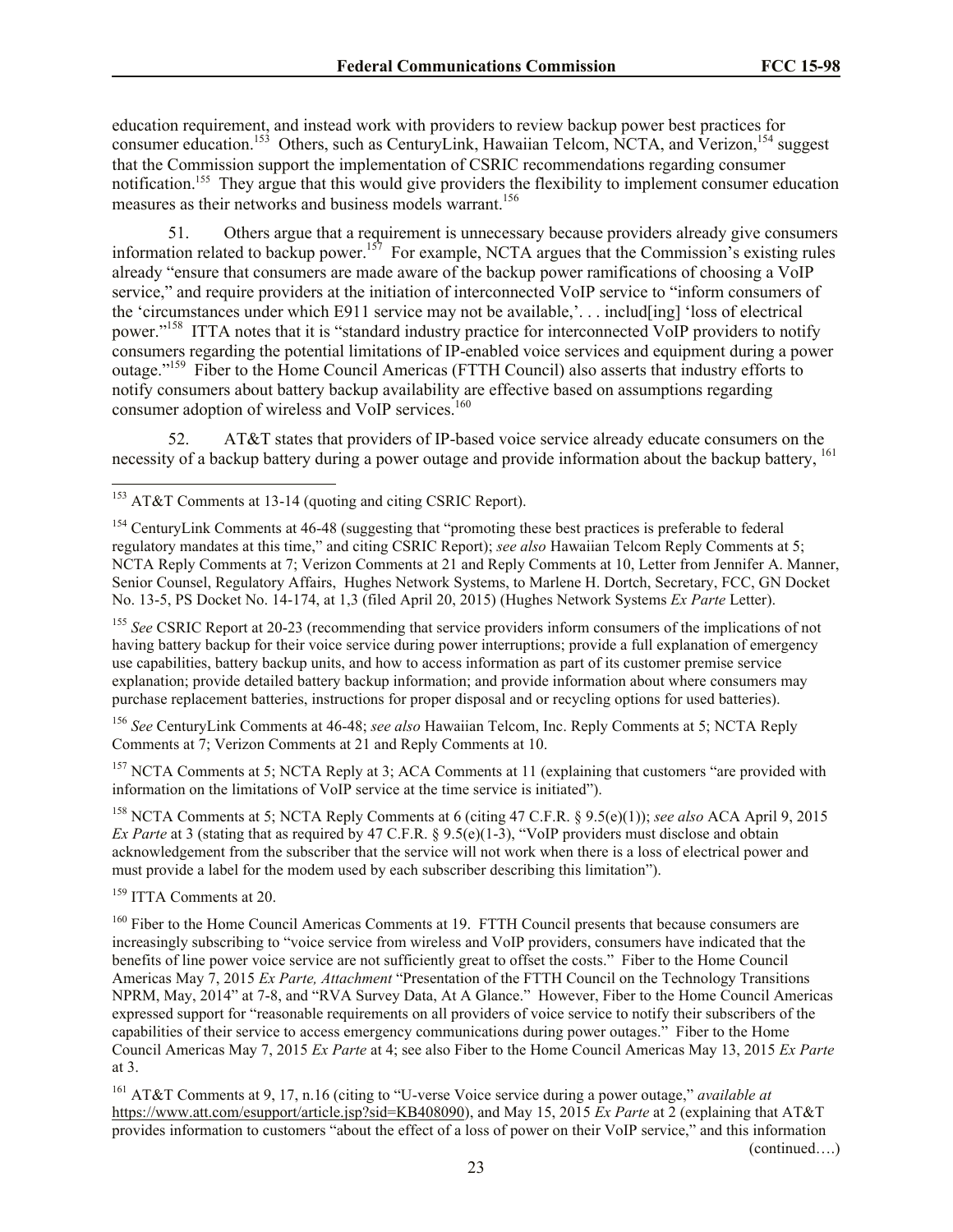including practices for prolonging battery life, where to purchase battery replacement, and replacement instructions.<sup>162</sup> CenturyLink indicates that it plans to provide information regarding "sample batteries that would work with [CenturyLink] equipment as well as suppliers of such equipment for those customers wishing to provide their own backup power."<sup>163</sup> Charter and Cablevision state that they are making "significant efforts to educate their customers about the VoIP services they offer, including that such service will not work during a power outage without a backup battery."<sup>164</sup>

53. We find that the lack of uniformity in providers' backup power information, and as commenters present, lack of consumer awareness at a time of technological transition,<sup>165</sup> may lead to consumer confusion about consumer expectations and responsibilities in the access of 911 service during power outages. While some providers already offer or plan to make available information to consumers in the near future, it appears from comments submitted and providers' websites that the information provided to consumers is not consistent across the industry.<sup>166</sup> This lack of uniformity may lead to

<sup>162</sup> AT&T Comments at 9, 17 and note 16 (citing to "U-verse Voice service during a power outage," *available at* https://www.att.com/esupport/article.jsp?sid=KB408090).

<sup>163</sup> CenturyLink Comments at 48, note 130.

<sup>164</sup> Charter and Cablevision *Ex Parte*, May 4, 2015.

<sup>165</sup> Attorneys General Comments at 15.

<sup>166</sup> Providers present information using many methods. Some may include pictures of their equipment while others present information without pictures. *Compare* AT&T, About U-verse Voice Battery Backup,

http://www.att.com/esupport/article.jsp?sid=KB407650&cv=803 (last visited June 21, 2015) (presenting step by step instructions with pictures of equipment possibly found in subscriber premises) *with* Bright House, When Battery Home Phone Modem Replace, http://support.brighthouse.com/Article/When-Battery-Home-Phone-Modem-Replace-2542/ (last visited June 21, 2015) (presenting many models by name only, on one page, and provides much less information about each model) *and* Optimum, Battery Backup,

http://optimum.custhelp.com/app/answers/detail/a\_id/1404/kw/backup%20battery (last visited June 21, 2015) (providing chart for subscriber to identify the modem model, some links broken, working links lead to modem general information and backup power details page). Other providers allow subscribers to purchase backup power online or give necessary specification information for subscribers to purchase backup power from the third party. *Compare* Comcast, Purchase a Battery for Your XFINITY Voice Phone Modem, http://customer.xfinity.com/helpand-support/phone/getting-a-new-battery/ (last visited June 21, 2015) (providing a 1-800 phone number for residential customers and a separate number for "Business Voice" customers, and the cost for the unit and shipping fee); *with* Charter Communications, Important Information about Charter Telephone 911 Services & Battery Backup, https://www.charter.com/browse/content/policies-battery (last visited June 8, 2015) (explaining that equipment will not work in a power outage unless customers contact Charter to purchase backup batteries); *and*  Cincinnati Bell, Connected, http://www.cincinnatibell.com/fioptics/user-guides/documents/cisco.pdf (last visited June 5, 2015) (explaining on page 18 of a subscriber welcome kit, in smaller font compared to the earlier pages, that ONTs are capable of battery backup that can provide up to 8 hours of power, no additional information provided about where to purchase the unit or the specifications for the unit). Some providers post online information that the service requires electrical power to operate, including a backup power source in case of a loss of power. *See e.g.,* Hawaiian Telcom, Hawaiian Telcom TV Terms and Conditions,

http://www.hawaiiantel.com/TV/ServiceTermsConditions/tabid/1512/Default.aspx (informing consumers that the service "requires electrical power to operate"); Optimum, Customize Your Service > Battery Backup, http://www.optimum.com/homephoneservice/customize/batterybackup.jsp (last visited June 5, 2015) (noting that Optimum Voice will not operate in a power outage and directing consumers to an Optimum store); Mediacom, 911 During Outages,

https://mediacomcable.com/CustomerSupport/troubleshooting/phone%20troubleshooting/911duringoutages.html (last visited June 5, 2015) (explaining that some models of MTA include a battery backup that provides backup power for a limited time); *see also supra* para. 52.

<sup>(</sup>Continued from previous page)

is given at the time of installation and also made available on the AT&T website); AT&T May 15, 2015 Ex Parte at 2.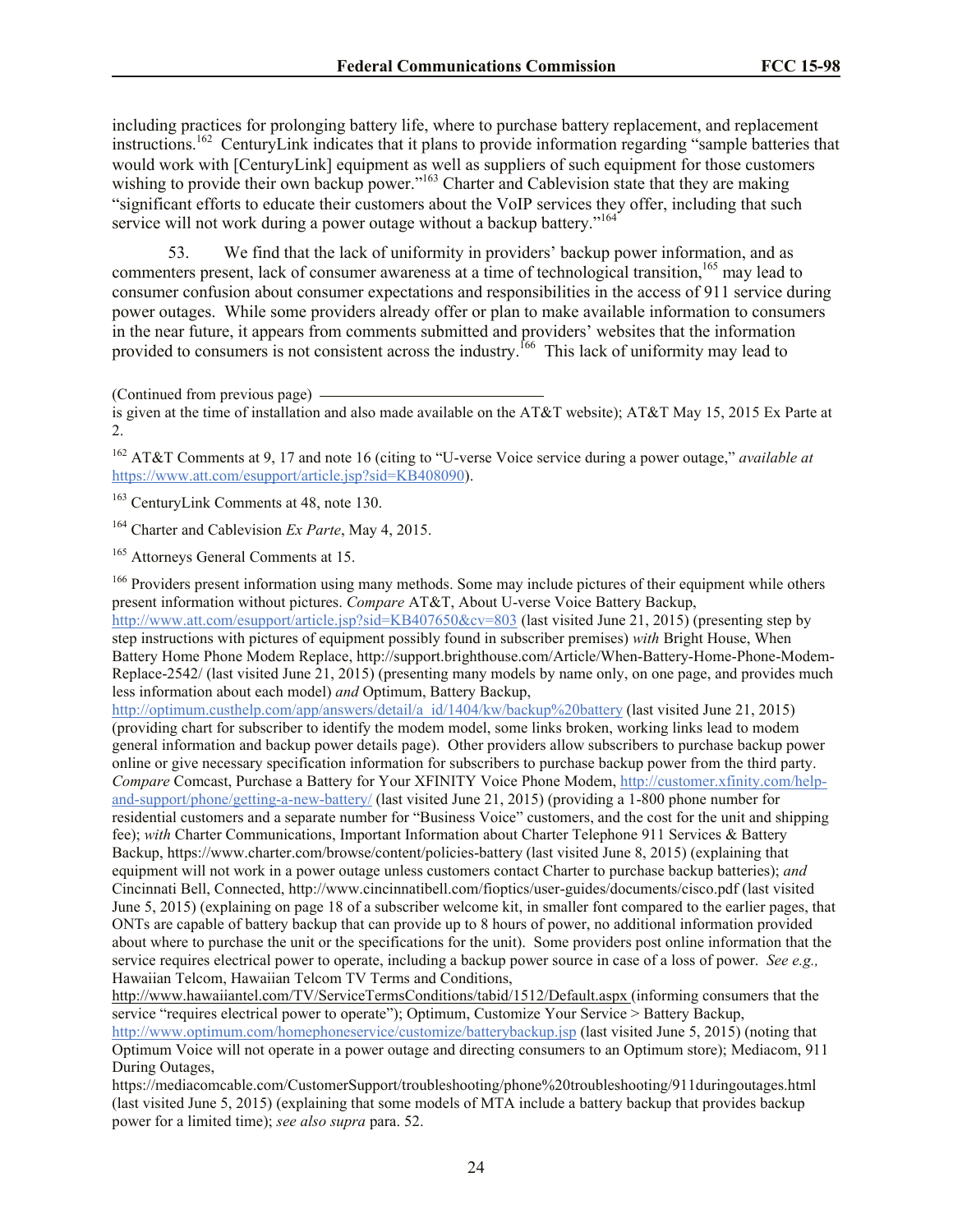consumer confusion at a time of technological transition from services provided over copper networks to services provided over IP-based networks,<sup>167</sup> and agree with commenters that there are consumers who "may not be aware that VoIP and wireless service operate differently from traditional landline telephony in a commercial power outage."<sup>168</sup> We acknowledge the concerns of commenters representing unique populations, such as AARP, which states that "[g]iven the diversity of service provider practices . . . the level of consumer understanding of CPE battery backup issues is certainly not uniform.<sup>169</sup> Further, subscriber complaints reveal that current disclosure practices are likely insufficient. For example, the Commission's consumer complaints portal reveals that some subscribers are frustrated by VoIP service providers' failure to inform subscribers about the need to self-provision a battery to operate backup power in order to access 911 services.<sup>170</sup> Based on the record, while we acknowledge that there are some disclosures already mandated<sup>171</sup> and some additional information provided voluntarily, we are not convinced disclosures currently required only for interconnected VoIP providers, are of sufficient scope or uniformity across all covered providers, to satisfy the Commission's obligation to promote the safety of life and property and ensure consistent 911 services.<sup>172</sup> Although not all subscribers may receive backup power information from more than one provider in a given year, we acknowledge that backup power information may be confusing especially for unique populations struggling during the technology

<sup>168</sup> *See* Attorneys General Comments at 15.

<sup>169</sup> AARP Comments at 22.

 $\overline{\phantom{a}}$ 

 $170$  Complaint 7575, Nov. 11, 2014 (stating that "Comcast in no way informed me that a battery is not included with their MTA and that if the power were to fail, I would not have the ability to dial 911 for emergency purposes. I have children in the home that are sometimes alone and it is important that they have this ability even during a power outage.... [i]t is very important that every measure is taken to allow phone customers the ability to dial  $911$ "); Complaint 118163, Feb. 5, 2015 (explaining that an agent of provider phoned and asked for access to subscriber's premises, subscriber asked if agent was asking about "changing [his] phone service over to the Internet. . . [subscriber] explained that if the power or Internet would go out then [subscriber] would lose …911 capability. [Agent] said she had never heard about that before.).

 $171$  47 C.F.R. § 9.5(e); In adopting the rule, the Commission explained that Interconnected VoIP service providers are required to notify new and existing consumers in plain language, of the circumstances under which the E911 service may not be available through the interconnected VoIP service or may be in some way limited by comparison to traditional E911 service. *VoIP 911 Order*, 20 FCC Rcd at 10272, para. 48 (2005).

<sup>172</sup> *See, e.g.,* 47 U.S.C. § 151; *see also*, AT&T, About U-verse Voice Battery Backup,

http://www.att.com/esupport/article.jsp?sid=KB407650&cv=803 (last visited June 5, 2015) (noting that during a power outage a Battery Backup Unit must be used, and providing some information about conserving batter life); Charter Communications, Important Information about Charter Telephone 911 Services & Battery Backup, https://www.charter.com/browse/content/policies-battery (last visited June 8, 2015) (explaining that equipment will not work in a power outage unless customers contact Charter to purchase backup batteries); Cincinnati Bell, Connected, http://www.cincinnatibell.com/fioptics/user-guides/documents/cisco.pdf (last visited June 5, 2015) (explaining within Terms of Service that ONTs are capable of battery backup that can provide up to 8 hours of power).

<sup>167</sup> Several commenters describe a technological transition and the lack of consumer awareness. *See* Massachusetts Department of Telecommunications and Cable (MDTC) Reply at 5 (stating "CPE backup power issue raised in the NPRM is a prime example of the type of change for which ongoing consumer outreach is essential); *see also* Rural Broadband Policy Group Comments at 4 (stating "[a]t this stage in the technology transitions . . . consumers are not informed of the need for backup power with new technologies"), Public Knowledge Reply at 8 (stating that "[t]his would be the first time that we ask consumers to take on the responsibility of ensuring their communications line to safety, 911, and loved ones has appropriate power during the most difficult times"). As noted in the *Notice*, the Public Safety and Homeland Security Bureau (PSHSB) hosted a public workshop in April 2014 in which various stakeholders discussed the impacts of technology transitions on public safety. *Notice*, 29 FCC Rcd at 14975-76, para. 12, n.27. Participants emphasized the subscribers' need for continuity of communications, specifically the need for backup power during power outages. *Id*.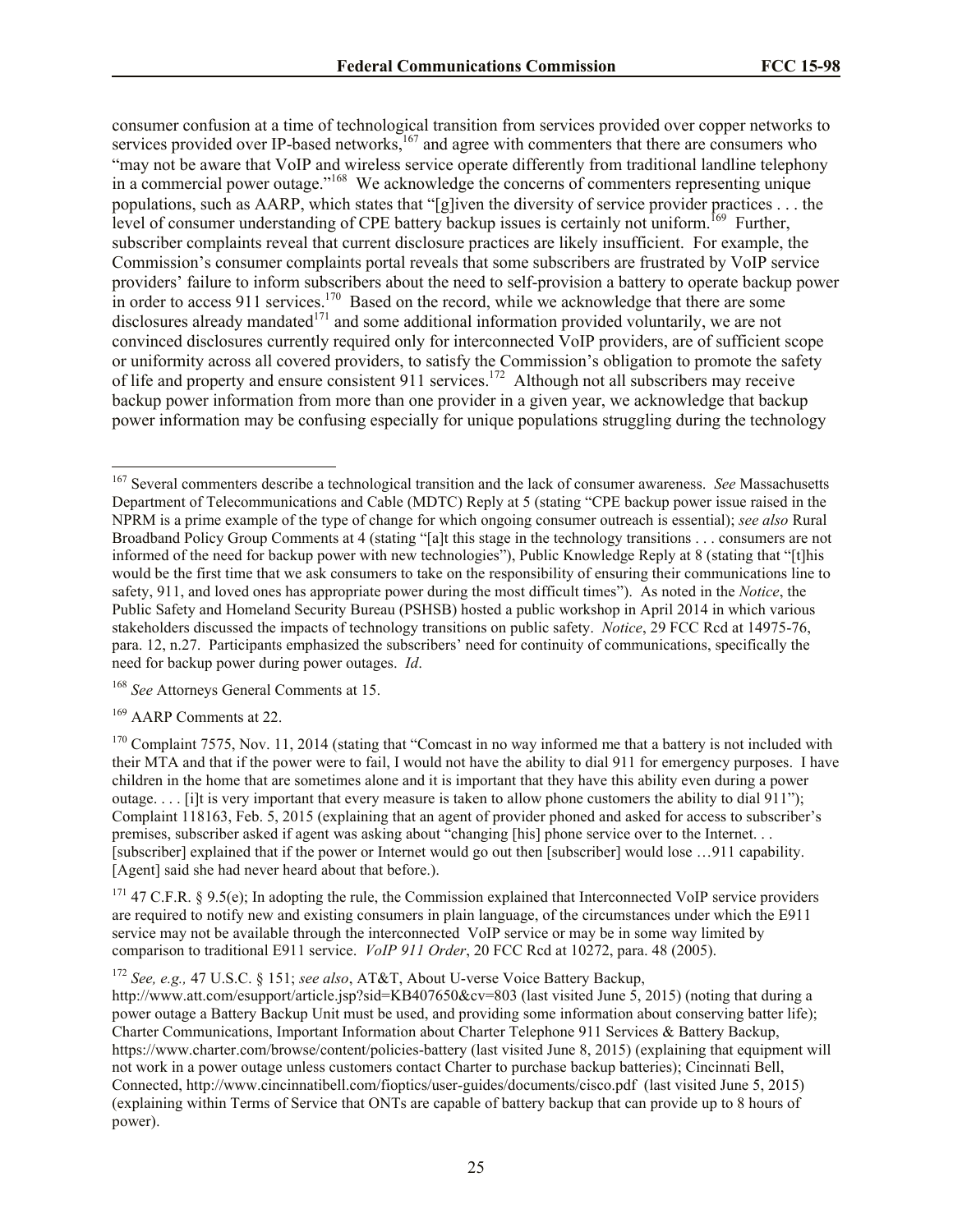transition,<sup>173</sup> or those who may need to switch providers often, such as military families needing to relocate. We find that it is in the public interest for the Commission to establish a uniform requirement to provide minimum information as described below in order to ensure that all subscribers of covered services are equipped with necessary information to access 911 services during power outages regardless of provider or technology used.

54. Adoption of best practices established by CSRIC, as recommended by some industry commenters, may help, and we do not intend to discourage adoption of these practices. However, we are not convinced that the voluntary adoption of these practices without a standard, mandatory baseline will eliminate consumer confusion. We therefore address these concerns by requiring minimum subscriber disclosure obligations, while at the same time encouraging providers to voluntarily follow additional CSRIC best practices regarding backup power.

55. As NCTA discussed,  $174$  current Commission rules require a limited customer notification for interconnected VoIP service providers.<sup>175</sup> This requirement, however, is only for a subset of covered providers considered in this *Report and Order*,<sup>176</sup> and we find that the information currently required is too limited to fully inform consumers about backup power. Specifically, section 9.5(e)(1) of the Commission rules requires customer notifications for circumstances such as "loss of electrical power," "under which E911 service may not be available through the interconnected VoIP service or may be in some way limited by comparison to traditional E911 service."<sup>177</sup> Informing consumers of the circumstances under which their E911 service is not available does not adequately inform a consumer on how to purchase, efficiently use, monitor, or replace backup power at the consumer's premises.<sup>178</sup>

56. We conclude that requiring providers to develop and implement subscriber disclosures regarding backup power with minimum baseline disclosures serves the public interest and will promote access to 911 while being of minimal cost to the providers. As CenturyLink notes, there is a clear public benefit in promoting consumers' awareness of the need for affirmative action to acquire and maintain backup power.<sup>179</sup> According to the Communications Workers of America (CWA), "Commission oversight is essential to encourage . . . consumer education about the time limits and capabilities of battery-provided backup power."<sup>180</sup> Attorneys General state that "enabling consumers to prepare themselves for emergencies and avoiding public confusion should be fundamental Commission goals."<sup>181</sup> We agree with these commenters, and others, who recognize the importance of consumer information in managing the historical consumer expectations regarding continuity of communications.<sup>182</sup> As described in detail below, we also find the costs to providers in making the required disclosure to be minimal.

<sup>174</sup> *See* NCTA Comments at 5; NCTA Reply Comments at 6.

 $175$  47 C.F.R. § 9.5(e)(1-3).

l

<sup>176</sup> *See supra* Section III.B. (defining "covered services").

<sup>177</sup> 47 C.F.R. § 9.5(e)(1); *see also* IP-Enabled Services; E911 Requirements For IP-Enabled Service Providers, *First Report and Order and Notice of Proposed Rulemaking*, 20 FCC Rcd 10245, 10272-73, at para. 48, n.154-155 (2005).

<sup>178</sup> *See, e.g.,* TWC Community Forum, Arris TG1672G cable modem's battery is dying/dead?, (November 28, 2014, 05:41pm), http://forums.timewarnercable.com/t5/Equipment/Arris-TG1672G-cable-modem-s-battery-is-dyingdead/m-p/61027/highlight/true#M503.

<sup>179</sup> CenturyLink Comments at 46.

<sup>181</sup> Attorneys General Comments at 12-13.

<sup>182</sup> See Public Knowledge Reply at 8 (stating this is a "vast cultural shift," and that "[t]he transition should not mean that customers must accept new fallibility in their telephone services"); *see also* AARP Comments at 22.

<sup>&</sup>lt;sup>173</sup> *See III.A.* (discussing need for rules during technology transition).

<sup>&</sup>lt;sup>180</sup> Communications Workers of America Reply Comments at 3.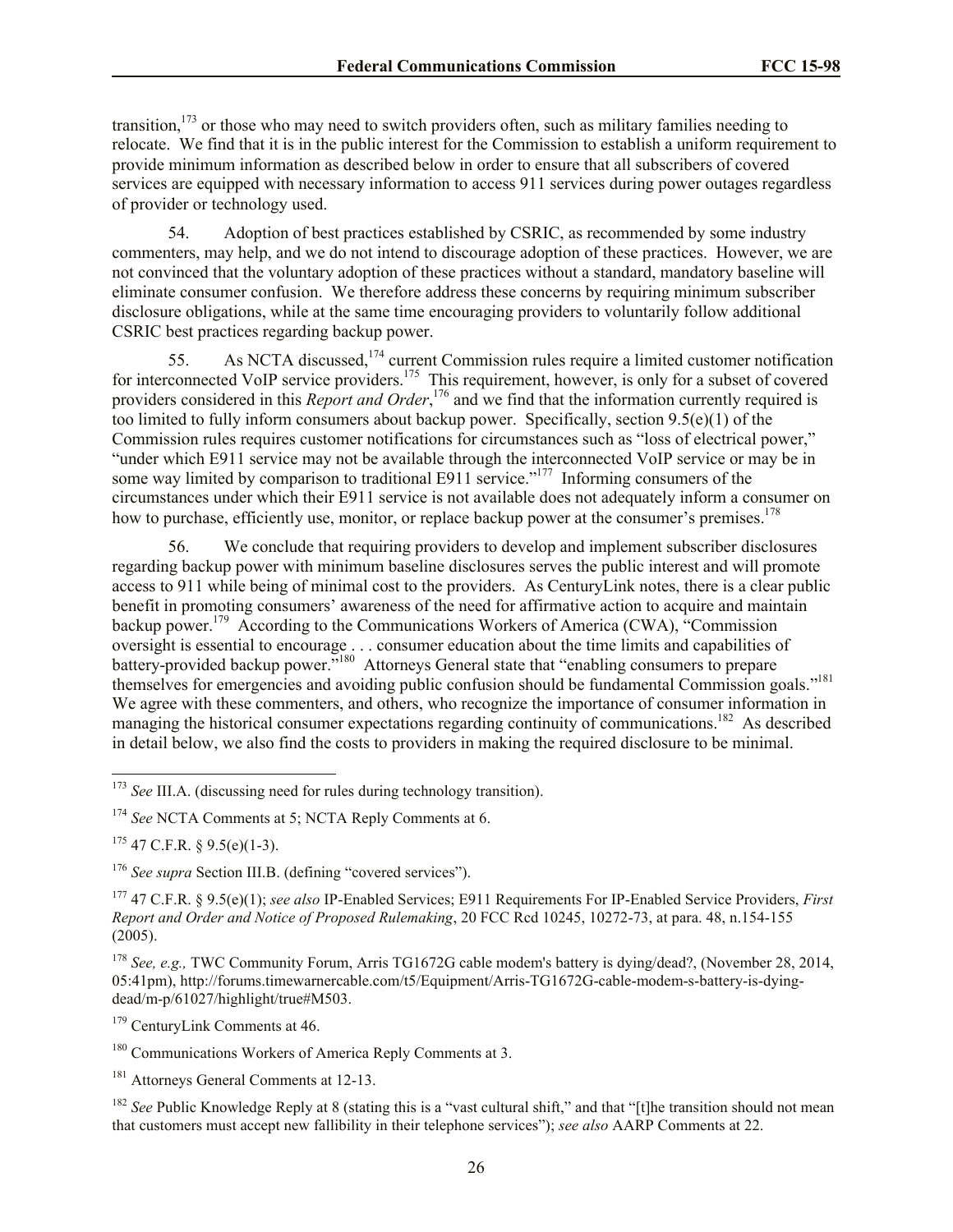#### **b. Minimum Information Elements**

57. The disclosure requirements adopted today are intended to equip subscribers with necessary information to purchase and maintain a source of backup power to enhance their ability to maintain access to reliable 911 service from their homes. Several parties commented on what information should be included in the disclosures. For example, some commenters strongly support including information about battery life spans, procedures for ordering, installing, replacing, and extending battery life during a power outage.<sup>183</sup> The City of New York recommends that we require providers to furnish information to assist in extending the "useful life of battery backup" such as powering off the system or closing applications.<sup>184</sup> APCO suggests that a public education requirement include information on "any impact to 9-1-1 services."<sup>185</sup> The respective Attorneys General for the State of Illinois and the State of New York strongly support consumer education addressing the many factors that can affect the amount of "stand-by time" a backup power solution provides.<sup>186</sup> The California PUC urges the Commission "to mandate that service providers give customers educational materials consistent with California's existing requirements," which include, for example, requiring providers to tell their customers that their services require backup power on the customer's premises, limitations of service, and potential service failure during power outages.<sup>187</sup> The California PUC also requires providers to tell consumers about how to best "maximize the ability to make or receive necessary phone calls during an outage."<sup>188</sup>

58. In addition to commenting on the appropriate level of disclosure in any Commission requirements, some commented on the opportunity for states to require more extensive disclosure. For example, the California PUC requests that the Commission allow the states to "adopt more extensive backup power requirements."<sup>189</sup> Similarly, NARUC suggested that the Commission establish "a floor" that does not impact more protective state-level measures.<sup>190</sup>

59. Several industry commenters identified information that is currently included in some backup power notifications to subscribers. For example, ACA asserts that providers inform potential and current subscribers that their voice service is not powered by the network, and during a power outage,

 $\overline{\phantom{a}}$ 

<sup>188</sup> CPUC Comments at 3.

<sup>&</sup>lt;sup>183</sup> See generally NARUC Reply at Appendix A ("Resolution Urging the FCC to Partner with States to Protect Residential and Business Consumers During the Technology Transition"); *see also id*. at 3; AARP Comments at 22 (providers should provide information of "the purchase of replacement, installation, and proper disposal of batteries); Massachusetts Department of Telecommunications and Cable Comments at 5-6.

<sup>&</sup>lt;sup>184</sup> City of New York Comments at 2-3.

<sup>185</sup> *See* APCO Comments at 3.

<sup>186</sup> *See* Attorneys General Comments at 13.

<sup>187</sup> California Public Utilities Commission (CPUC) Comments at 3. *See also* Order Instituting Rulemaking on the Commission's Own Motion into Reliability Standards for Telecommunications Emergency Backup Power Systems and Emergency Notification Systems Pursuant to Assembly Bill 2393., 2010 WL 324784 (Cal. P.U.C. 2010). The CPUC also urges the Commission to include cordless phones in an education requirement because cordless phones are not self-powered and fail during a power outage. *See* CPUC Comments at 4; Randall Scott Comments at 5 (suggesting statements on monthly cable bills). We consider issues regarding cordless phones or other devices not provided by service providers outside the scope of this proceeding.

<sup>189</sup> *Id*. at 7. Several states and state advocates urged the Commission to work with the states on these issues. *See generally*, NARUC Reply at 11; PA PUC Comments at 13-14; NYPSC Comments at 9; CPUC Comments; MDTC Reply Comments at 4.

<sup>&</sup>lt;sup>190</sup> NARUC Comments at 11.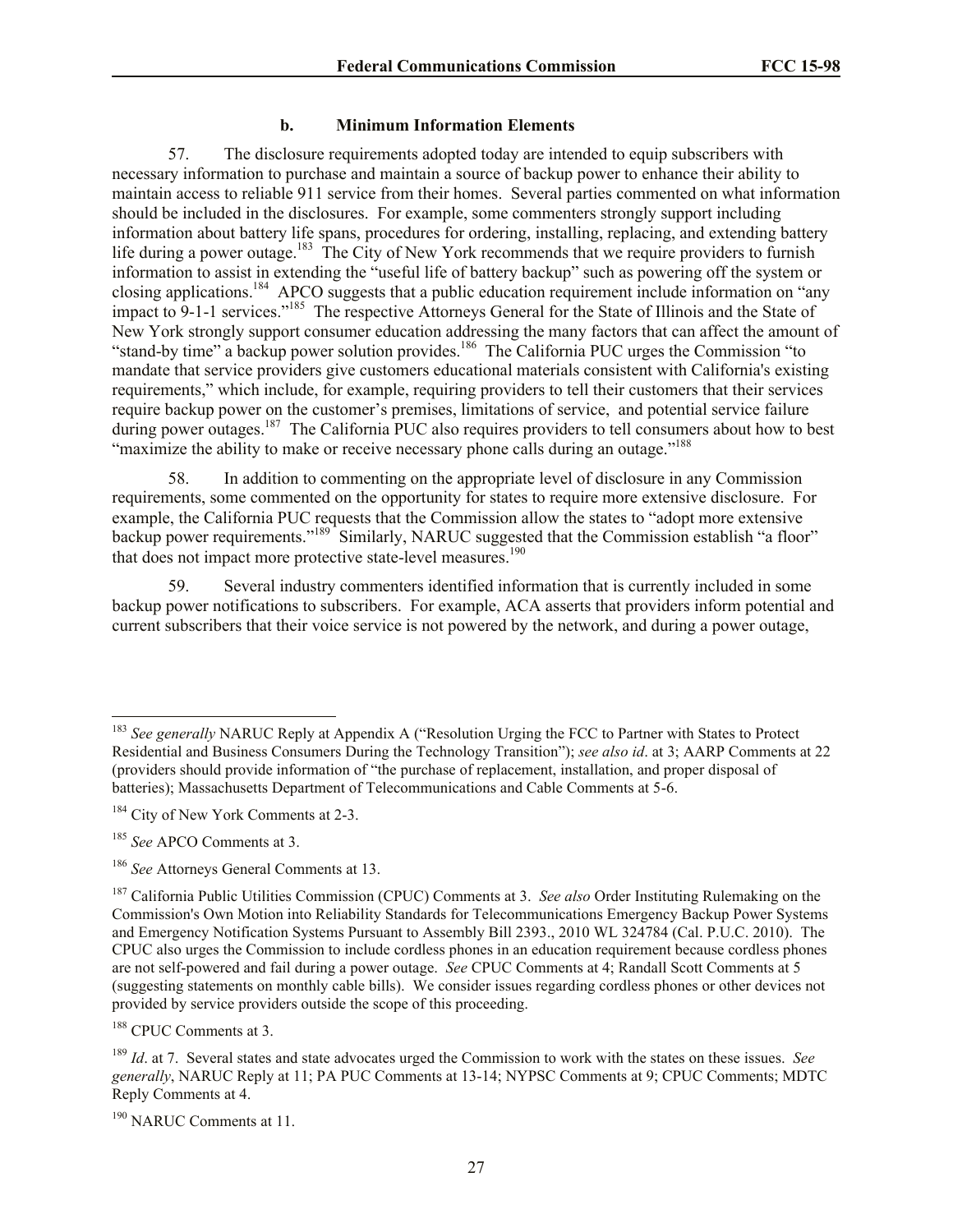without battery backup, the subscriber may lose access to  $911$ .<sup>191</sup> ACA explains that this notice also alerts customers about specific backup power capabilities of the equipment.<sup>192</sup>

60. We agree with the commenters who suggest that the Commission adopt minimal requirements for the types of information that service providers must give subscribers, regarding backup power. This will decrease the likelihood of consumer confusion, and ensure that all subscribers have access to basic information about the need for, and how to acquire and conserve, backup power. In this respect, we observe that several providers already give relevant information to their customers; however, the amount and type of information given varies greatly from one provider to another, and thus gives rise to the potential for consumer confusion.<sup>193</sup> This confusion may lead the consumer to fail to take proper precautions to acquire and maintain backup power, and ultimately result in the inability to access 911 at a critical moment during a power outage. Thus, we find it in the public interest to identify minimum information that must be communicated to consumers regarding backup power.<sup>194</sup> In this respect, we require providers to disclose to subscribers the following information: (1) availability of backup power sources; (2) service limitations with and without backup power during a power outage; (3) purchase and replacement options; (4) expected backup power duration; (5) proper usage and storage conditions for the backup power source; (6) subscriber backup power self-testing and monitoring instructions; and (7) backup power warranty details, if any. In order to minimize the burden on smaller providers, we direct the PSHSB to work with CGB to develop such forms or other documents, prior to the implementation date of these rules for smaller providers, as herein defined, for the use of smaller providers in disclosing the required notifications to their subscribers, including subscribers with disabilities.

61. *Availability of Backup Power Sources.* Subscribers must be made aware whether their service is capable of accepting backup power and, after the initiation of service, whether they may obtain backup power from the provider or from a third party. Some providers post this information online, <sup>195</sup> but we find that the posted information is both too limited and not readily accessible by all subscribers.

<sup>192</sup> *Id.*

l

 $191$  ACA Comments at 11 (providers inform subscribers if loss to 911 if subscribers do not have a "UPS, including battery backup, and when backup batteries lose their charge").

<sup>193</sup> *See supra, note* 166; *see also* CenturyLink, CenturyLink will no longer install Battery Backup Units, http://www.centurylink.com/help/index.php?assetid=311 (last visited June 5, 2015) (explaining that customers are responsible for acquiring their own battery backup solutions and replacement batteries); Verizon, Battery Backup Unit (BBU),

http://www.verizon.com/support/residential/tv/fiostv/general+support/new+to+fios+tv/questionsone/121498.htm (last visited June 5, 2015) (explaining that the ONT provided to customers has a battery backup under warranty for one year); Comcast, Emergency Backup System,

http://customer.xfinity.com/helpandsupport/phone/poweroutagesanddigitalvoiceservice/ (explaining that some Comcast customers are eligible to purchase backup batteries from Comcast); Bright House Networks, Bright House Networks Phone Modem Battery Policy, http://brighthouse.com/policies/policies/battery-policy.html (last visited June 5, 2015) (explaining that Bright House Networks modems may or may not have backup batteries and customers are responsible for maintaining, monitoring, and replacing batteries).

<sup>&</sup>lt;sup>194</sup> We emphasize that this information establishes a floor only, and does not supplant the ability of states, to the extent they have jurisdiction over the service, to adopt additional obligations that do not prevent implementation of our rules.

<sup>195</sup> *See generally, e.g.,* Verizon, Battery Backup Unit (BBU),

http://www.verizon.com/support/residential/tv/fiostv/general+support/new+to+fios+tv/questionsone/121498.htm (last visited June 5, 2015) (explaining that the ONT includes a Battery Backup Unit with swappable batteries); Frontier, When and How to Replace Your Battery Backup for Frontier Voice, https://frontier.com/docs/helpcenter/connecticut/replace-battery-backup (explaining to customers how to replace batteries in Frontier CPE); AT&T U-verse Support, About U-verse Voice Battery Backup,

http://www.att.com/esupport/article.jsp?sid=KB407650&cv=803 (explaining to users how to use battery backup with AT&T CPE); *see also supra* note 161.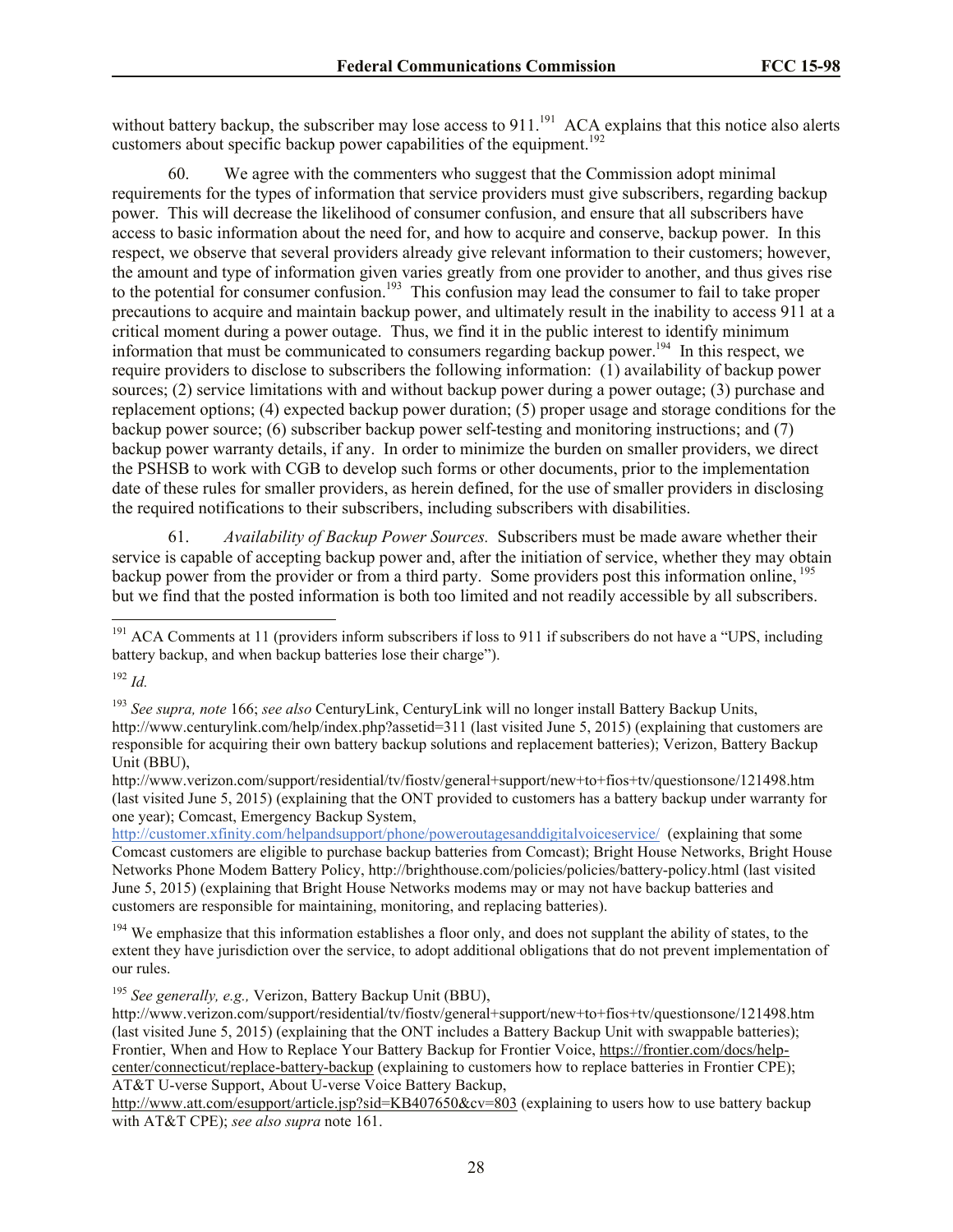Therefore, it is insufficient notice to subscribers of a critical piece of information that they need to ensure continuity of access to critical 911 services during a power outage. Accordingly, we require providers to inform new and existing subscribers about the availability of compatible backup power sources for their service, as outlined below.<sup>196</sup> Again, we emphasize that providers are not required to research and/or provide information on every possible backup power source that could potentially be compatible with a Covered Service; disclosure obligations under our rules are limited to basic information allowing consumers to make informed choices about their purchase and use of backup power to maintain continuity of access to 911.

62. *Service Limitations With and Without Backup Power.* We require providers of Covered Service to notify subscribers about the service limitations with and without the use of a backup power source.<sup>197</sup> As we stated in the *Notice*, consumers of wireline telephony may expect their plug-in phones to work during a power outage without any further action on their part.<sup>198</sup> Non-copper based networks and services not based on TDM may not support these traditional wireline functionalities, or may not support them in the ways consumers have come to expect.<sup>199</sup> We are persuaded by commenters who support more fulsome disclosures of service limitations.<sup>200</sup> Accordingly, we require providers of Covered Service to inform subscribers about the impact of power outages on the use of 911 services and the type of service that will continue to work with backup power.<sup>201</sup> For example, the obligation may be satisfied by notifying subscribers that voice service will be unavailable during a power outage without backup power, and that this backup power will not also power services other than voice. Further, to the extent the provider has information about other services at the subscriber premises – for example, home security, medical monitoring devices, or other similar equipment – the provider should notify the subscriber that these services will not be powered by the backup power source for voice service.<sup>202</sup>

63. At this time, we decline to require providers of a Covered Service to disclose the limitations of cordless handsets during power outages. Commenters such as US Telecom and California PUC note that cordless phones rely on commercial power, and will not function during a power outage.<sup>203</sup> Accordingly, the California PUC supports a requirement that providers tell consumers that "cordless phones will not work in power outage."<sup>204</sup> However, we observe that the concern about cordless phones not functioning during a power outage exists regardless of the underlying network providing service to a subscriber; that is, it is an equipment issue that does not depend on the type of underlying network – copper, fiber, or cable. Accordingly, we do not believe it is imperative to impose such an obligation here on the service provider.

64. *Purchasing and Replacement Options.* Providers of Covered Service must inform subscribers about backup power purchasing and replacement options to enable subscribers to make

<sup>198</sup> *Notice,* 29 FCC Rcd at 14974-75, para. 9.

<sup>199</sup> *Id.* 

 $\overline{\phantom{a}}$ 

<sup>200</sup> *See* APCO Comments at 3; CPUC Comments at 4.

<sup>201</sup> APCO Comments at 3.

<sup>202</sup> *See e.g.* Comcast *Ex Parte* Letter at 1 (explaining that Comcast customers have the option to purchase battery backup that includes battery monitoring and customer notification).

<sup>203</sup> AT&T Ex parte 5/15 at 1; California PUC Comments at 4 (stating "[c]ordless phones are not self-powered, and fail during a power outage").

 $204$  CPUC Comments at 4, appx. A.

<sup>196</sup> *See infra* Section III.C.2.c.

 $197$  This requirement does not replace the current rule that requires only interconnected VoIP service providers to disclose, obtain, and retain written customer acknowledgement that the service provided will not work when there is a loss of electrical power. *See* 47 C.F.R. § 9.5(e)(1).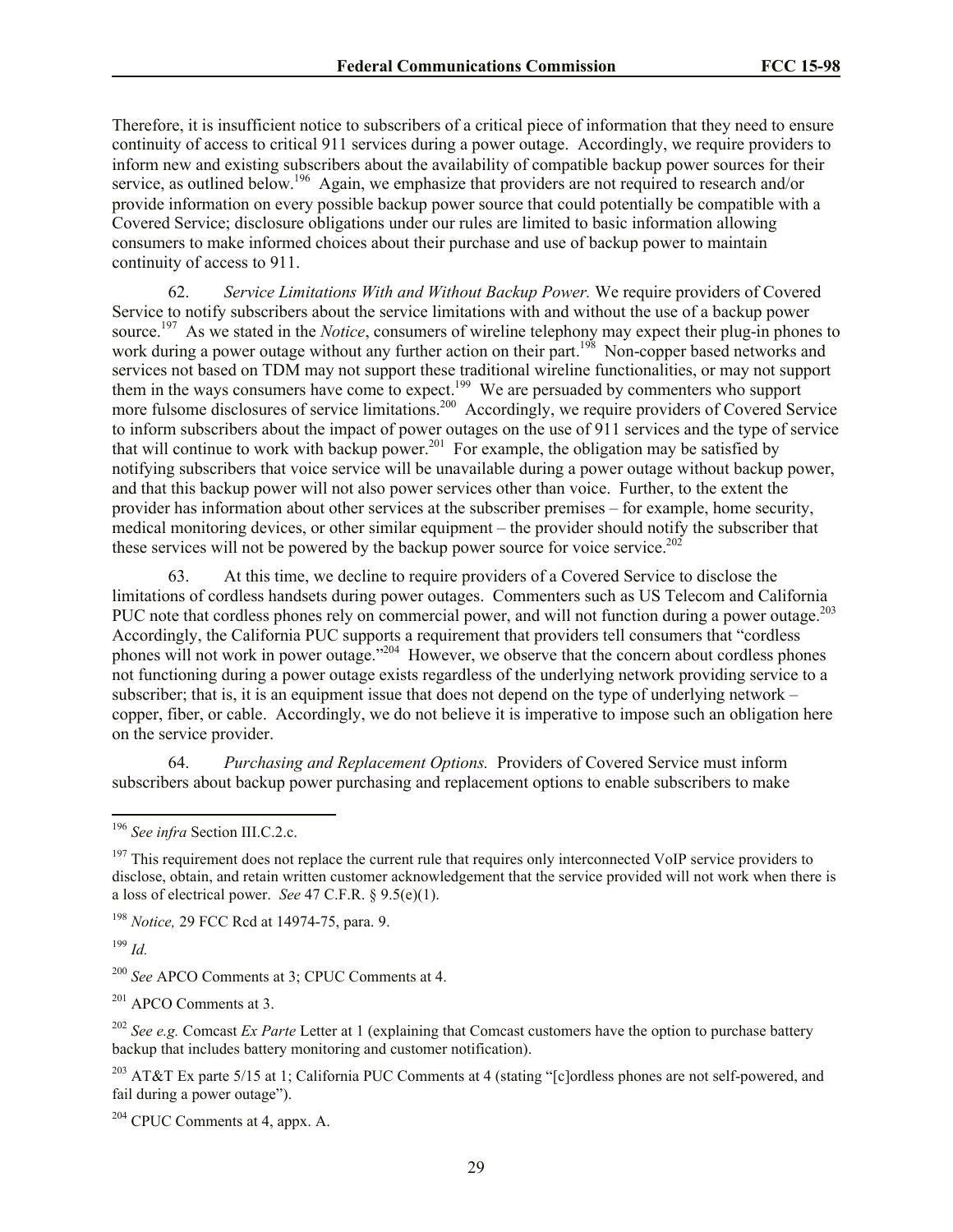informed decisions regarding whether to purchase backup power and how to find backup power that is compatible with the service. If, after the initiation of service, the provider does not sell a backup power source directly to subscribers, the provider must give subscribers enough identification information about what type of power source is compatible as well as purchasing options. Such identifying information must, at a minimum, include where to purchase a power source, the approximate cost, and the voltage and type of battery that is compatible with the service. That many providers currently make this information available suggests that the burden of doing so is not unreasonable.<sup>205</sup>

65. *Backup Power Duration.* Providers of Covered Service must inform subscribers about the expected duration of the backup power source and factors that impact duration, e.g., usage and storage conditions.<sup>206</sup> We agree with the commenters who argue that standby time can be affected by many factors.<sup>207</sup> Therefore, in addition to explaining the length of time the provider's backup power source is expected to power the service in standby mode and, to the extent possible, the expected amount of talk time, providers of Covered Service must notify subscribers of the proper backup power usage and storage conditions, and how these affect the backup power source operation during a power outage. This obligation includes identifying how subscribers may limit and conserve backup power both before and during a power outage. We agree with the suggestion of the City of New York that providers furnish "information to assist the [subscriber] in extending the useful life of battery backup.<sup>5208</sup> Accordingly, providers of Covered Service must advise subscribers of the proper backup power storage and charging conditions so that subscribers know, for example, whether battery power life, capacity, or run time will decline, whether the batteries must be replaced after a certain amount of time, and the proper storage temperatures. That is, the information provided must at a minimum clearly inform subscribers about the impact of environmental factors.

66. We strongly encourage providers to assist subscribers in developing a plan for extended backup power by notifying them of options to extend backup power beyond the life of the battery. For example, providers could inform subscribers that they could purchase several backup power units for use during prolonged outages, and provide directions for rotating these as required to keep the units charged. We also strongly encourage providers to inform subscribers of any available accessories such as solar or car chargers, which may be able to recharge a depleted backup power unit.<sup>209</sup> And, when applicable, providers should inform subscribers of the availability of deployed mobile charging stations.<sup>210</sup> This information will arm subscribers with the knowledge necessary to be prepared for extended power

 $\overline{a}$ 

<sup>&</sup>lt;sup>205</sup> For example, the Time Warner Cable website states that "[al]though Time Warner Cable does not provide backup batteries, [the consumer] may purchase one from the modem manufacturer," and then gives the instructions to select the modem manufacturer from the list provided to "learn more about how to purchase a backup battery." Time Warner Cable, Stay Connected Even When the Power is Out,

http://www.timewarnercable.com/en/support/phone/topics/phone-power-backup.html.

<sup>&</sup>lt;sup>206</sup> Providers may direct subscribers to the backup power source manufacturer if provider sells the manufacturer's backup power source as a third party backup power solution to subscribers.

<sup>&</sup>lt;sup>207</sup> *See e.g.* Attorneys General Comments at 13 (suggesting that because "stand-by time can be affected by many factors—this makes consumer education and standardization critical," and strongly supports a requirement that providers "conspicuously display both stand-by time and talk time in the event the back-up power source is needed").

<sup>&</sup>lt;sup>208</sup> City of New York Comments at 2-3. We do not, however, agree with the City of New York that providers should advise subscribers to turn off systems to save battery and close applications, even if those actions would help reduce power consumption and preserve battery life, as this could prevent the receipt of emergency communications. Consumers would be better served with information on how to reduce power draw when a backup power solution is in use.

<sup>209</sup> *See supra* Section III.C.1.

<sup>210</sup> *See supra* Section III.C.1.a. (discussing mobile charging stations)*.*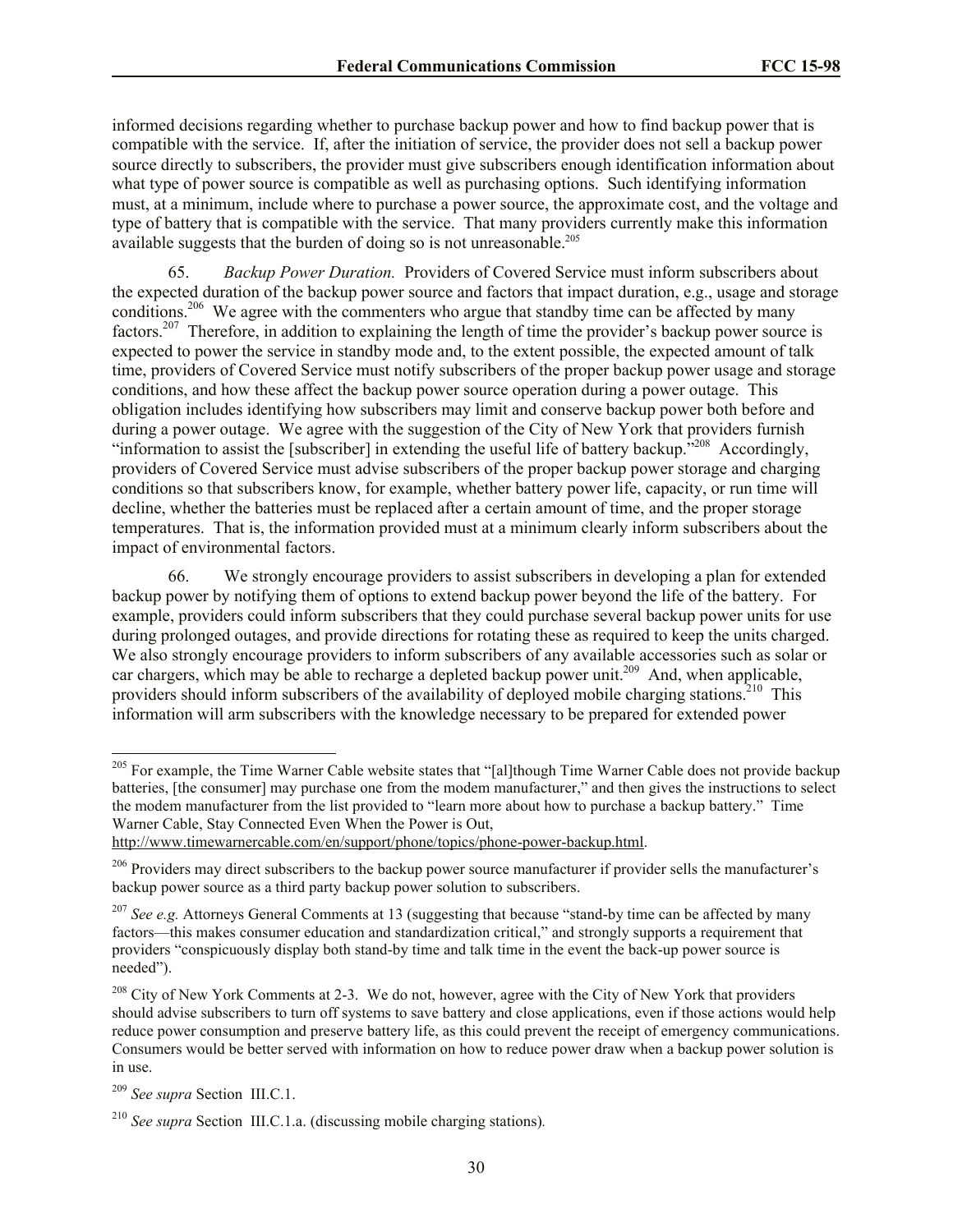outages and to take steps to mitigate disruption to their 911 communications.

67. *Testing and Monitoring.* Although we do not require providers to monitor backup power sources, when the subscriber purchases backup power directly from the provider, the provider must inform and instruct subscribers about how to self-monitor and self-test the backup power source. Several commenters support such a requirement, and we find the analogy in the comments of MDTC to be appropriate: "like smoke alarms, IP equipment have similar importance to personal and public safety and is usually dependent upon the user for periodic testing and battery replacement."<sup>211</sup> We are persuaded by these commenters that providers must clearly explain how a subscriber may test, monitor, and maintain the backup power source. We observe that several providers are currently effectively providing pictorial or other detailed explanations about subscriber self-testing and self-monitoring of backup power.<sup>212</sup> Given their ongoing relationship with their subscribers, we find that providers are in the best position to notify and remind subscribers about how to test and monitor backup power. By furnishing specific instructions to subscribers on how to self-monitor and test backup power sources, providers will decrease consumer confusion, and greatly enhance the public's ability to maintain critical communications during power outages.

68. *Warranty.* If the subscriber acquires the backup power from the provider, the provider must explain the elements of the warranty, if any, such as the warranty expiration date, and under what circumstances a replacement would be provided.<sup>213</sup> We note that several providers already effectively offer online information regarding replacement procedures, which suggests that this is information that is helpful to consumers in preserving their ability to reach 911.<sup>214</sup>

# **c. Availability of Required Information**

69. Each element of the information described above must be given to subscribers both at the point of sale and annually thereafter, as described below.<sup>215</sup> This information will help subscribers plan in

<sup>213</sup> Providing subscribers with a copy of any warranty or warranties for backup power would be sufficient to satisfy this obligation.

<sup>214</sup> *See, e.g.,* Frontier, *When and How to Replace Your Battery Backup for Frontier Voice*, https://frontier.com/docs/help-center/connecticut/replace-battery-backup (last visited June 5, 2015) (listing steps to replace the batteries for various modem models); Comcast, *SMC Networks SMCD3GNV Battery Installation and Replacement* http://media2.comcast.net/anon.comcastonline2/support/help/faqs/battery/New/SMCD3GNV.pdf (last visited June 8, 2015) (using graphics to explain battery replacement process).

<sup>215</sup> *See infra,* Section III.C.2.c.

 $\overline{a}$ 

<sup>&</sup>lt;sup>211</sup> MDTC Reply Comments at 5-6 (stating "[i]ndustry and other stakeholders need to develop outreach and education plans that inform and remind consumers of the need to test and replace their equipment so that it works in an emergency and reminds them that the equipment's backup battery power is limited").

<sup>212</sup> *See, e.g.,* AT&T U-verse Support, *About U-verse Voice Battery Backup*,

http://www.att.com/esupport/article.jsp?sid=KB407650&cv=803 (last visited June 5, 2015) (Providing a Backup Battery Status alerts chart that explains audible alerts and LED light states for various statuses); Bright House Networks, *How can I tell Whether the Battery for My Home Phone Modem Needs to be Replaced?*, http://support.brighthouse.com/Article/When-Battery-Home-Phone-Modem-Replace-2542/ (last visited June 5, 2015) (explaining various battery indicator light states and tests the consumer can perform); Time Warner, *Be Prepared for Power Outages*, http://www.timewarnercable.com/en/support/phone/topics/phone-power-backup.html (last visited June 8, 2015) (noting that consumers should check the battery indicator light twice a year); Frontier, *About Frontier Voice Battery Backup*, https://frontier.com/docs/help-center/connecticut/about-frontier-voice-batterybackup (last visited June 5, 2015) (providing a chart listing visual indicators and audible alerts for various status alert states of the backup battery unit). We also observe that backup power source audible alerts and color light signals are at times a source of consumer confusion. *See* AT&T, *Why is my backup battery beeping? ...And how do I make it stop?! (Residential Gateway)*, AT&T Community Forums (Oct. 8, 2013 11:05 AM), https://forums.att.com/t5/Receivers-Battery-Backup/Why-is-my-back-up-battery-beeping-And-how-do-I-make-itstop/td-p/3601359 (explaining that the customer's backup power device is making beeping noises).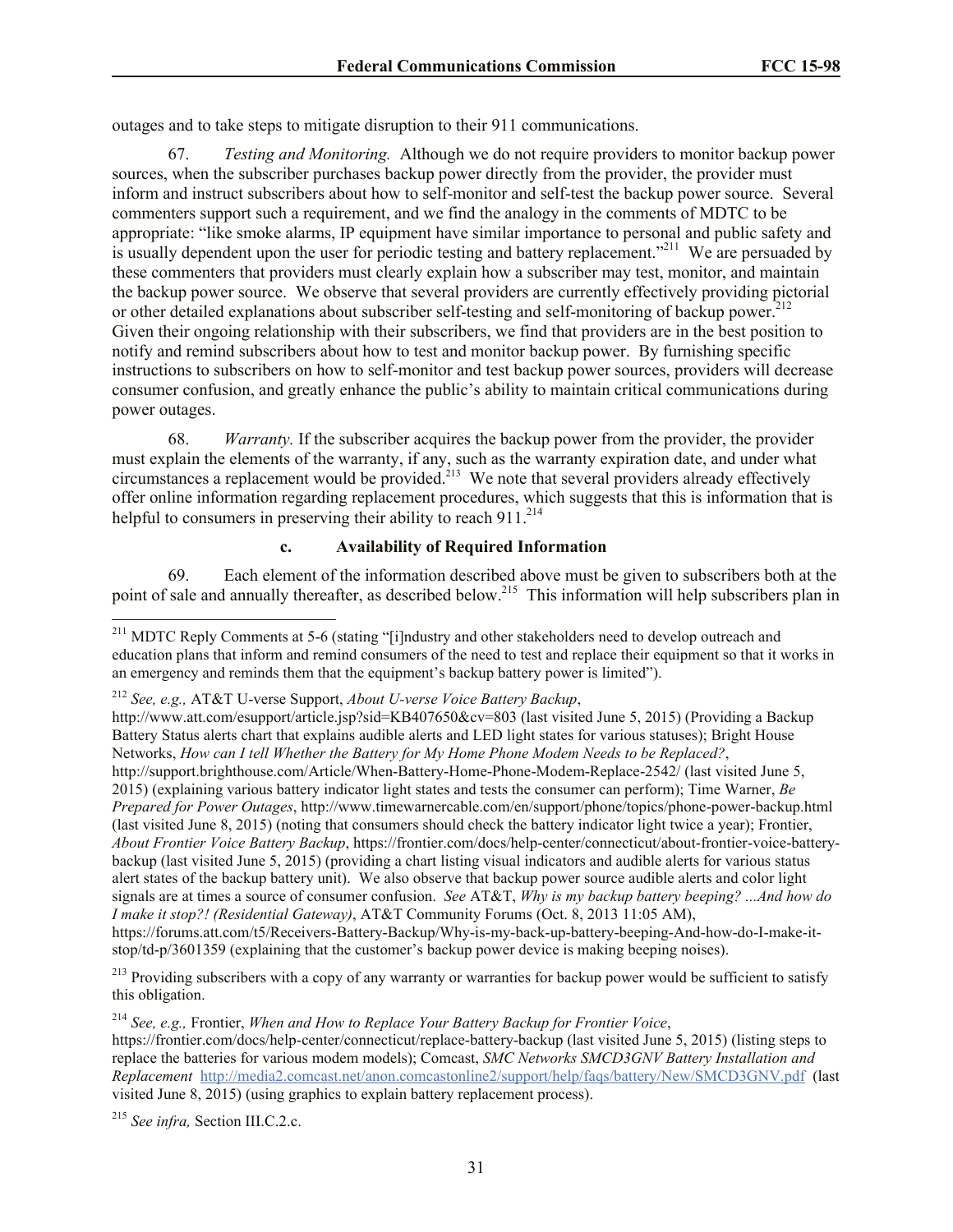advance to extend the effectiveness of their backup power and ultimately, as we stated in the *Notice*, count on the continued availability of 911 service in harsh weather conditions or other emergencies when consumers are most vulnerable. $216$ 

70. We sought comment in the *Notice* on when providers should make information available regarding backup power.<sup>217</sup> For example, we asked whether the information should be made available at the point of sale, at the initial set up of service, or at some other point in the process. We also asked whether providers should make detailed backup power information available prior to a predicted extreme weather event or other anticipated emergency. $^{218}$ 

71. Commenters support disclosure of backup power information to subscribers at various points in time. For example, the Attorneys General argue that the Commission should inform subscribers "when new service requires additional equipment to access emergency services in a power outage."<sup>219</sup> The CPUC supports providing information upon "service initiation and annually thereafter regarding backup power,<sup>3220</sup> as well as sending "an annual reminder to customers to check the status of their battery.<sup>5221</sup> On the other hand, providers such as CenturyLink see value in asking "at the point-of-sale" if their customers want backup power, at which time consumers will be assessed a "one-time, non-recurring charge."<sup>222</sup>

72. We are persuaded by comments supporting an initial disclosure at the point of sale for the new service and an annual disclosure for all subscribers, both new and existing. We agree with AT&T that subscribers should have the information they need to "shop among competitive alternatives for backup power, including the alternative of opting out of backup power altogether."<sup>223</sup> As commenters note, service providers have an important role in disseminating information to their subscribers. AARP states that the "availability and distribution of accurate information related to CPE backup power from reliable sources is an important means to empower consumers."<sup>224</sup> Equipped with initial and annual notifications, including the disclosures and information as described above, all subscribers, both new and existing, will be in a better position to make backup power purchase decisions and conduct regular maintenance in order to ensure access to 911 services during power outages.

73. We also sought comment on how providers should make backup power information available to consumers.<sup>225</sup> Commenters suggest that providers should offer information on websites, and in individual electronic and paper billing materials.<sup>226</sup> ACA, for example, states that its members use a

 $\overline{\phantom{a}}$ 

<sup>219</sup> Attorneys General Comments at 9.

<sup>220</sup> CPUC Comments at 7; Randall Scott Comments at 6 (suggesting providers annually mail information to consumers about "how and where . . . obtain and install alternative or replacement [units]").

<sup>221</sup> CPUC Comments at 7. CPUC requires that covered providers periodically remind consumers, "on at least an annual basis." Order Instituting Rulemaking on the Commission's Own Motion into Reliability Standards for Telecommunications Emergency Backup Power Sys. & Emergency Notification Sys. Pursuant to Assembly Bill 2393, 2010 WL 324784, Cal. P.U.C. D. 10-01-026, (Jan. 21, 2010).

<sup>225</sup> *Notice,* 29 FCC Rcd at 14975, para. 39.

<sup>216</sup> *Notice*, 29 FCC Rcd at 14975, para. 11.

<sup>217</sup> *Notice*, 29 FCC Rcd at 14990, para. 39.

<sup>218</sup> *Id.*

<sup>222</sup> CenturyLink Comments at 47.

<sup>223</sup> AT&T Reply Comments at 11.

 $224$  AARP Comments at 2, 16-17.

<sup>&</sup>lt;sup>226</sup> AARP Comments at 22; Randall Scott Comments at 5 (suggesting statements on monthly cable bills).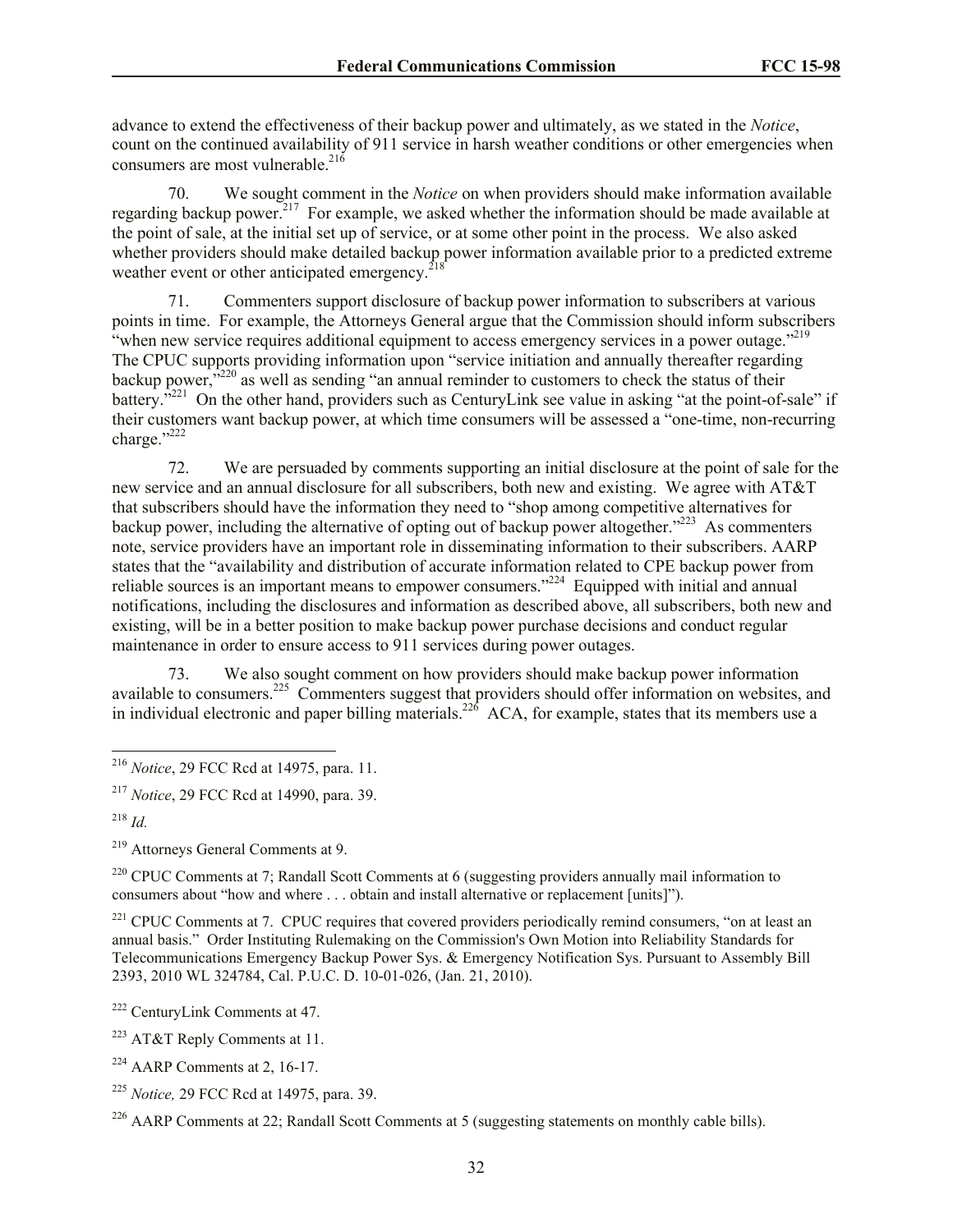variety of approaches, such as posting information on the operator's website, to inform subscribers about backup power supplies for  $\text{CPE.}^{227}$  CenturyLink states that "service providers are increasingly communicating with customers about the issue of backup power," and supplementing brochures provided to customers with information on the company website.<sup> $228^\circ$ </sup> ESA raises concerns that there may be scenarios, for example with the elderly, requiring "personal interaction with consumers to assist with upgrading or changing a battery."<sup>229</sup> NTCA, GVNW, and Vantage Point Solutions suggest that consumers that "utilize an assistive device in connection with a disability" should be part of the consumer education process.<sup>230</sup>

74. We seek to provide flexibility regarding the manner in which providers inform their subscribers, while also honoring any preferences expressed by customers. We thus permit providers to convey both the initial and annual disclosures and information described above by any means reasonably calculated to reach the individual subscriber. For example, a provider may meet this obligation through a combination of disclosures via email, an online billing statement, or other digital or electronic means for subscribers that communicate with the provider through these means. For a subscriber that does not communicate with the provider through email and/or online billing statements – such as someone who ordered service on the phone or in a physical store and receives a paper bill by regular mail – email would not be a means reasonably calculated to reach that subscriber.

75. We observe that many providers use a variety of methods to offer backup power source information on their websites as well as in welcome kits,<sup>231</sup> including charts, pictorial explanations, and links to backup power source manufacturers. We encourage providers to continue to do this, as long as required disclosures are reasonably calculated to reach each subscriber. Posting information on a website may be helpful but, by itself, would not satisfy our requirement that notifications be reasonably calculated to reach individual subscribers, even for those subscribers that communicate with the provider via online means. Further, we are persuaded by commenters that there are populations, such as the elderly<sup>232</sup> or individuals with disabilities,<sup>233</sup> who have no or a very limited online relationship with the provider or otherwise may need more targeted consumer education outreach beyond posting online information.

76. We believe that the cost of these backup power disclosure requirements will be minimal and, thus, will be exceeded by the significant benefits we expect to result from this subscriber disclosure, such as enhanced subscriber access to 911 services.<sup>234</sup> Among other things, we note that the vast majority of providers already furnish subscribers with some backup power information. As a result of current disclosure practices, we expect that only a small share of the providers will need to take additional steps to comply with these rules beyond modifications to existing disclosures. Similarly, providers already

 $\overline{\phantom{a}}$ 

<sup>&</sup>lt;sup>227</sup> ACA Comments at 2-3; Fiber to the Home Council Americas Comments at 4.

<sup>228</sup> CenturyLink Comments at 48-49 (stating that in Omaha, Nebraska, CenturyLink "advised customers of the importance of maintaining battery power (particularly with respect to 911 access), provided the names of the suppliers of the CenturyLink provided batteries, cautioned that most batteries would last about three years, and noted that there was a visual indicator on the battery unit to indicate when it needed to be replaced. CenturyLink also provided information about other battery backup suppliers and their websites for replacement battery purposes.").

<sup>229</sup> Electronic Security Association Comments at 3.

<sup>&</sup>lt;sup>230</sup> NTCA, GVNW, Vantage Point Solutions Ex Parte at 4.

<sup>231</sup> AT&T, *AT&T U-verse Digital Voice Self Installation Guide*,

https://www.att.com/support\_media/images/pdf/uverse/VoIP\_Service\_Activation.pdf (last visited June 5, 2015) (AT&T Welcome Kit explaining battery backup).

<sup>&</sup>lt;sup>232</sup> Electronic Security Association Comments at 3.

<sup>233</sup> NTCA, GVNW, Vantage Point Solutions *Ex Parte* at 4 (stating that "consumers that utilize an assistive device in connection with a disability" should be address as part of the "consumer education process").

<sup>234</sup> *See supra* para. 22.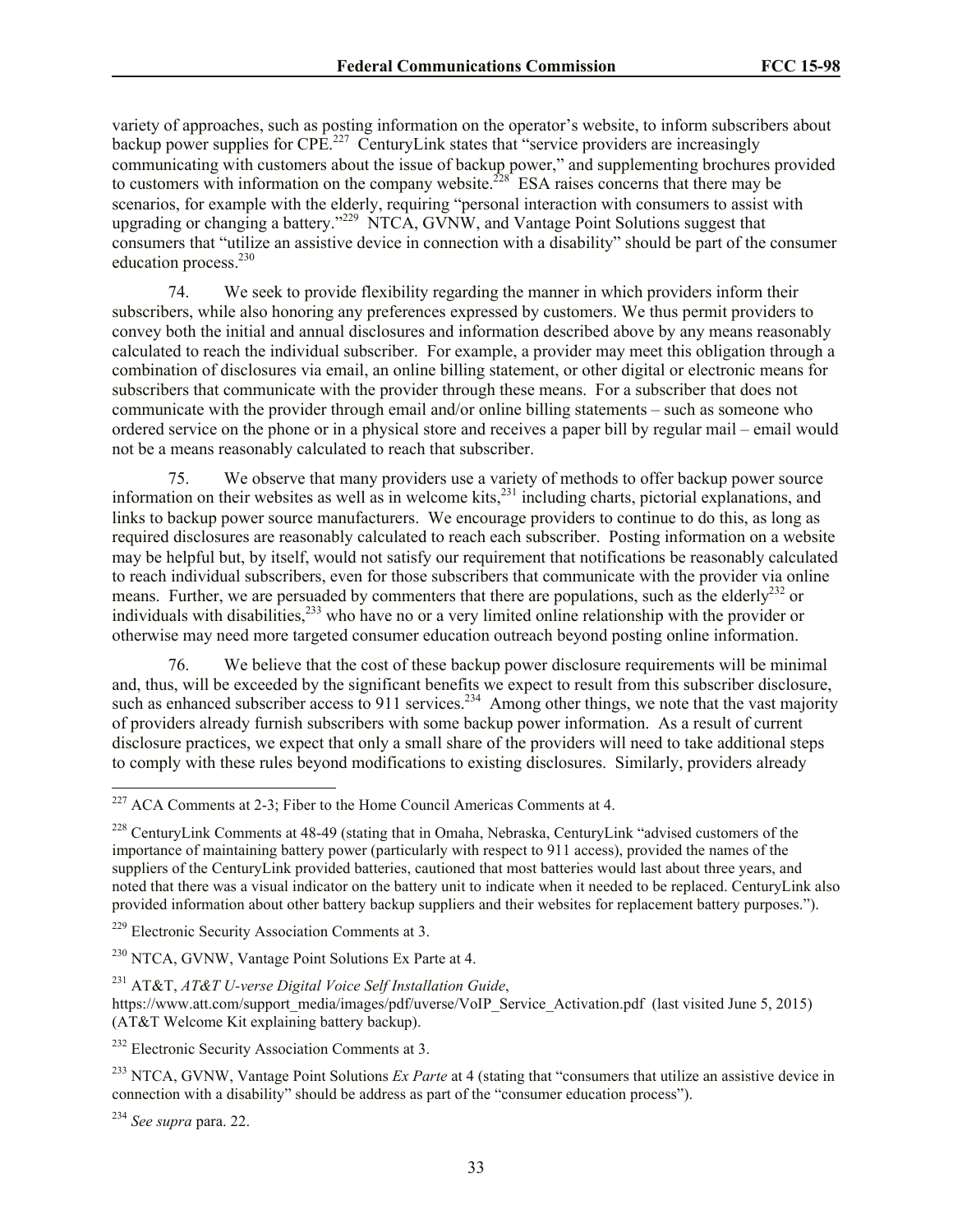furnish subscribers with information upon initiation of service, and are free to include the information we require herein with the other materials, removing the need for a special cost of distribution. Also, in order to limit costs to providers, we make clear above that a service provider may fulfill its disclosure obligation via any means reasonably calculated to reach the consumer, while also honoring any preference expressed by the customer. Such methods may include electronic outreach, including email notification and paperless billing statements; paper copies are not required for subscribers who access and receive information through those means. The annual notification associated with this requirement gives service providers ample time to plan, for example including the appropriate notifications in normallydistributed billing statements in a manner that does not serve to increase the number of printed pages distributed. As noted above, the Commission will further reduce compliance costs by providing guidance as to the required notifications to subscribers. Accordingly, the costs of satisfying the notification requirement should be minimal for service providers, and the benefits of informing consumers of backup power solutions in order to reach 911 service from the subscriber premises during power outages, far outweighs any such minimal costs.

77. As with the rules obligating providers to offer backup power solutions, there are numerous benefits associated with the disclosure requirements on how commercial power outages affects VoIP service. Millions of Americans have come to rely on their TDM voice service working during a commercial power outage to call  $911.^{235}$  With this backdrop, educating consumers that their phones will not work in a commercial power outage absent backup power is essential even if the consumer opts not to purchase backup power. At a minimum, an educated consumer will not have the expectation of relying on a VoIP service only to have it fail to operate when the consumer tries to make a 911 call, wasting valuable time in the process. In this way the consumer notifications not only promote the availability of 911 service in power outages, pursuant to our statutory mandate governing IP transitions, but also promote the "safety of life and property through the use of wire and radio communication," $^{236}$  the Commission's statutory charge, by enabling customers to know the limitations of their service in an power outage situation and to make alternate arrangements—either via a backup power solution or alternate means of communication—to ensure the 911 call can go through. This is consistent with our findings with respect to requiring minimum wireless location accuracy where we found that the rules "will improve emergency response times, which, in turn, will improve patient outcomes, and save lives." $23^7$  We find, therefore, that it is reasonable to expect that the rules we adopt today will save lives and result in numerous other benefits that are less quantifiable but still advance important public interest objectives.<sup>238</sup> Given that the notification requirements contained herein have minimal associated costs, we find that the benefits of these rules far exceed the costs.

#### **3. Community Outreach**

78. In the *Notice,* we sought comment on whether we should require providers to develop and implement consumer education plans regarding the availability of backup power.<sup>239</sup> We also inquired whether there is a need for measures beyond written notice to customers.<sup>240</sup> The few commenters that

 $\overline{a}$ 

<sup>237</sup> *Wireless E911 Location Accuracy Fourth Report and Order,* 30 FCC Rcd at 1319, para. 162.

<sup>238</sup> Even if just one life is saved per year, and we expect that providing the option for at least eight hours of backup power would allow for many life-saving 911 calls during commercial power outages, the benefits to the nation could be calculated at \$9.1 million. The value of a statistical life (VSL) is currently estimated at \$9.1 million. *See* DOT Guidance on Economic Value of a Statistical Life at 1. The Department of Transportation defines VSL as "the additional cost that individuals would be willing to bear for improvements in safety (that is, reductions in risks) that, in the aggregate, reduce the expected number of fatalities by one." *Id.* at 2.

<sup>240</sup> *Id.* at 15001-02, paras. 74-75.

<sup>235</sup> *Notice*, 29 FCC Rcd at 14975, para. 11.

 $236$  47 U.S.C. § 151.

<sup>239</sup> *Notice*, 29 FCC Rcd at 14990, para. 39.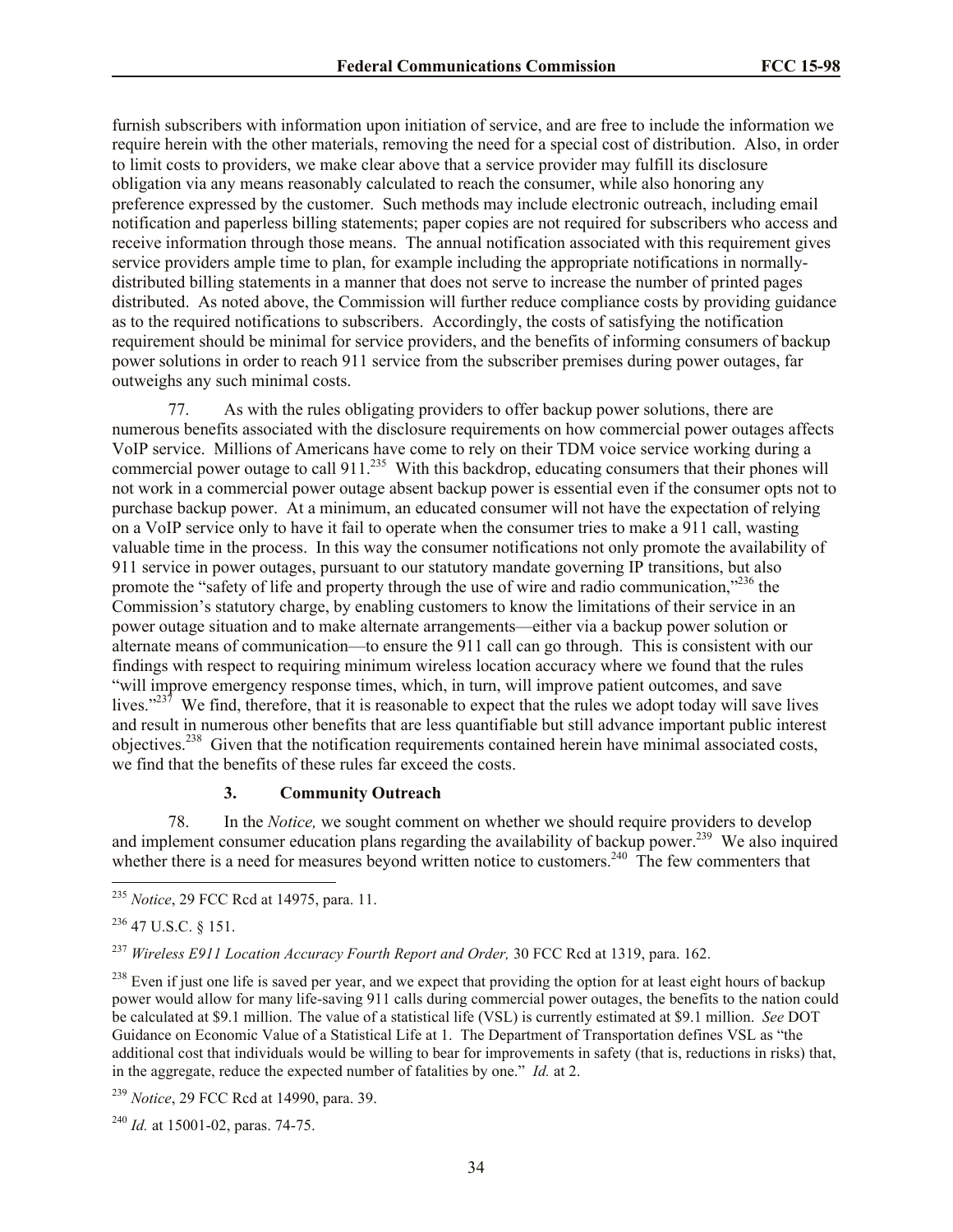addressed this issue see a need for outreach beyond written disclosures to subscribers for the Nation to make the transition to an all-IP environment effectively and with the least amount of consumer confusion. We agree with NASUCA that a backup requirement without a comprehensive consumer education plan would be of limited value,<sup>241</sup> and we find that a truly comprehensive plan should contain an outreach component. That is, as noted by the Massachusetts Department of Telecommunications and Cable (MDTC), written notice to subscribers is only a portion of the consumer outreach and education that is necessary during these times of technology transitions.<sup>242</sup>

79. We agree with MDTC that to provide for flexibility in the delivery of technology transition information, while ensuring its accuracy and effectiveness, providers should develop outreach and education plans in coordination with state, local, and tribal agencies and community organizations.<sup>243</sup> Our Intergovernmental Advisory Committee (IAC) notes that "education efforts must include all levels of governments that interact with consumers. In this manner, state, local and tribal governments will be able to assist consumers in making informed choices that satisfy their communications needs." However, the IAC further believes that providers instead of the FCC, state, local or tribal governments should have the primary responsibility to do consumer outreach on technology transitions. Thus, the IAC asserts that the FCC should "require [ ] providers to inform consumers of their options well before actual transition occurs." For example, the IAC recommends that "providers should have dedicated phone, website and email contacts for consumers to report issues, and to obtain information. The objective of such outreach should be to provide information and answer questions, rather than market new services to consumers."<sup>244</sup>

80. We recognize that many providers already offer consumer education beyond providing mere written notice, and they already engage in community outreach as well.<sup>245</sup> We see great value in providers forging closer relationships with communities, so that local officials can know and understand the likelihood that their residents will be able to summon help, or communicate the status of their welfare in an extended power outage. Community outreach can also help ensure the best possible outcome before disaster strikes (for example, by encouraging communities to maintain sufficient supplies of batteries and other UPS equipment).

81. We also note that many communities have a robust telephone-based alert capability to warn residents of emergencies in their area. For this reason, and for the great value in being able to receive incoming calls from emergency services personnel, providers of covered services should organize their outreach to subscribers pursuant to this *Report and Order* around the goal of sustaining continuous communications availability.

 $\overline{a}$ 

<sup>245</sup> *See, e.g.* Verizon's emergency preparedness outreach activities at:

https://www.verizonwireless.com/aboutus/commitment/emergency-preparedness.html; outreach with Red Cross and FEMA http://www.verizon.com/about/news/red-cross-fema-verizon-pseg-partner-perth-amboy-nationalprepareathon-day; Online consumer tips about hurricanes at http://www.verizon.com/about/news/mothernature%E2%80%99s-extreme-power-verizon-tips-consumers-businesses; Blogpost about Winter storms: http://www.verizon.com/about/news/weather-outside-frightful; Online consumer tips about winter storms: http://www.verizon.com/about/news/nemo-develops-verizon-finalizes-storm-preparations,

<sup>&</sup>lt;sup>241</sup> NASUCA Comments at 3.

<sup>242</sup> MDTC Comments at 4.

<sup>243</sup> *Id*.

<sup>&</sup>lt;sup>244</sup> See IAC Recommendations at 2-3.

http://www.verizon.com/about/news/winter-storm-saturn-threatens-east-verizon-finalizes-storm-preparations-offerspreparedness; Verizon Senior Symposium (Technology Education Event) at

http://www.verizon.com/about/community/dc\_outreach.html; AT&T Emergency Prep & Outreach Storm prep tips at http://www.att.com/Common/merger/files/pdf/att\_emer\_prepare\_tips.pdf and

http://about.att.com/newsroom/tech\_tips\_to\_prepare\_for\_spring\_severe\_weather.html; Bright House Involvement in Community at http://brighthouse.com/about/about-us/community.html.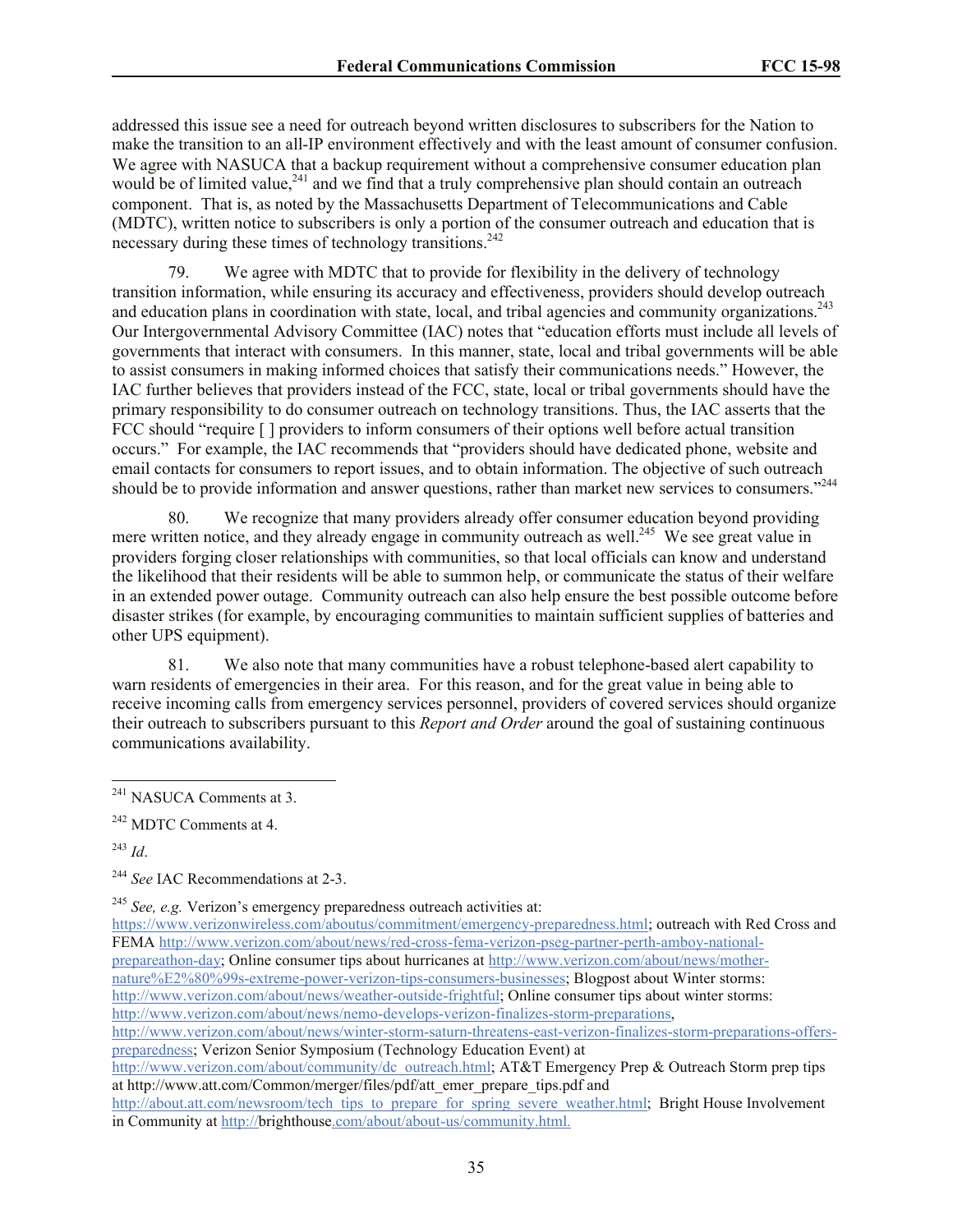82. In order to minimize cost and provide maximum flexibility, at this time, we encourage, but do not require, all providers to engage in the type of community outreach that would be required for a consumer education plan to truly be considered comprehensive.

#### **D. Legal Authority**

83. Today we adopt rules to educate and empower consumers to take necessary steps to ensure that their "home phone" is capable of making 911 calls during a power outage. These rules are well-grounded in the "broad public safety and 911 authority Congress has granted the FCC."<sup>246</sup> Congress created the Commission, in part, "for the purpose of promoting safety of life and property through the use of wire and radio communications."<sup>247</sup> Congress specifically directed the Commission to "designate 911 as the universal emergency telephone number within the United States for reporting an emergency to appropriate authorities and requesting assistance,<sup>"248</sup> in legislation the purpose of which was to "encourage and facilitate the prompt deployment through the United States of a seamless, ubiquitous, and reliable end-to-end infrastructure for communications . . . to meet the Nation's public safety and other communications needs."<sup>249</sup> The D.C. Circuit has also specifically upheld the Commission's extension to interconnected VoIP providers of the obligation "already required of providers of traditional telephone service [to] transmit 911 calls to a local emergency authority."<sup>250</sup> In 2008, Congress expressly confirmed that authority to adopt rules that "promote and enhance public safety by facilitating the rapid deployment of IP-enabled 911 and E–911 services."<sup>251</sup> Congress has also charged the Commission with promulgating "regulations, technical standards, protocols, and procedures as are necessary to achieve reliable, interoperable communication that ensures access by individuals with disabilities to an Internet protocolenabled emergency network, where achievable and technically feasible.<sup>"252</sup>

84. In this *Report and Order*, we exercise this broad and longstanding authority over 911 to impose requirements on residential facilities-based voice service providers in their provision of 911 service. Our adoption of rules to enable the continued provision of 911 service during power outages—a logical component of the larger duty to provide 911 service in general—lies clearly within this authority. The Commission's "broad authority" over 911 is grounded in multiple statutory provisions, as discussed above, that work together to promote universal access to 911. The rules we adopt today contribute to the implementation of this statutory scheme by facilitating the provision of 911 service under specific circumstances: when a customer is relying on a residential voice service that is not line-powered to place

<sup>247</sup> 47 U.S.C. § 151.

<sup>248</sup> Wireless Communications and Public Safety Act of 1999, PL 106–81, 113 Stat 1286  $\S$  3(a) (1999) (codified at 47 U.S.C.  $\S 251(e)(3)$ ).

 $^{249}$  *Id.* § 2(b)

 $\overline{a}$ 

<sup>250</sup> *Nuvio,* 473 F.3d at 303.

<sup>246</sup> *Nuvio Corp. v. FCC*, 473 F.3d 302, 312 (D.C. Cir. 2006) (Kavanaugh, J., concurring); *see also Improving 911 Reliability Report and Order*, 28 FCC Rcd at 17529-30 ¶ 148-50; Revision of the Commission's Rules To Ensure Compatibility with Enhanced 911 Emergency Calling Systems; Request of King County, Washington, CC Docket No. 94-102, *Order on Reconsideration*, 17 FCC Rcd. 14789, ¶ 1 (2002).

<sup>&</sup>lt;sup>251</sup> New and Emerging Technologies 911 Improvement Act of 2008 (NET 911 Act), PL 110–283, 122 Stat 2620 (2008) (codified at, *inter alia*, 47 U.S.C. § 615a-1); *see also* 47 U.S.C. § 615a-1(a) (imposing a "duty" on "each IPenabled voice service provider to provide 9-1-1 service and enhanced 9-1-1 service to its subscribers in accordance with the requirements of the Federal Communications Commission"); *id.* at § 615a-1(c) (directing the Commission to issue regulations implementing the statute, and to modify such regulations "as necessitated by changes in the market or technology"). The statutory term "IP-enabled voice service" means "interconnected VoIP service" as defined in section 9.3 of the Commission's rules. *Id.* § 615b (8).

<sup>&</sup>lt;sup>252</sup> See Twenty-First Century Communications and Video Accessibility Act of 2010, PL 111-260, 124 Stat 2751 § 106(g) (2010) (CVAA) (codified at 47 U.S.C. § 615c(g)).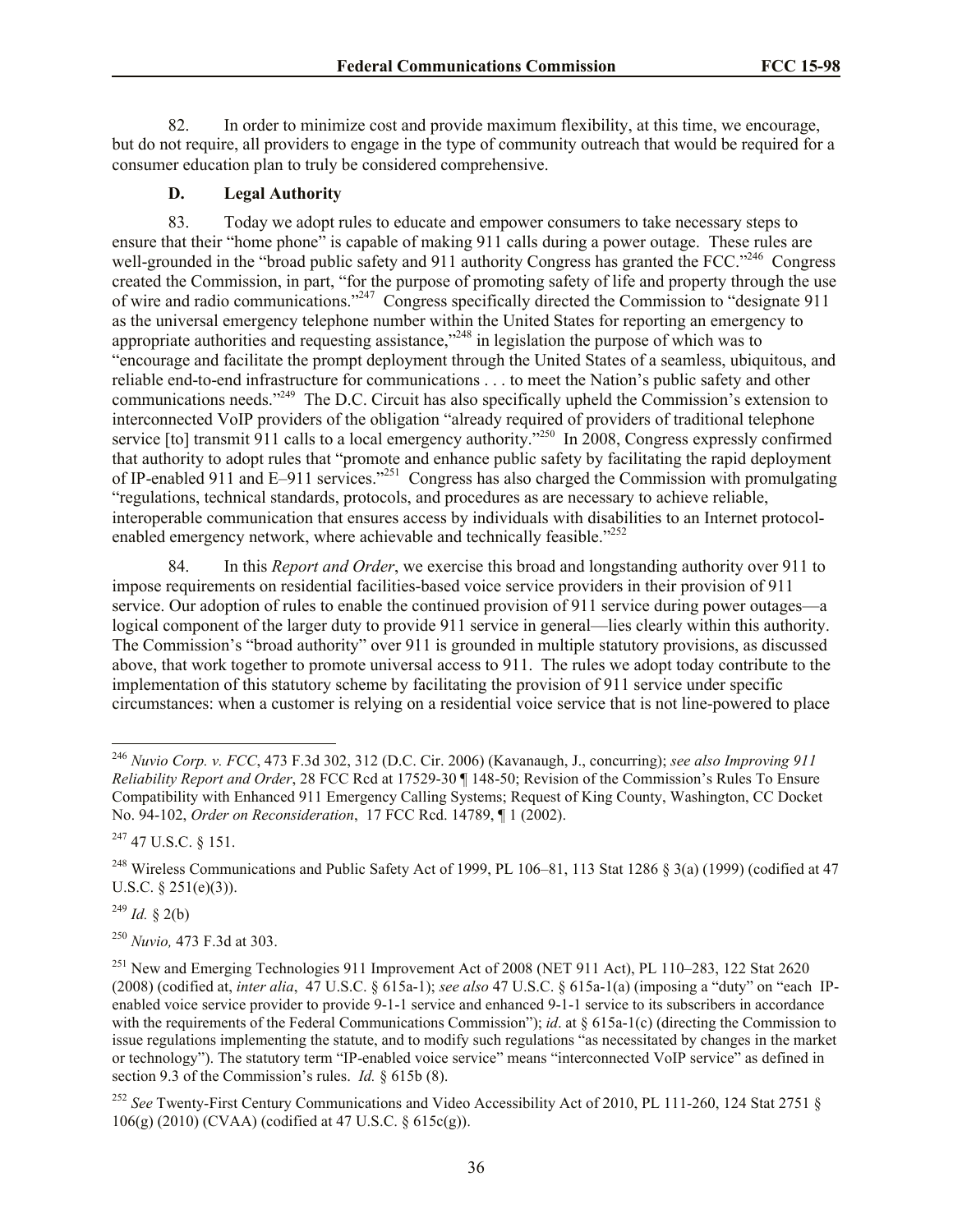a 911 call during a power outage. These rules will ensure that customers who may face such circumstances are aware of the limitations of their service and empowered with options for maintaining 911 access in the event of power loss, closing a potential gap in the provision of 911 service. This *Report and Order* further advances the Commission's statutorily mandated responsibilities over 911 by promoting the availability of 911 service during times when reports of emergencies and requests for assistance may be particularly urgent, as well as by enabling persons with disabilities to maintain 911 access during such periods. The rules will thus help the Commission more effectively implement Congress's statutory goals of ubiquitous and reliable 911 service for all Americans.<sup>25</sup>

85. Many commenters agree that our adoption of requirements to promote continuity of access to 911 during power outages is an appropriate – and necessary – exercise of our statutory public safety authority. Communications Workers of America states that "[t]he Commission has the statutory obligation to promote public safety through our nation's communications networks" and affirms our view that "protecting public safety is one of the core principles that must guide [the Commission's] policies during the technology transition."<sup>254</sup> The Alarm Industry Communications Committee (AICC) also contends that "[b]ackup power requirements should be adopted to protect consumers and to meet the Commission's mandate to promote the national defense and the safety of life and property" under Title I.<sup>255</sup> Similarly, the PA PUC "believes that the [FCC] has the statutory authority to address this issue and require that providers have sufficient backup power to maintain 911/E911 connectivity during commercial power outages so long as the federal rules do not preempt more stringent state rules."<sup>256</sup> AARP comments that "[w]ith regard to the NPRM's questions regarding whether the Commission has sufficient authority, the answer is an unequivocal yes. $^{257}$ 

86. Commenters also cite the importance of safeguarding 911 service in particular as a basis for our adoption of rules proposed in the *Notice*. The Electronic Security Association notes that "[n]ot only is standby power for communications important for life safety systems, but it is also critical in allowing the consumer to dial 911 during [power] outages."<sup>258</sup> AARP similarly observes that "[t]he issue of CPE backup power also overlaps the 911 reliability issue" and suggests that backup power requirements would fill an existing gap because the Commission's 911 reliability rules "do not address the reliability of access network components that are associated with the origination of 911 calls.<sup> $259$ </sup>

87. We disagree with Corning's suggestion that the rules we adopt today contravene the holding of *American Library*.<sup>260</sup> That court's statement that the Commission's "general jurisdictional

<sup>255</sup> AICC Comments at 4

 $\overline{a}$ 

 $256$  PA PUC Comments at 5.

<sup>258</sup> Electronic Security Association Comments at 2.

<sup>&</sup>lt;sup>253</sup> For the foregoing reasons, the rules we adopt to ensure continuity of 911 communications are also "necessary in the execution of [the Commission's] functions" under section 4(i) of the Communications Act. 47 U.S.C. § 154(i).

<sup>254</sup> Communications Workers of America Reply at 2 (quoting *Technology Transitions Order*, 29 FCC Rcd at 1433, para. 1.

<sup>&</sup>lt;sup>257</sup> AARP Comments at 28. AARP further contends that "the Commission has the ability to apply Title II requirements to all voice services, regardless of the technology platform utilized" and urges us to classify VoIP as a telecommunications service to provide an additional source of authority for backup power requirements. We find that issue beyond the scope of the *Notice* in this proceeding and decline to address it here.

<sup>259</sup>AARP Comments at 11-12. *See also* 47 C.F.R. § 12.4(a)(4)(ii) (excluding from the Commission's definition of "Covered 911 Service Providers" subject to annual reliability certification requirements "any entity that . . . [o]ffers the capability to originate 911 calls where another service provider delivers those calls and associated number or location information to the appropriate PSAP").

<sup>260</sup> *See* Corning Comments at 15; *see also American Library Ass'n v. FCC,* 406 F.3d 389 (D.C. Cir. 2005) (*American Library*).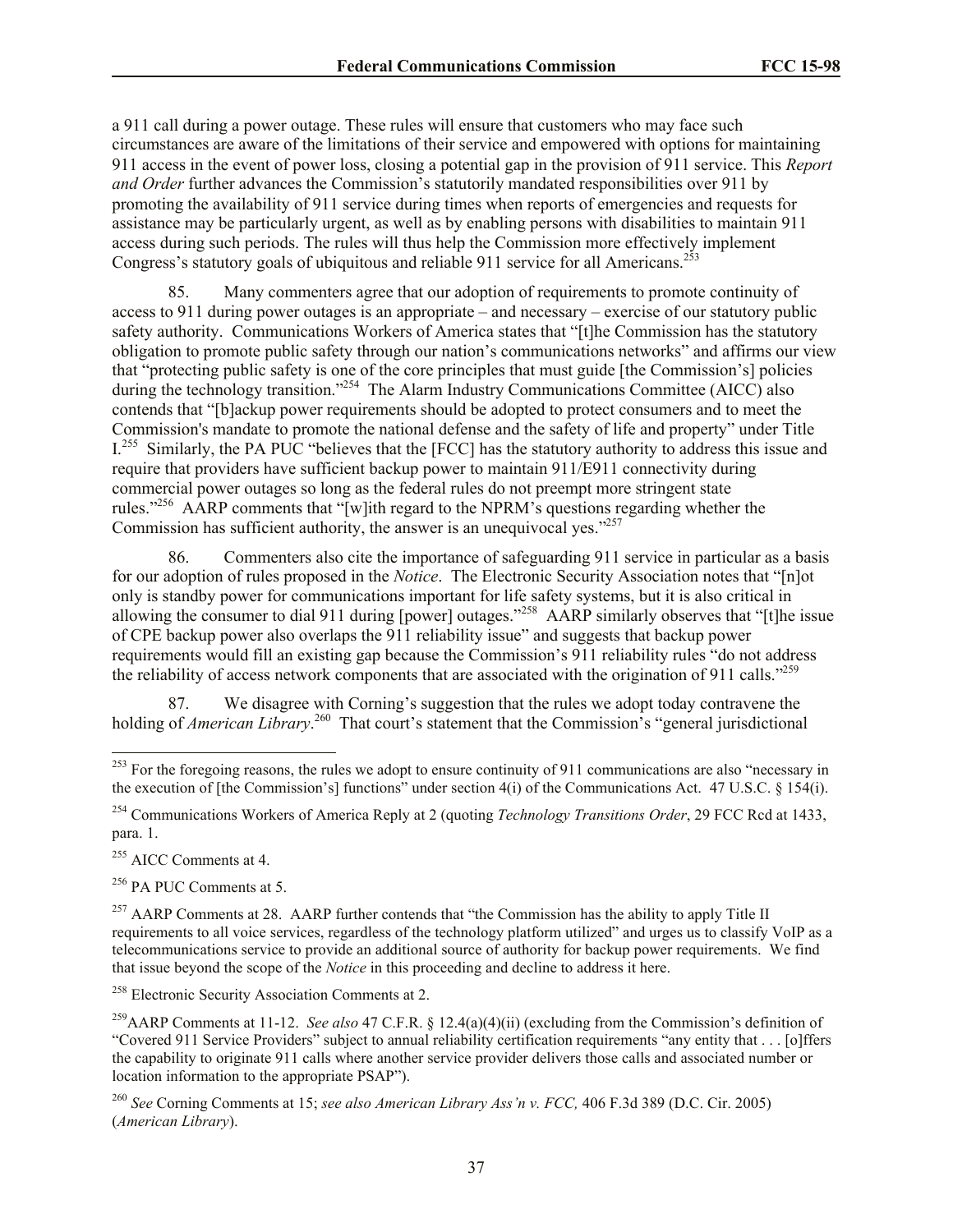grant does not encompass the regulation of consumer electronics products . . . when those devices are not engaged in the process of radio or wire transmission"<sup>261</sup> is inapposite: the rules we adopt govern the provision of 911 service – which is either "radio or wire transmission" -- during power outages. These rules grant providers maximum flexibility to define the technical parameters of backup power solutions they offer to achieve that goal. In the absence of line powering, these solutions may incorporate any number of proprietary and competitively sourced inputs, including D-Cell, lead-acid or lithium-ion batteries, UPS, solar panels, power over Ethernet or other technologies, including combinations thereof, provided that the solution on "offer" can support the required continuity of 911 service during a power failure. This service-oriented requirement is thus far different from the "broadcast flag" rule struck down in *American Library.* The court held that the latter rule impermissibly "impose[d] regulations on devices that receive communications after those communications have occurred" rather than on "communications themselves." $262$  The requirements we adopt are obligations with respect to radio and wire communications. Indeed, the purpose of these requirements is to promote access to and awareness of solutions that enable 911 calls to be originated during a power outage. The requirements therefore cannot be said to apply "after . . . communications have occurred."<sup>263</sup> The fact that devices or equipment operating on backup power may remain in standby mode when not in use, or that our performance rule is defined in terms of "standby time," does not change this analysis. Defining the rule in terms of "standby time" is simply a means of specifying the period of time in which the rule requires 911 service be provided—e.g., during the first 8 hours of an outage. Backup power solutions offered under our rules are not required to meet any performance standards that apply *while* a device is in standby mode, except that the solution must make 911 calling "available" throughout the standby period.<sup>264</sup>

88. For similar reasons, we find unavailing AT&T's comment that "[b]ecause the Commission has deregulated CPE, it has disclaimed any authority to impose CPE backup power requirements."<sup>265</sup> The rules we adopt today do not apply to CPE or regulate CPE. Rather, those rules govern the obligations of service providers to provide access to 911 service during a commercial power outage in the absence of line powering. While solutions offered under our flexible performance rule may encompass – solely at such providers' option -- the backup of some devices or equipment that might be classified as deregulated CPE, that does not mean that our rules cannot encompass such equipment when powering such equipment (which is located on a customer's premises) is part of the solution chosen by the service provider. As discussed above, there is no general requirement to provide backup power for all equipment that might be located at the customer's premises. Rather, the requirement is that, in lieu of line powering provided as a part of traditional POTS service, a covered service provider must offer a backup power solution that provides the customer with 911 access during a commercial power outage.<sup>266</sup>

89. *First Amendment*. The disclosure obligations we adopt today are permissible under the

<sup>263</sup> *Id.*

 $\overline{a}$ 

<sup>261</sup> *American Library*, 406 F.3d at 700; *see also* Corning Comments at 15 ("[T]he [proposed] rule would regulate CPE before the devices engage in wire transmission by ensuring the device could be used to make a call at some later time during a power outage.")

<sup>262</sup> *Id*. at 703.

<sup>264</sup> *See supra* Section III.C.1.a.

<sup>265</sup> AT&T Reply at 8; *see also id*. at 7 n.2 (citing *Second Computer Inquiry*, 77 FCC 2d. 384 9 (1980) ("We conclude that CPE is a severable commodity from the provision of transmission services and that regulation of CPE under Title II is not required and is no longer warranted.")).

<sup>&</sup>lt;sup>266</sup> We recognize that some telephone handsets (including cordless telephones) that are traditionally considered unregulated CPE may need backup power during a commercial power outage in order to function. This is also the case, however, when line-powered service is provided. The rules adopted today do not apply to such CPE, because such CPE is not part of the "service" provided to the customer (just as it is not part of a line-powered service offering).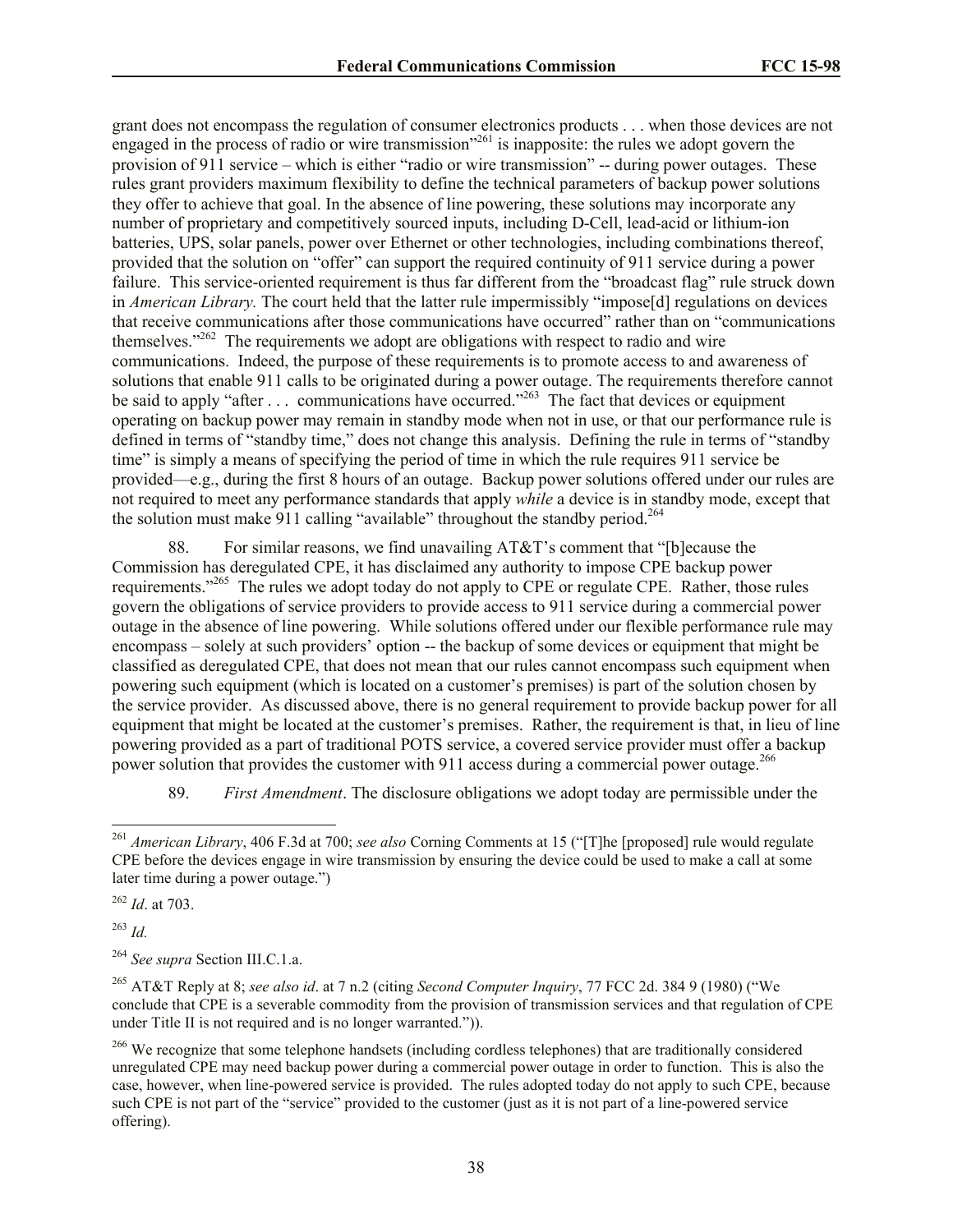First Amendment of the U.S. Constitution. No commenter asserts otherwise. In general, government regulation of commercial speech will be found compatible with the First Amendment if it meets the criteria laid out in *Central Hudson*: (1) there is a substantial government interest; (2) the regulation directly advances the substantial government interest; and (3) the proposed regulation is not more extensive than necessary to serve that interest.<sup>267</sup> As we have noted, the government has a substantial interest, enshrined in Section 1 of the Communications Act, in protecting the safety of the public through the use of wire and radio communications.<sup>268</sup> The Commission has also long observed that "the government has a substantial interest in ensuring that consumers are able to make intelligent and wellinformed commercial decisions in an increasingly competitive marketplace."<sup>269</sup> The disclosures here directly advance that government interest by warning consumers of the potential loss of access to 911 during commercial power failures and informing consumers of backup power options to maintain continuity of such communications. Like the "anti-cramming" rules the Commission adopted in 2012,<sup>270</sup> we conclude that the disclosure requirements adopted here withstand Constitutional scrutiny, in that they advance the substantial government interests of protecting public safety and ensuring that consumers are able to make informed choices about uninterrupted access to 911 through networks that lack line power without requiring any more extensive disclosure than necessary to serve those interests.

90. Moreover, under the standard set forth in *Zauderer*, compelled disclosure of "purely factual and uncontroversial" information is permissible if "reasonably related to the State's interest in preventing deception of consumers."<sup>271</sup> Courts have also recognized that other government interests beyond preventing consumer deception – here, the public safety interest in uninterrupted access to 911 – may be invoked to sustain a disclosure mandate under *Zauderer*. 272 The information about backup power disclosed to subscribers under our rules consists of factual information regarding the limitations of networks not equipped with line powering, and it is not disputed that this limitation exists or affects the provision of 911 service during power outages. This information plays an important role in preventing consumer confusion by setting clear and consistent expectations about subscribers' ability to reach 911 in an emergency. It also allows consumers to make informed decisions about the amount and type of backup power they purchase, further reducing consumer confusion and preserving public trust in the 911 system as a means of reaching emergency assistance.

## **E. Sunset Date**

91. The rules we adopt today ensure that consumers are adequately informed about the role of backup power in the technology transitions and that they have the ability to purchase backup power for their service. Clearly delineating the respective roles of the provider and the consumer during this period of transition minimizes the potential for confusion or for unforeseen lapses in 911 service availability during power outages, and creates baseline expectations. Over time, we expect that both the marketplace and consumer expectations will evolve along with advances in technology so that adequate backup power

 $\overline{a}$ 

<sup>267</sup> *Central Hudson Gas & Electric Corp. v. Public Service Commission,* 447 U.S. 557, 566 (1980). Commercial speech that is potentially misleading has less First Amendment protection, and misleading commercial speech is not protected at all and may be prohibited. *Id.* at 563-64.

<sup>268</sup> *See* 47 U.S.C. § 151.

<sup>269</sup> *See* Consumer Information and Disclosure et al., CG Docket 09-158 et al., *Notice of Inquiry*, 24 FCC Rcd 11380, 11389-90 ¶ 21 (2009) (citing Truth-in-Billing and Billing Format, *First Report and Order and Further Notice of Proposed Rulemaking*, CC Docket No. 98-170, 14 FCC Rcd 7492, 7531 ¶ 61 (1999)).

<sup>270</sup> *See* Empowering Consumers to Prevent and Detect Billing for Unauthorized Charges, *et al*., CG Docket No. 11- 116, *et al*., *Report and Order and Further Notice of Proposed Rulemaking*, 27 FCC Rcd 4436 (2012).

<sup>271</sup> *Zauderer v. Office of Disciplinary Counsel*, 471 U.S. 626, 651 (1985); *see also* R.J. Reynolds Tobacco v. FDA, 696 F.3d 1205 (D.C. Cir. 2012).

<sup>272</sup> *See American Meat Institute v. United States Dep't of Agriculture*, 760 F.3d 18 (D.C. Cir. 2014) (en banc).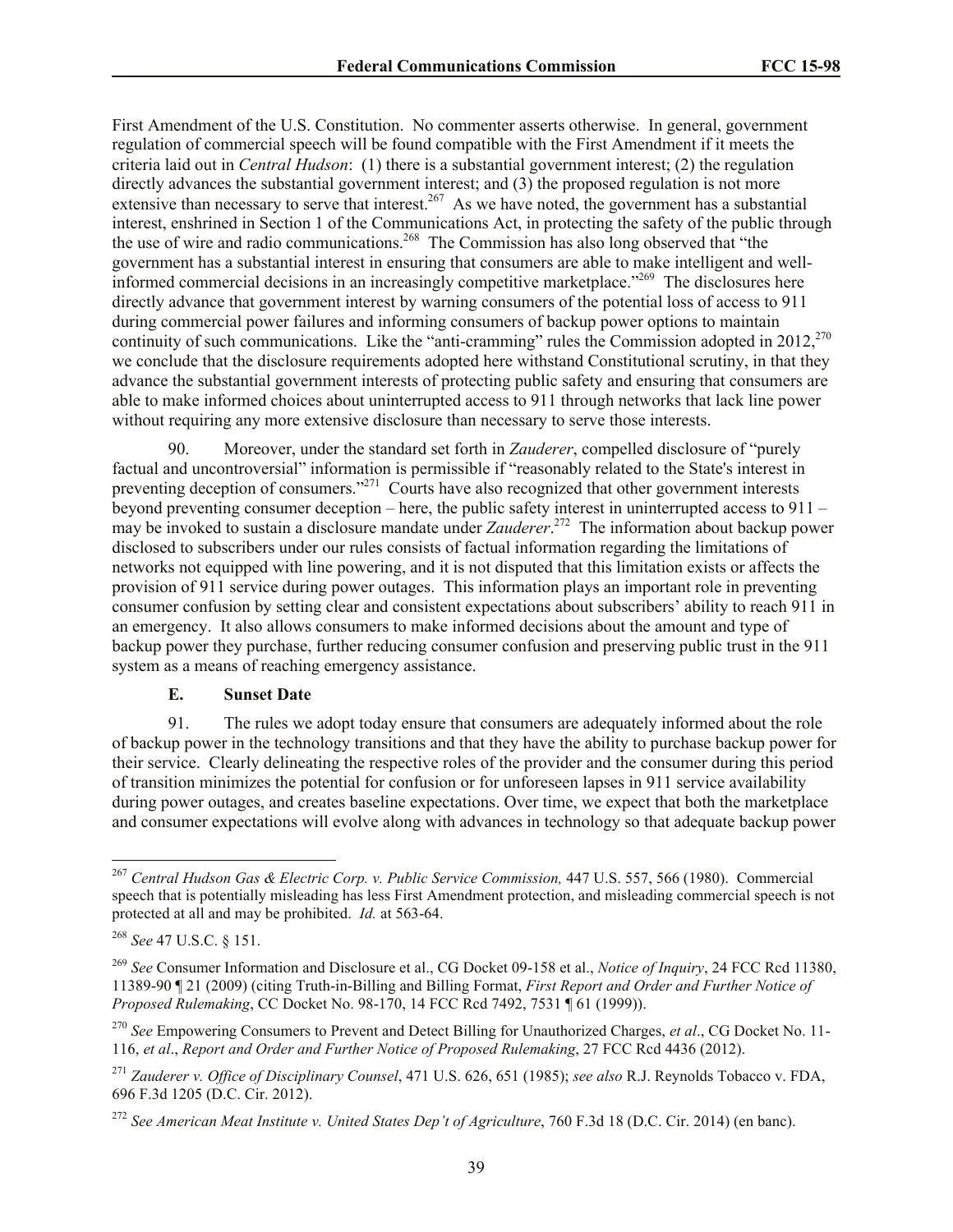solutions and availability will become commonplace. In light of this prediction, we will sunset the requirements adopted in this *Report and Order* on September 1, 2025. We anticipate that this ten-year period will allow sufficient time for a "cultural and educational shift" in consumer expectations.<sup>273</sup> along with marketplace and technological development. Consumers will then be empowered to assume primary responsibility over their backup power, similar to the responsibility consumers now bear for mobile devices they may rely on for 911 access during an emergency. If, however, we determine after ten years that the marketplace and expectations have not evolved in the predicted manner we may take appropriate action designed to extend and/or modify the requirements contained herein.

# **IV. PROCEDURAL MATTERS**

# **A. Final Regulatory Flexibility Act Analysis**

92. Pursuant to the Regulatory Flexibility Act of 1980, as amended,  $274$  the Commission's Final Regulatory Flexibility Analysis (FRFA) relating to this *Report and Order* is attached as Appendix B.

# **B. Paperwork Reduction Act Analysis**

93. This document contains new information collection requirements subject to the Paperwork Reduction Act of 1995 (PRA), Public Law 104-13. It will be submitted to the Office of Management and Budget (OMB) for review under Section 3507(d) of the PRA. OMB, the general public, and other Federal agencies are invited to comment on the new or modified information collection requirements adopted in this *Report and Order*.

94. In addition, we note that pursuant to the Small Business Paperwork Relief Act of 2002, Public Law 107-198, $^{275}$  we previously sought comment on how the Commission might further reduce the information collection burden for small business concerns with fewer than 25 employees. In this present document, we have assessed the effects of the new rules adopted herein on small business concerns and find that the rules adopted here minimize the information collection burden on such entities.

# **C. Congressional Review Act**

95. The Commission will send a copy of this *Report and Order* to Congress and the Government Accountability Office pursuant to the Congressional Review Act.<sup>276</sup>

## **D. Implementation**

96. In this *Report and Order*, we require that providers of non-line-powered, facilities-based, fixed, voice residential service, including fixed wireless service intended as POTS replacement, offer new subscribers at the point of sale, at the subscriber's option and expense, a backup power solution that provides 911 access for 8 hours during a commercial power loss. Except as noted below, this provision of our rules will become effective 120 days after publication of this *Report and Order* in the Federal Register. Within three years of the foregoing effective date of the 8-hour obligation, providers must also offer a 24-hour backup power solution. We seek to ensure that the measures we adopt are timely implemented so that consumers can begin to realize the benefits as soon as feasible, while allowing a reasonable time for providers to prepare. Except as noted below, the disclosure provisions of the rules will become effective 120 days after the Commission notifies the public that approval has been received from the Office of Management and Budget.

97. We delay the effective date of two of the rules we adopt herein for providers that have

 $\overline{\phantom{a}}$ <sup>273</sup> *See* Public Knowledge *et al*. Comments at 24.

<sup>274</sup> *See* 5 U.S.C. § 604.

<sup>275</sup> *See* 44 U.S.C. 3506(c)(4).

<sup>276</sup> *See* 5 U.S.C. 801(a)(1)(A).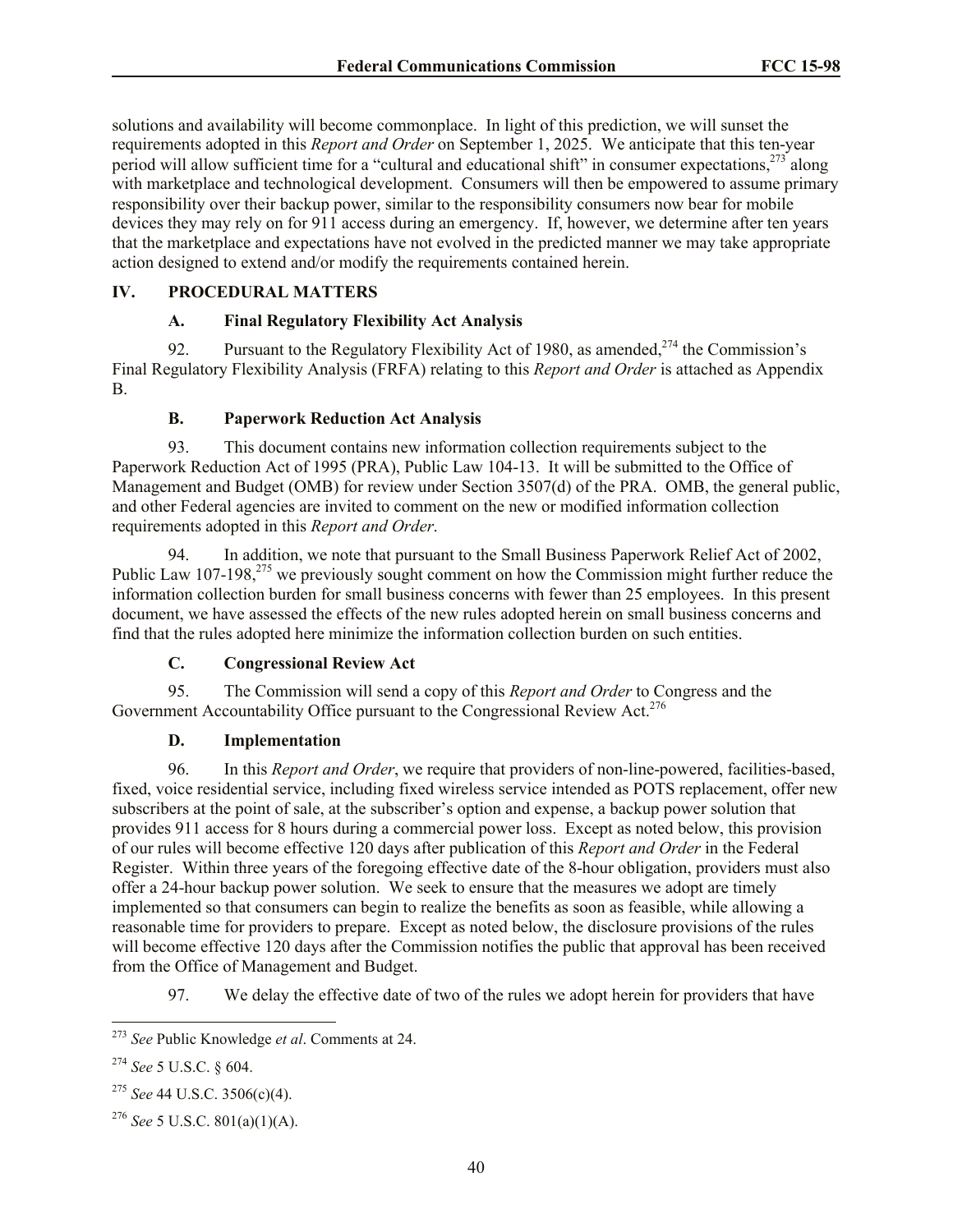fewer than 100,000 domestic retail subscriber lines for an additional 180 days to afford ample time to modify their current practices as necessary to come into compliance with our rules. The obligation of these providers to offer 8 hours of backup power will become effective 300 days after publication of this *Report and Order* in the Federal Register. The disclosure obligations for these providers will become effective 300 days after the Commission notifies the public that approval has been received from the Office of Management and Budget. The obligation of such providers to offer 24 hours of backup power will become effective on the same extended three-year schedule as for all other providers.

98. Such an accommodation addresses the concerns of some commenters that adopting mandatory backup power obligations for all customers will be particularly burdensome for providers with a small number of lines,  $277$  and is in line with Commission precedent.  $278$  While we do not think that the more limited backup power obligations that we adopt herein will be overly burdensome for any provider, we agree with ACA's suggestion that providers with a small number of lines are more resourceconstrained and would benefit from additional time to obtain any necessary equipment and prepare materials and processes for disclosure, and prepare materials and processes for disclosure. We note that ACA asserts that smaller operators should be defined as those with fewer than 100,000 voice service customers, and cites the *Rural Call Completion Report and Order* in support of its position. However, we observe that the *Rural Call Completion Report and Order* did not define smaller providers in terms of the number of customers, but subscriber lines. We find that providing an accommodation to providers on the basis of subscriber lines, rather than subscribers, is reasonably designed to minimize burdens on smaller providers without compromising the effectiveness of the rules. The number of lines better reflects a provider's size and share of traffic than does the number of subscribers.<sup>279</sup> We find that limited, additional time to comply with these aspects of our rules strikes the right balance between the particular circumstances and resource constraints of providers that serve fewer customers and ensuring that consumers have backup power options available in a timely manner.

99. For this purpose, we rely on the standard adopted in the 2013 Rural Call Completion proceeding. In the *Rural Call Completion Report and Order*, the Commission applied the requirements to providers of long-distance voice service who make the initial long-distance call path choice for more than 100,000 domestic retail subscriber lines.<sup>280</sup> Accordingly, in this proceeding, in an effort to ensure a reasonable burden of compliance, we give providers with fewer than 100,000 domestic retail subscriber lines an additional 180 days to comply with the obligations adopted in this *Report and Order*

# **V. ORDERING CLAUSES**

 $\overline{a}$ 

100. Accordingly, IT IS ORDERED, pursuant to sections 1, 4(i), and 251(e)(3) of the Communications Act of 1934, as amended, 47 U.S.C. §§ 151, 154(i), 251(e)(3); section 101 of the NET 911 Improvement Act of 2008, Pub. L. No. 110-283, 47 U.S.C. § 615a-1; and section 106 of the Twenty-First Century Communications and Video Accessibility Act of 2010, Pub. L. No. 111-260, 47 U.S.C. § 615c, that this *Report and Order* in PS Docket No. 14-174 IS ADOPTED.

<sup>&</sup>lt;sup>277</sup> ACA June 24, 2015 Ex Parte at 2; NTCA/GVNW/Vantage June 8, 2015, Ex Parte at 3; NCTA June 16, 2015, Ex Parte at 1.

<sup>&</sup>lt;sup>278</sup> ACA June 24, 2015 Ex Parte at 2. As NCTA/GVNW/Vantage note, such providers may not have the same ability as nationwide providers to "drive innovation in the equipment market." NTCA/GVNW/Vantage June 8, 2015, Ex Parte at 3. ACA asserts the Commission has "sufficient precedent to support defining smaller voice providers as those with fewer than 100,000 voice service customers." *Id*., *citing Rural Call Completion,* Report and Order and Further Notice of Proposed Rulemaking, 28 FCC Rcd 16154, 16164-69, paras. 19-27 (2013).

<sup>279</sup> *See* Rural Call Completion, *Order on Reconsideration,* 29 FCC Rcd 14026, para. 21 (2014). *See also* Consumer and Governmental Affairs Bureau Seeks Comment on Small Business Exemption from Open Internet Enhanced Transparency Requirements, *Public Notice,* DA 15-731 (rel. June 22, 2015), at 2.

<sup>280</sup> *Rural Call Completion*, *Report and Orde*r, 28 FCC Rcd at 16164-69, paras. 19-27.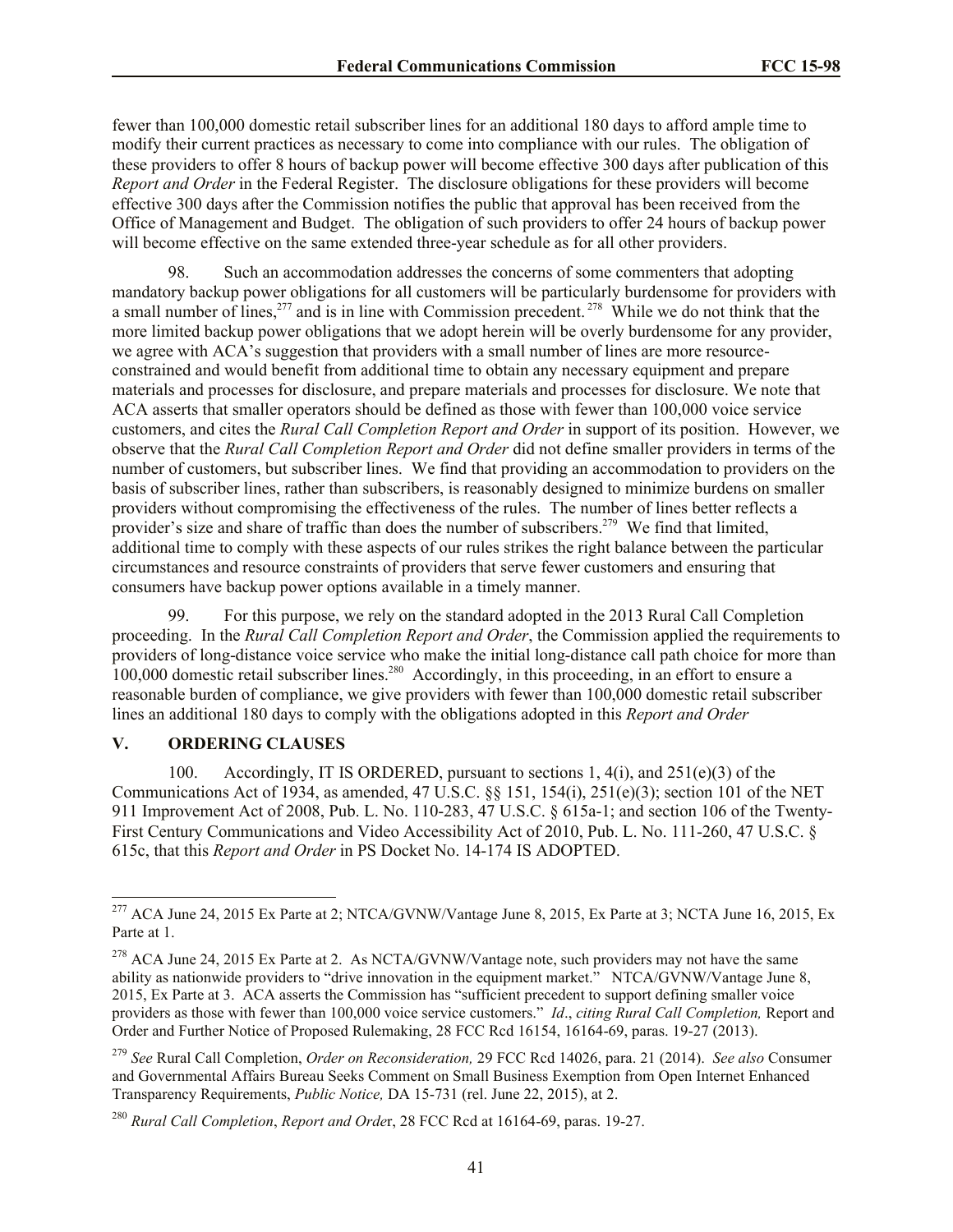101. IT IS FURTHER ORDERED that Part 12 of the Commission's Rules, 47 C.F.R. Part 12, is HEREBY AMENDED as set forth in Appendix C

102. IT IS FURTHER ORDERED that the requirements of this *Report and Order* WILL BECOME EFFECTIVE as specified in paragraphs 96-99 herein.

103. IT IS FURTHER ORDERED that, pursuant to Section 801(a)(1)(A) of the Congressional Review Act,<sup>281</sup> the Commission SHALL SEND a copy of this *Report and Order* to Congress and to the Government Accountability Office.

104. IT IS FURTHER ORDERED that the Commission's Consumer and Governmental Affairs Bureau, Reference Information Center, SHALL SEND a copy of this *Report and Order*, including the Final Regulatory Flexibility Analysis, to the Chief Counsel for Advocacy of the Small Business Administration.

#### FEDERAL COMMUNICATIONS COMMISSION

Marlene H. Dortch **Secretary** 

 $\overline{\phantom{a}}$ 

 $^{281}$  5 U.S.C. § 801(a)(1)(A).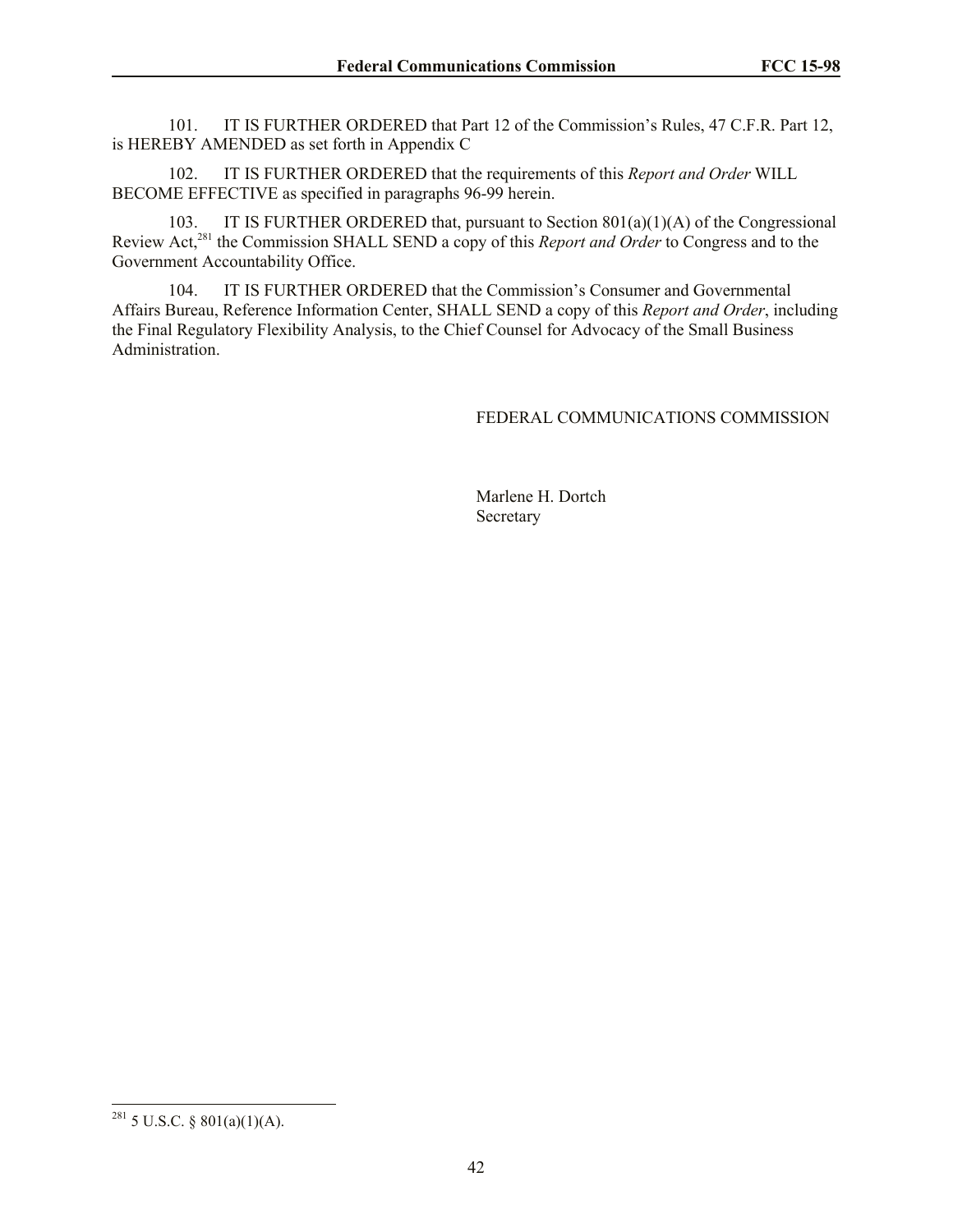# **APPENDIX A**

#### **List of Commenters in PS Docket No. 14-174**

#### **Commenters**

The 60 Plus Association AARP Access Point, Inc., Birch Communications Inc., BullsEye Telecom, Inc., Matrix Telecom Inc., New Horizon Communications, LLC; Telscape Communications, Inc., Xchange Telecom Ad Hoc Telecommunications Users Committee ADT LLC d/b/a ADT Security Services ADTRAN, Inc. Alarm Industry Communications Committee American Cable Association Association of Public-Safety Communications Officials-International, Inc. Appalachian Regional Commission Appalshop, Inc. AT&T Services, Inc. Cai, Simin California Association of Competitive Telecommunications Companies California Public Utilities Commission CenturyLink, Inc. Cincinnati Bell Telephone Company LLC City of New York, Department of Information Technology and Telecommunications Communications Workers of America Competitive Carriers Association **COMPTEL** Corning Incorporated Edison Electric Institute Electronic Security Association Environmental and Energy Study Institute Fasimpaur, Karen Fiber to the Home Council Americas Full Service Network LP and TruConnect Garland Connect, LLC Goff, David Granite Telecommunications, LLC GVNW Consulting, Inc. Haney, Hance ITTA - The Voice of Mid-Size Communications Companies Pennsylvania Public Utility Commission Public Knowledge Layton, Roslyn Leggett, Nickolaus E. National Association of State Utility Consumer Advocates National Association of Telecommunications and Advisors, National League of Cities National Association of Regulatory Utility Commissioners National Association of State 911 Administrators National Cable & Telecommunications Association Neustar, Inc. New York State Public Service Commission Nicholls, Michael C.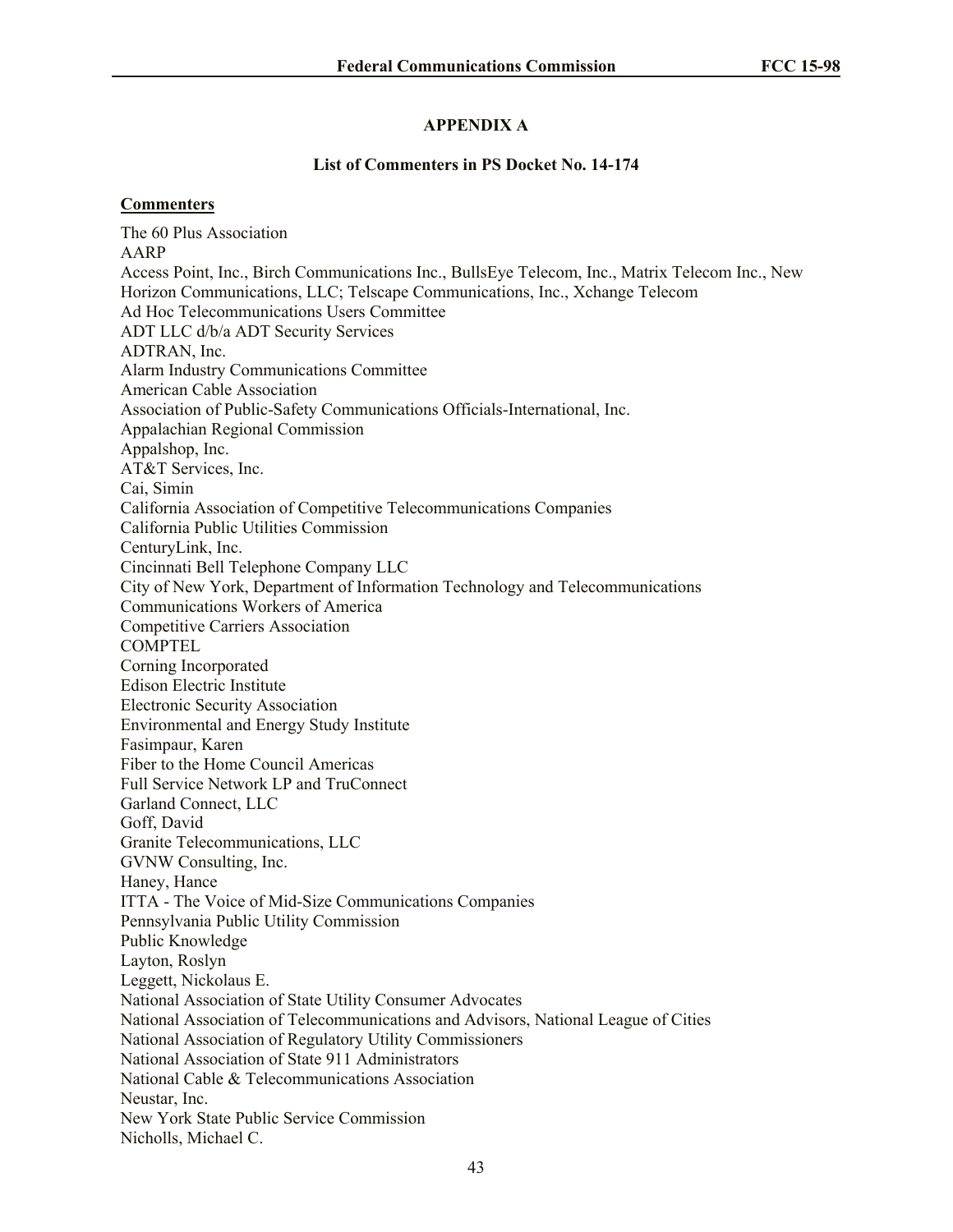NTCA-The Rural Broadband Association The Office of the People's Counsel for the District of Columbia Rural Broadband Policy Group XXXXXX Sprint Corporation Steel, Trish TCA, Inc.-Telcom Consulting Associates Telecommunications Industry Association Texas 9-1-1 Alliance, Texas CSEC & MECDA United States Telecom Association Utilities Telecom Council Verizon Villafane, Ivan Vonage Holdings Corp. Walczak, Sam Wilson, Sue WorldNet Telecommunications, Inc. XO Communications, LLC

#### **Reply Commenters**

AARP Alarm Industry Communications Committee American Cable Association AT&T Services, Inc. Bright House Networks, LLC California Association of Competitive Telecommunications Companies CenturyLink, Inc. Charter Communications, Inc.; Cablevision Systems Corp.; Cox Communications, LLC Communications Workers of America COMPTEL Fiber to the Home Council Americas Frontier Communications Full Service Network LP, TruConnect Hawaiian Telcom, Inc. Hughes Network Systems, LLC Information Technology and Innovation Foundation Massachusetts Department of Telecommunications and Cable National Association of State Utility Consumer Advocates National Cable & Telecommunications Association New America's Open Technology Institute, *et al.* NTCA-The Rural Broadband Association Pennsylvania Public Utility Commission People of the State of Illinois by Attorney General Lisa Madigan, People of the State of New York by Attorney General Eric Schneiderman Scott, Randall U.S. TelePacific Corp. Verizon WorldNet Telecommunications, Inc. XO Communications, LLC

## *Ex Parte* **Commenters**

ADT LLC d/b/a ADT Security Services Al-Chalabi, Dr. Salah/Chaltel Ltd. (UK)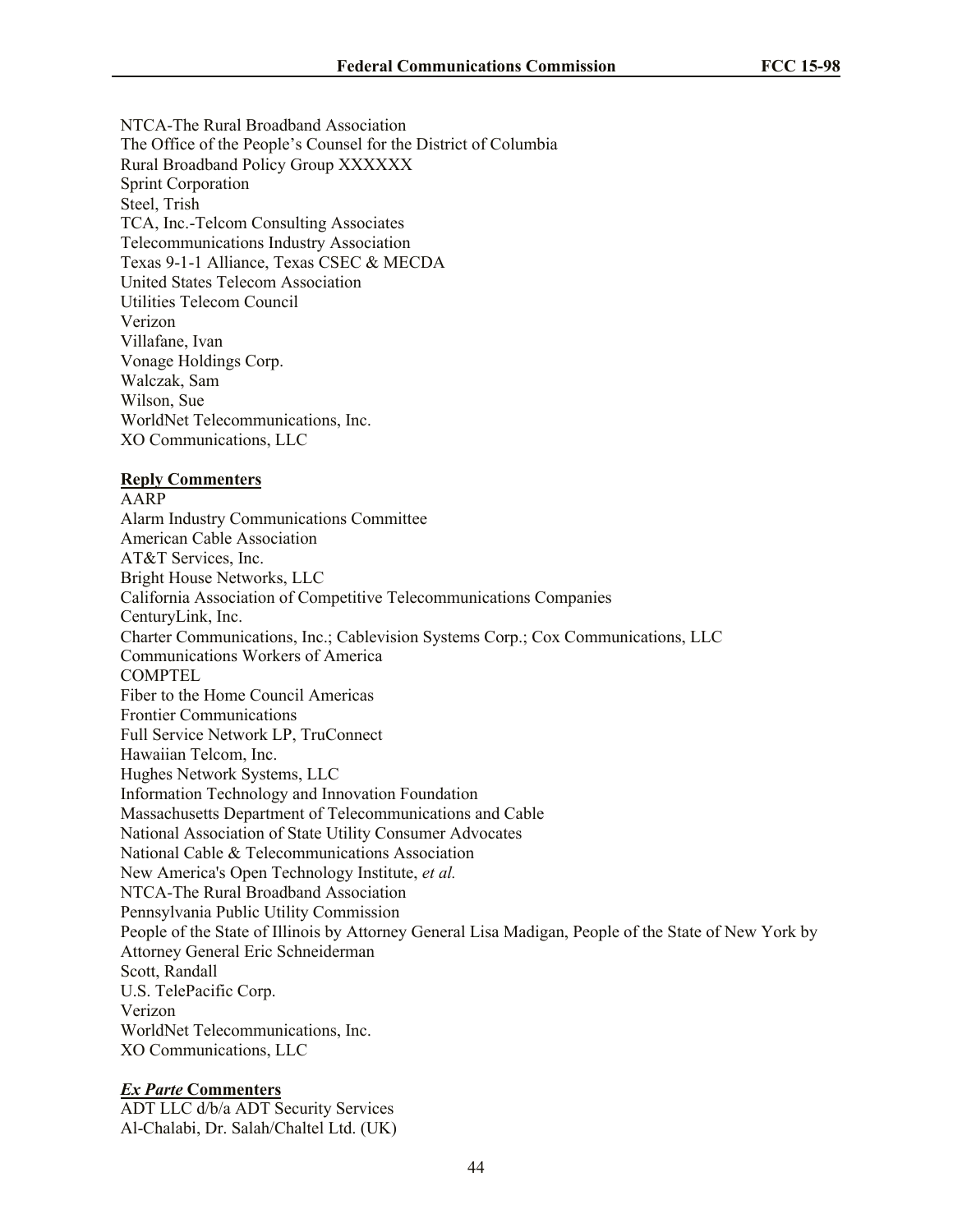American Cable Association AT&T Services, Inc. Bright House Networks, LLC Charter Communications, Inc. Comcast Corporation Communications Workers of America COMPTEL Fiber to the Home Council Americas GVNW Consulting, Inc. Hughes Network Systems, LLC ITTA - The Voice of Mid-Size Communications Companies National Association of State Utility Consumer Advocates National Cable & Telecommunications Association NCTA-The Rural Broadband Association, GVNW Consulting, Inc. New America's Open Technology Institute, Common Cause, Public Knowledge NTCA-The Rural Broadband Association, GVNW Consulting, Inc., Vantage Point Solutions Public Knowledge Rural Broadband Policy Group, Appalshop, Broadband Alliance of Mendocino County, National Rural Assembly, Center for Rural Strategies, Public Knowledge, The Utility Reform Network, YouthBuild, USA. TeleCommunication Systems, Inc. Verizon WorldNet Telecommunications, Inc.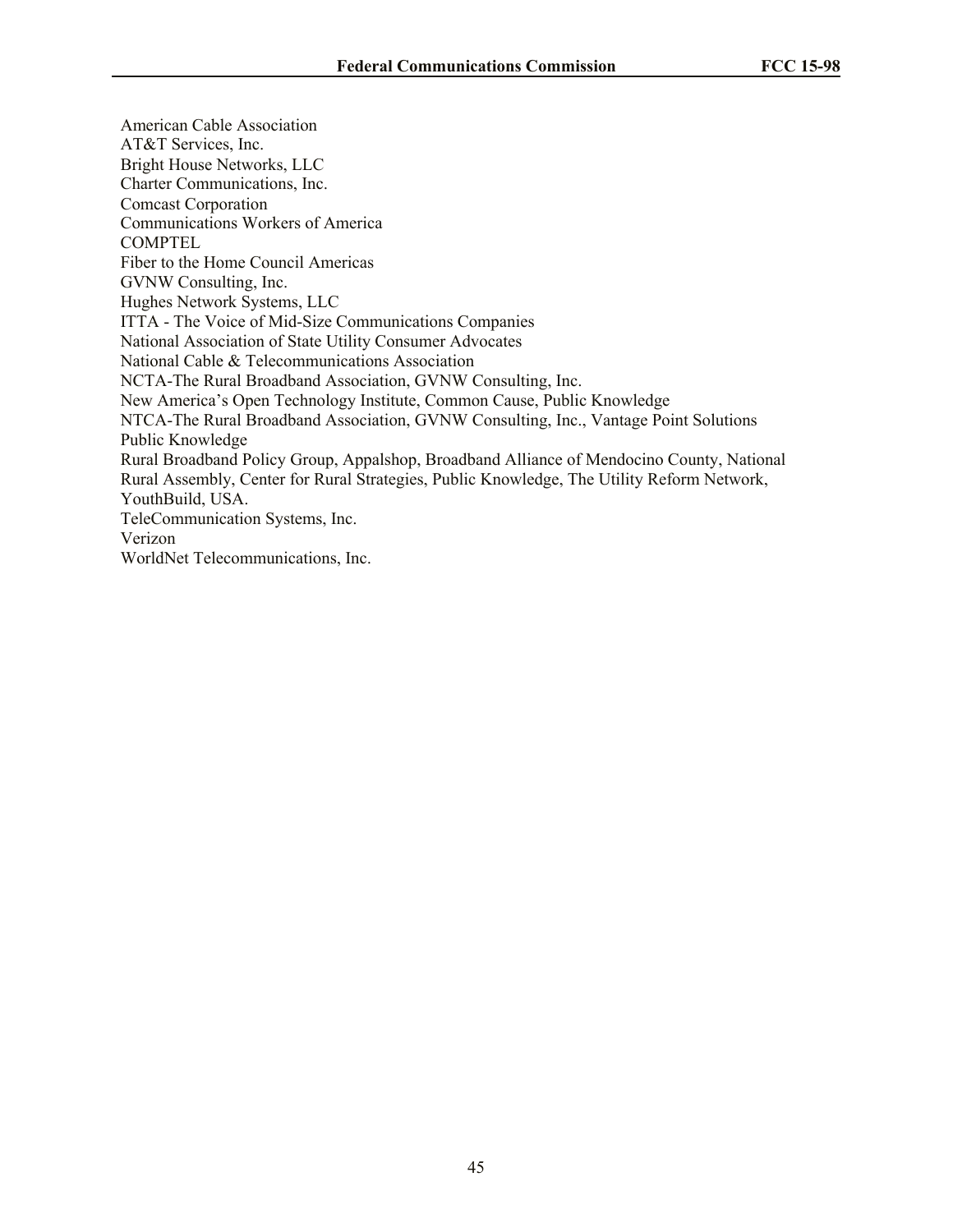# **APPENDIX B**

# **Final Regulatory Flexibility Analysis**

1. As required by the Regulatory Flexibility Act of 1980, as amended (RFA), the Commission incorporated an Initial Regulatory Flexibility Analysis (IRFA) of the possible significant economic impact on a substantial number of small entities by the policies and rules proposed in the *Emerging Wireline Networks and Services NPRM* (Notice). The Commission sought written public comment on the proposals in the Notice, including comment on the IRFA. No comments were filed addressing the IRFA regarding the issues raised in the Notice. Because the Commission adds/amends the rules in this *Report and Order*, the Commission has included this Final Regulatory Flexibility Analysis (FRFA). This present FRFA conforms to the RFA.

# **A. Need for, and Objectives of, the Rules Adopted**

2. In this *Report and Order*, the Commission takes important steps to ensure public safety and confidence in the availability of 911 service during a period of technology transition in the provision of facilities-based, fixed, voice residential services. First, the Commission requires all providers of facilities-based, fixed, voice residential services, that are not line powered, including those fixed applications of wireless service intended as a "plain old telephone service" (POTS) replacement, to offer new subscribers the option to purchase at least at least 8 hours of standby power for use in the event of a commercial power outage. In addition, the Commission requires these providers, within three years, to offer to sell a solution for 24 hours of backup power. Second, the Commission requires all such providers to notify subscribers, at the point of sale and annually thereafter for ten years, of the availability of backup power purchasing options; use conditions and effect on power source effectiveness; power source duration and service limitations; testing and monitoring; and replacement details. Third, the Commission encourages covered providers to conduct tailored outreach to state and local disaster preparedness entities, to ensure that consumables and rechargeable elements associated with backup power, are well understood so that communities may prioritize restocking and/or recharging in support of extended power outages.

3. The Commission recognizes that consumers are increasingly relying on new types of telephone service, and in many areas, traditional line-powered 911 service already is, or soon will be unavailable. The Commission adopted the *Report and Order* because it is in the best interest of all consumers to be able to access 911 emergency services during commercial power outages, especially those outages caused by catastrophic storms or other unpredictable events. Ensuring the ability to maintain such service is a vital part of the Commission's larger duty to provide 911 service, and more generally, promote "safety of life and property through the use of wire and radio communication."

# **B. Summary of Significant Issues Raised by Public Comments in Response to the IRFA**

4. The IRFA solicited comment on the impact of the proposed rules to small businesses, as required by the RFA. While no comments were submitted specifically in response to the IRFA, a few commenters express concerns about the anticipated costs with any rules the Commission might adopt, some of which focused on smaller providers. For example, Cincinnati Bell Telephone Company LLC (CBT) argues that a mandate that providers must provide 8 hours of backup power, including retrofitting existing subscribers, would be a huge undertaking for providers, and burden on consumers who do not want or care about backup power.<sup>282</sup> CBT claims that contacting every subscriber would take a sizeable number of man hours and mailings, and would take additional time for consumers to arrange to be home for the installation.<sup>283</sup> Moreover, CBT assumes there would be a larger than normal number of no-shows, because many customers may not care about battery backup.<sup>284</sup> Likewise, ITTA assumes that the

 $\overline{a}$ <sup>282</sup> CBT Comments at 8.

<sup>283</sup> *Id.*

<sup>284</sup> *Id.*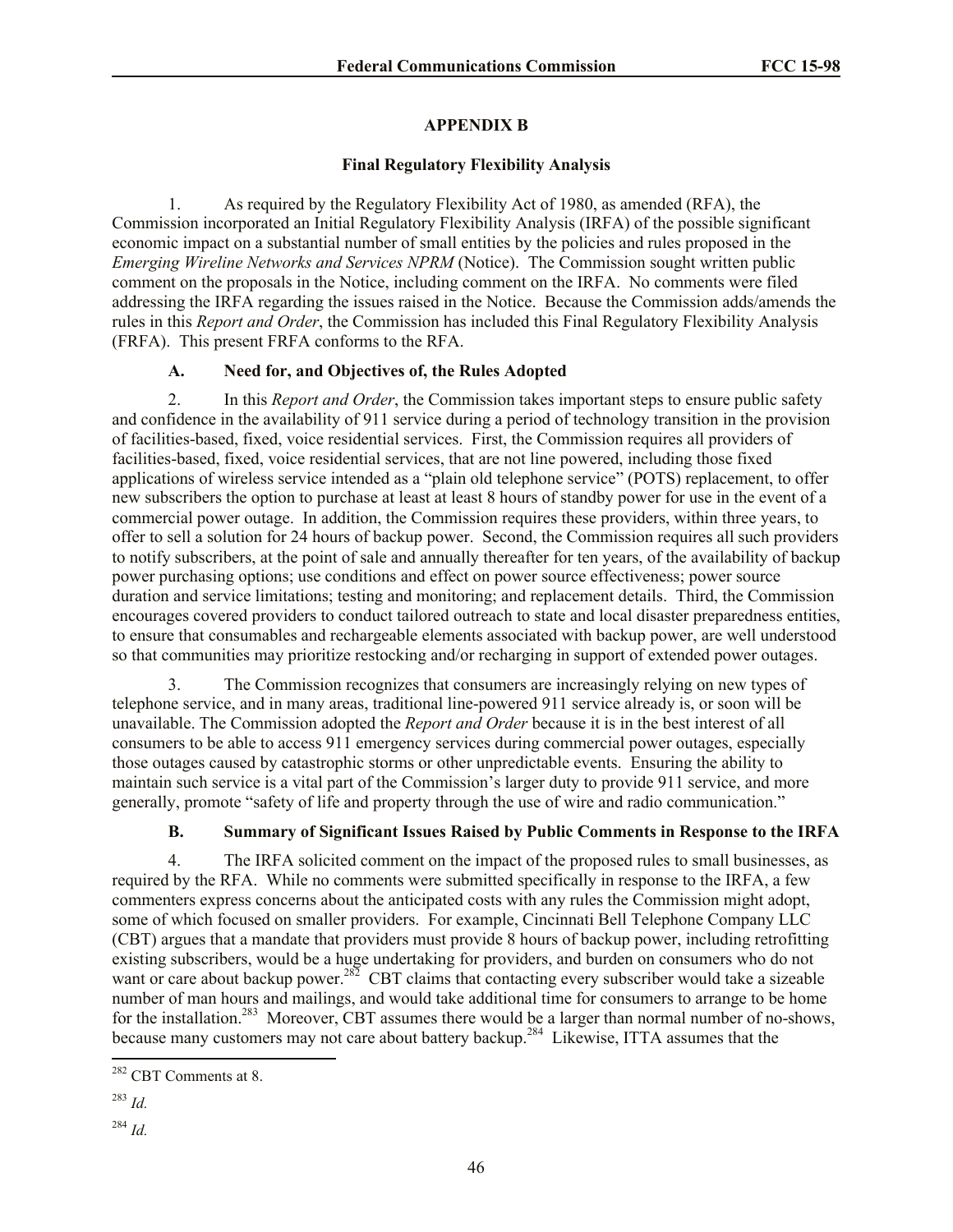requirement would apply to all voice customers regardless of whether they request it, and as such, would be a huge undertaking for providers and inconvenient and burdensome for customers.<sup>285</sup> The American Cable Association argues that the additional cost of complying with a new regulation to provide battery backup capability would be unreasonably burdensome for smaller operators and their subscribers, particularly if the Commission imposes a monitoring requirement.<sup>286</sup> The National Cable  $\&$ Telecommunications Association argues more generally that any mandate to provide batteries to all VoIP customers, would be tremendously wasteful and would impose significant unwarranted costs on consumers.<sup>287</sup>

5. Of the few commenters expressing concerns about the anticipated costs, nearly all object to costs associated with regulations that mandate the installation of backup power, regardless of whether the consumer wants it. We do not adopt any such regulation here. Instead, we require only that providers disclose to subscribers backup power options, and offer backup power of at least 8 hours of standby time, to those customers who wish to install backup power. For those subscribers who want to install backup power, covered providers may charge them for it. Therefore, there would be minimal cost to the provider, other than the costs of subscriber disclosure, and offering the option of backup power.

6. Additionally, a few commenters in the record argued for special considerations for smaller providers.<sup>288</sup> For example, based upon the Commission's *Rural Call Completion*, R&O,<sup>289</sup> among other things, ACA urged the Commission to give smaller operators (those with fewer than 100,000 voice service customers) adequate time to obtain devices with battery backup capability for voice service, and account for possible equipment shortages.<sup>290</sup> ACA specified in its *Ex Parte* filing that the obligation to offer battery backup capability should not become effective until 180 days after the bigger operators (those with more than  $100,000$  voice customers) are required to come into compliance.<sup>291</sup>

7. We find that ACA's request would further mitigate the already minimal cost of implementing our rules. However, we choose to identify the smaller operators not based on the number of voice service customers, but on the number of domestic retail subscriber lines, just as we have done in other recent proceedings, such as the *Rural Call Completion R&O* cited by ACA in its *Ex Parte* Notice. In the *Rural Call Completion R&O*, the Commission applied the requirements to providers of long-distance voice service who make the initial long-distance call path choice for more than 100,000 domestic retail subscriber lines, counting the total of all business and residential fixed subscriber lines and mobile phones and aggregated over all of the providers' affiliates.<sup>292</sup> There is also ample Commission precedent for giving smaller operators a longer time to comply than larger operators.<sup>293</sup> Accordingly, in this

 $287$  NCTA May 18, 2015 Ex Parte at 2.

<sup>288</sup> ACA June 24, 2015 Ex Parte at 2; NTCA/GVNW/Vantage June 8, 2015, Ex Parte at 3; NCTA June 16, 2015, Ex Parte at 1.

<sup>289</sup> *Rural Call Completion*, Report and Order and Further Notice of Proposed Rulemaking, FCC 13-135, WC Docket No. 13-39, ¶ 19 (rel. Nov. 8, 2013).

<sup>290</sup> ACA Ex Parte at 2.

<sup>291</sup> *Id.*

.

 $\overline{\phantom{a}}$ 

<sup>292</sup> *Rural Call Completion Report and Order*, FCC 13-135, WC Docket No. 13-39, ¶ 19.

<sup>293</sup> *See e.g. Accessibility of User Interfaces, and Video Programming Guides and Menus et al.*, Report and Order and Further Notice of Proposed Rulemaking, FCC 13-138, MB Docket Nos. 12-107 and 12-108 ¶[111, 114 (rel. Oct.)

(continued….)

 $^{285}$  ITTA April 30, 2015 Ex Parte at 2 (claiming that providers would need to devote significant man hours to contacting every subscriber to make an appointment, install the equipment and repeat the process for no-shows, which are likely to be numerous given that most customers do not want or understand backup power).

<sup>&</sup>lt;sup>286</sup> ACA Comments at 14. ACA also opposes any requirement that providers must change out existing CPE that does not have battery backup, regardless of whether the customer requests it. Id. at 15.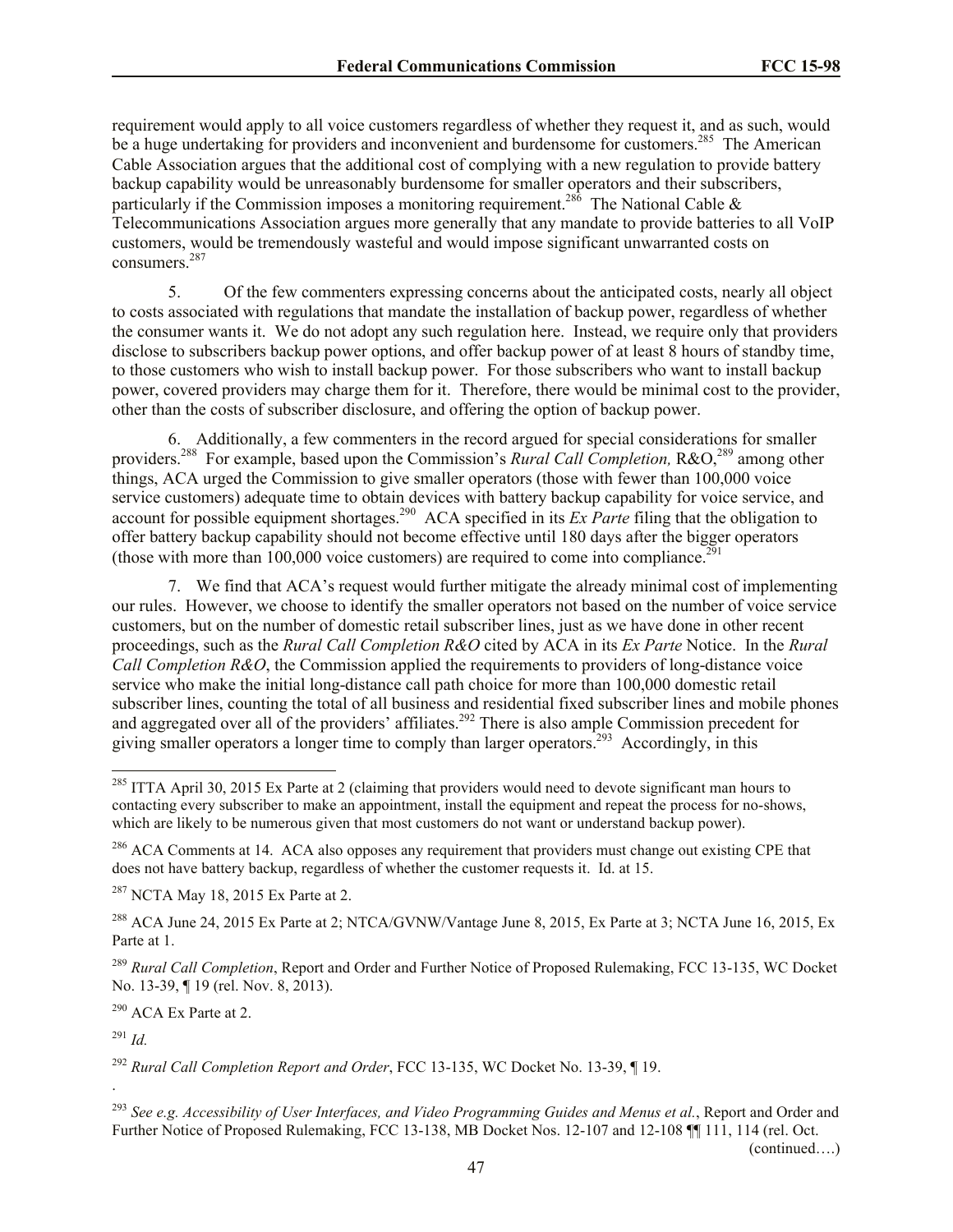proceeding, in an effort to lessen the burden, we give providers with fewer than 100,000 domestic retail subscriber lines, an additional 180 days to comply with the obligations adopted in is this *Report and Order*. Such action will not only give these providers additional time to meet the obligations, but will allow the backup power equipment market further time to develop.

# **C. Description and Estimate of the Number of Small Entities to Which Rules Will Apply**

8. The RFA directs agencies to provide a description of, and, where feasible, an estimate of, the number of small entities that may be affected by the rules adopted herein. The RFA generally defines the term "small entity" as having the same meaning as the terms "small business," "small organization," and "small governmental jurisdiction." In addition, the term "small business" has the same meaning as the term "small business concern" under the Small Business Act. A "small business concern" is one which: (1) is independently owned and operated; (2) is not dominant in its field of operation; and (3) satisfies any additional criteria established by the Small Business Administration (SBA).

9. Our action may, over time, affect small entities that are not easily categorized at present. We therefore describe here, at the outset, three comprehensive, statutory small entity size standards that encompass entities that could be directly affected by the proposals under consideration.<sup>294</sup> First, a "small business" has the same meaning as the term "small business concern" under section 3 of the Small Business Act.<sup>295</sup> Nationwide, there are a total of approximately 28.2 million businesses, according to the SBA.<sup>296</sup> Second, a "small organization" is generally "any not-for-profit enterprise that is independently owned and operated and is not dominant in its field."<sup>297</sup> Nationwide, as of 2007, there were approximately 1.6 million small organizations.<sup>298</sup> Finally, the term "small governmental jurisdiction" is defined generally as "governments of cities, counties, towns, townships, villages, school districts, or special districts, with a population of less than fifty thousand."<sup>299</sup> Census Bureau data for 2007 indicate that there were 89,427 governmental jurisdictions in the United States.<sup>300</sup> We estimate that, of this total, as many as 88,506 entities may qualify as "small governmental jurisdictions."<sup>301</sup> Thus, we estimate that most governmental jurisdictions are small.

<sup>294</sup> *See* 5 U.S.C. § 601(3)–(6).

 $295$  5 U.S.C.  $88$  601(3), 632.

<sup>296</sup> *See* SBA, Office of Advocacy, "Frequently Asked Questions," available at http://www.sba.gov/sites/default/files/FAQ-March-2014-0.pdf.

 $297$  5 U.S.C. § 601(4).

<sup>298</sup> INDEPENDENT SECTOR, THE NEW NONPROFIT ALMANAC  $\&$  DESK REFERENCE (2010).

 $299$  5 U.S.C. § 601(5).

<sup>300</sup> U.S. CENSUS BUREAU, STATISTICAL ABSTRACT OF THE UNITED STATES, Section 8, page 267, 2012, Table 428 (2012).

<sup>301</sup> The 2007 U.S Census data for small governmental organizations are not presented based on the size of the population in each such organization. There were 89,476 local governmental organizations in 2007. If we assume that county, municipal, township, and school district organizations are more likely than larger governmental organizations to have populations of 50,000 or less, the total of these organizations is 52,095. If we make the same population assumption about special districts, specifically that they are likely to have a population of 50,000 or less, and also assume that special districts are different from county, municipal, township, and school districts, in 2007

(continued….)

<sup>(</sup>Continued from previous page)

<sup>31, 2013) (&</sup>quot;We set a compliance deadline of three (3) years from the date the Report and Order is published in the Federal Register by which covered entities must comply with the requirements of Sections 204 and 205…We set a later compliance deadline of five (5) years from the date the Report and Order is published in the Federal Register by which certain mid-sized and smaller MVPD operators and small MVPD systems must comply with the requirements of Section 205.").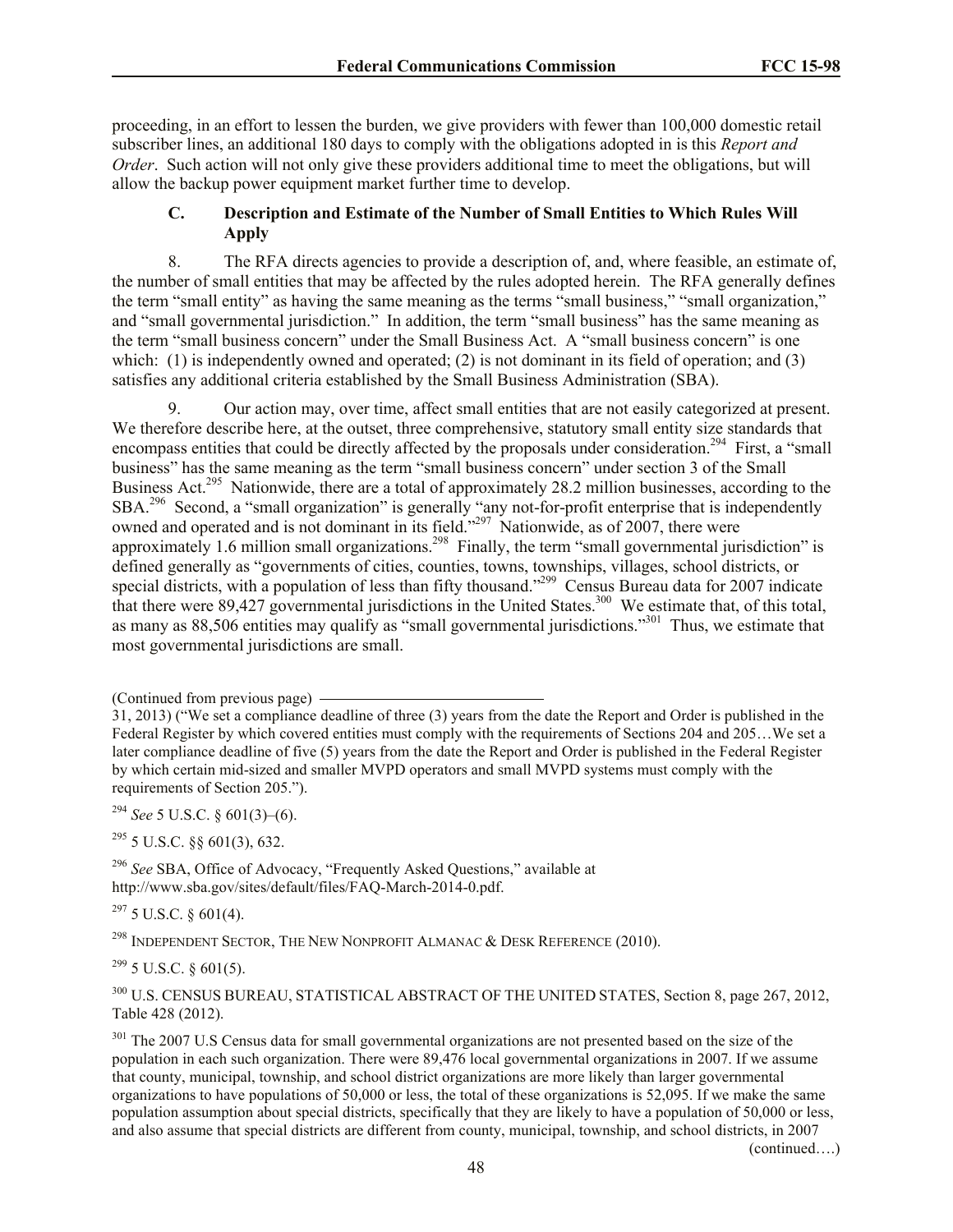10. The rules adopted here focus narrowly on providers of any facilities-based, fixed voice service that is intended as residential service, including fixed applications of wireless service offered as a residential service, and not line powered. Moreover, we limit application to ensuring continuity of 911 communications during commercial power outages.

11. **Incumbent Local Exchange Carriers (incumbent LECs).** Neither the Commission nor the SBA has developed a size standard for small businesses specifically applicable to incumbent local exchange services. The closest applicable size standard under SBA rules is for Wired Telecommunications Carriers. Under that size standard, such a business is small if it has 1,500 or fewer employees.<sup>302</sup> According to Commission data, 1,307 carriers reported that they were incumbent local exchange service providers.<sup>303</sup> Of these 1,307 carriers, an estimated 1,006 have 1,500 or fewer employees and 301 have more than 1,500 employees.<sup>304</sup> Consequently, the Commission estimates that most providers of incumbent local exchange service are small businesses that may be affected by rules adopted pursuant to the Notice.

12. We have included small incumbent LECs in this present RFA analysis. As noted above, a "small business" under the RFA is one that, inter alia, meets the pertinent small business size standard (e.g., a telephone communications business having 1,500 or fewer employees), and "is not dominant in its field of operation."<sup>305</sup> The SBA's Office of Advocacy contends that, for RFA purposes, small incumbent LECs are not dominant in their field of operation because any such dominance is not "national" in scope.<sup>306</sup> We have therefore included small incumbent LECs in this RFA analysis, although we emphasize that this RFA action has no effect on Commission analyses and determinations in other, non-RFA contexts.

13. **Competitive Local Exchange Carriers (competitive LECs), Competitive Access Providers (CAPs), Shared-Tenant Service Providers, and Other Local Service Providers.** Neither the Commission nor the SBA has developed a small business size standard specifically for these service providers. The appropriate size standard under SBA rules is for the category Wired Telecommunications Carriers. That category is defined as follows: "This industry comprises establishments primarily engaged in operating and/or providing access to transmission facilities and infrastructure that they own and/or lease for the transmission of voice, data, text, sound, and video using wired telecommunications networks. Transmission facilities may be based on a single technology or a combination of

<sup>302</sup> *See* 13 C.F.R. § 121.201, NAICS code 517110.

<sup>303</sup> *See Trends in Telephone Service*, FCC, Wireline Competition Bureau, Industry Analysis and Technology Division at Table 5.3 (Sept. 2010) (*Trends in Telephone Service*).

<sup>304</sup> *See id*.

 $305$  5 U.S.C. § 601(3).

<sup>306</sup> *See* Letter from Jere W. Glover, Chief Counsel for Advocacy, SBA, to William E. Kennard, Chairman, FCC (May 27, 1999). The Small Business Act contains a definition of "small business concern," which the RFA incorporates into its own definition of "small business." *See* 15 U.S.C. § 632(a); *see also* 5 U.S.C. § 601(3). SBA regulations interpret "small business concern" to include the concept of dominance on a national basis. *See* 13 C.F.R. § 121.102(b).

<sup>(</sup>Continued from previous page)

there were 37,381 such special districts. Therefore, there are a total of 89,476 local government organizations. As a basis of estimating how many of these 89,476 local government organizations were small, in 2011, we note that there were a total of 715 cities and towns (incorporated places and minor civil divisions) with populations over 50,000. CITY AND TOWNS TOTALS: VINTAGE 2011 – U.S. Census Bureau, *available at*  http://www.census.gov/popest/data/cities/totals/2011/index.html. If we subtract the 715 cities and towns that meet or exceed the 50,000 population threshold, we conclude that approximately 88,761 are small. U.S. CENSUS BUREAU, STATISTICAL ABSTRACT OF THE UNITED STATES 2011, Tables 427, 426 (Data cited therein are from 2007).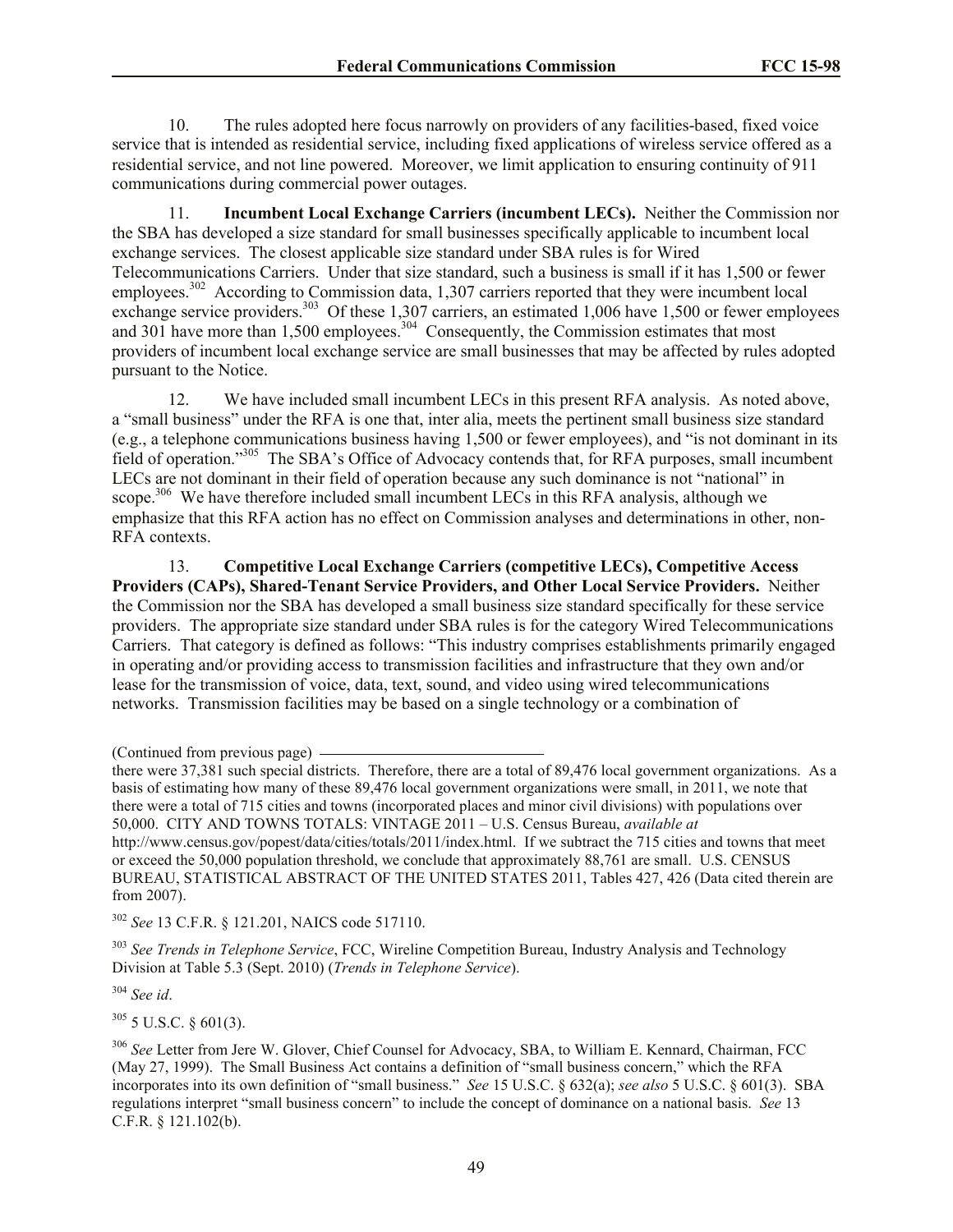technologies."<sup>307</sup> Under that size standard, such a business is small if it has 1,500 or fewer employees.<sup>308</sup> According to Commission data, 1,442 carriers reported that they were engaged in the provision of either competitive local exchange services or competitive access provider services.<sup>309</sup> Of these 1,442 carriers, an estimated 1,256 have  $1,500$  or fewer employees and 186 have more than 1,500 employees.<sup>310</sup> In addition, 17 carriers have reported that they are Shared-Tenant Service Providers, and all 17 are estimated to have 1,500 or fewer employees.<sup>311</sup> In addition, 72 carriers have reported that they are Other Local Service Providers.<sup>312</sup> Of the 72, seventy have 1,500 or fewer employees and two have more than 1,500 employees.<sup>313</sup> Consequently, the Commission estimates that most providers of competitive local exchange service, competitive access providers, Shared-Tenant Service Providers, and Other Local Service Providers are small entities that may be affected by rules adopted in this *Report and Order*.

14. **Wireless Telecommunications Carriers (except Satellite).** This industry comprises establishments engaged in operating and maintaining switching and transmission facilities to provide communications via the airwaves. Establishments in this industry have spectrum licenses and provide services using that spectrum, such as cellular phone services, paging services, wireless Internet access, and wireless video services.<sup>314</sup> The appropriate size standard under SBA rules is for the category Wireless Telecommunications Carriers. The size standard for that category is that a business is small if it has 1,500 or fewer employees.<sup>315</sup> For this category, census data for 2007 show that there were 11,163 establishments that operated for the entire year.<sup>316</sup> Of this total, 10,791 establishments had employment of 999 or fewer employees and 372 had employment of 1000 employees or more.<sup>317</sup> Thus under this category and the associated small business size standard, the Commission estimates that the majority of wireless telecommunications carriers (except satellite) are small entities that may be affected by rules adopted in this *Report and Order*. 318

15. **Cable and Other Program Distribution.** Since 2007, these services have been defined within the broad economic census category of Wired Telecommunications Carriers; that category is defined as follows: "This industry comprises establishments primarily engaged in operating and/or providing access to transmission facilities and infrastructure that they own and/or lease for the

 $\overline{a}$ 

<sup>313</sup> *See id*.

<sup>314</sup> http://www.census.gov/cgi-bin/sssd/naics/naicsrch?code=517210&search=2007%20NAICS%20Search

<sup>315</sup> 13 C.F.R. § 121.201, NAICS code 517210.

<sup>316</sup> U.S. Census Bureau, Subject Series: Information, Table 5, "Establishment and Firm Size: Employment Size of Firms for the United States: 2007 NAICS Code 517210" (issued Nov. 2010). 317

http://factfinder2.census.gov/faces/tableservices/jsf/pages/productview.xhtml?pid=ECN\_2007\_US\_51SSSZ2&prod Type=table*Id*. Available census data do not provide a more precise estimate of the number of firms that have employment of 1,500 or fewer employees; the largest category provided is for firms with "100 employees or more."

<sup>318</sup> *See* 

*http://factfinder2.census.gov/faces/tableservices/jsf/pages/productview.xhtml?pid=ECN\_2007\_US\_51SSSZ2&prodT ype=table*

<sup>&</sup>lt;sup>307</sup> U.S. Census Bureau, 2007 NAICS Definitions, "517110 Wired Telecommunications Carriers" (partial definition), http://www.census.gov/cgi-bin/sssd/naics/naicsrch?code=517110&search=2007%20NAICS%20Search (last accessed Nov. 20, 2014).

<sup>308</sup> *See* 13 C.F.R. § 121.201, NAICS code 517110.

<sup>309</sup> *See Trends in Telephone Service* at Table 5.3.

<sup>310</sup> *See id.*

<sup>311</sup> *See id*.

<sup>312</sup> *See id*.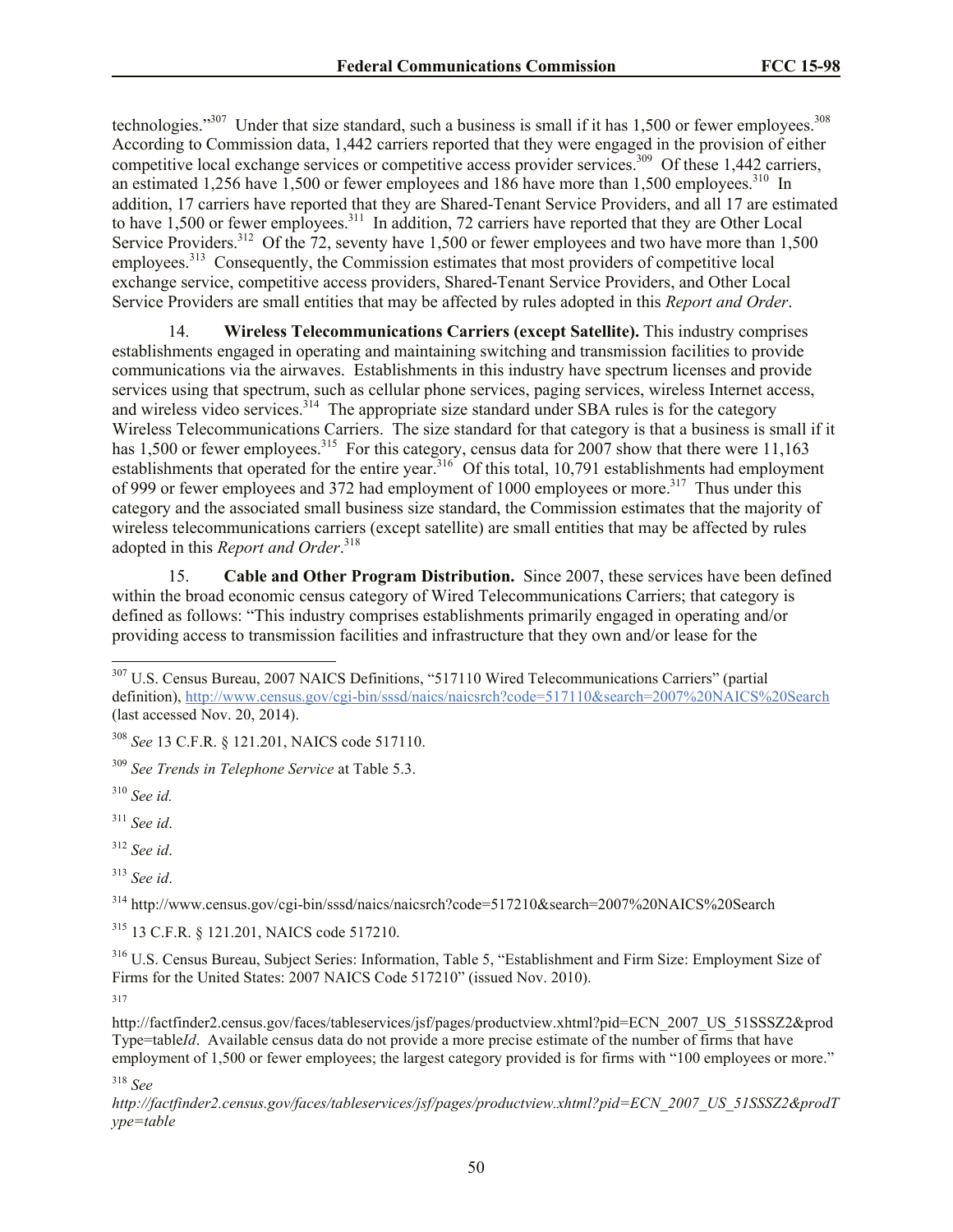transmission of voice, data, text, sound, and video using wired telecommunications networks. Transmission facilities may be based on a single technology or a combination of technologies."<sup>319</sup> The SBA has developed a small business size standard for this category, which is: all such firms having 1,500 or fewer employees.<sup>320</sup> Census data for 2007 shows that there were 31,996 establishments that operated that year. Of those 31,996, 1,818 operated with more than 100 employees, and 30,178 operated with fewer than 100 employees. Thus, under this size standard, the majority of firms offering cable and other program distribution services can be considered small and may be affected by rules adopted in this *Report and Order*.

16. **Cable Companies and Systems.** The Commission has developed its own small business size standards, for the purpose of cable rate regulation. Under the Commission's rules, a "small cable company" is one serving  $400,000$  or fewer subscribers, nationwide.<sup>321</sup> Industry data indicate that, of 1,076 cable operators nationwide, all but eleven are small under this size standard.<sup>322</sup> In addition, under the Commission's rules, a "small system" is a cable system serving  $15,000$  or fewer subscribers.<sup>323</sup> Industry data indicate that, of 6,635 systems nationwide, 5,802 systems have under 10,000 subscribers, and an additional 302 systems have  $10,000-19,999$  subscribers.<sup>324</sup> Thus, under this second size standard, most cable systems are small and may be affected by rules adopted in this *Report and Order*.

17. **All Other Telecommunications.** The Census Bureau defines this industry as including "establishments primarily engaged in providing specialized telecommunications services, such as satellite tracking, communications telemetry, and radar station operation. This industry also includes establishments primarily engaged in providing satellite terminal stations and associated facilities connected with one or more terrestrial systems and capable of transmitting telecommunications to, and receiving telecommunications from, satellite systems. Establishments providing Internet services or Voice over Internet Protocol (VoIP) services via client-supplied telecommunications connections are also included in this industry."<sup>325</sup> The SBA has developed a small business size standard for this category; that size standard is \$32.5 million or less in average annual receipts.<sup>326</sup> According to Census Bureau data for 2007, there were 2,623 firms in this category that operated for the entire year.<sup>327</sup> Of these, 2478 establishments had annual receipts of under \$10 million and 145 establishments had annual receipts of

<sup>320</sup> *See* 13 C.F.R § 121.201, NAICS code 517110.

<sup>321</sup> *See* 47 C.F.R. § 76.901(e). The Commission determined that this size standard equates approximately to a size standard of \$100 million or less in annual revenues. *See Implementation of Sections of the 1992 Cable Television Consumer Protection and Competition Act: Rate Regulation*, MM Docket Nos. 92-266, 93-215, Sixth Report and Order and Eleventh Order on Reconsideration, 10 FCC Rcd 7393, 7408 para. 28 (1995).

<sup>322</sup> These data are derived from R.R. BOWKER, BROADCASTING & CABLE YEARBOOK 2006, "Top 25 Cable/Satellite Operators," pages A-8 & C-2 (data current as of June 30, 2005); WARREN COMMUNICATIONS NEWS, TELEVISION & CABLE FACTBOOK 2006, "Ownership of Cable Systems in the United States," pages D-1805 to D-1857.

<sup>323</sup> *See* 47 C.F.R. § 76.901(c).

 $\overline{a}$ 

<sup>324</sup> WARREN COMMUNICATIONS NEWS, TELEVISION & CABLE FACTBOOK 2006, "U.S. Cable Systems by Subscriber Size," page F-2 (data current as of Oct. 2007). The data do not include 851 systems for which classifying data were not available.

<sup>325</sup> U.S. Census Bureau, "2007 NAICS Definitions: 517919 All Other Telecommunications," http://www.census.gov/cgi-bin/sssd/naics/naicsrch?code=517919&search=2007%20NAICS%20Search (last accessed Nov. 20, 2014).

<sup>326</sup> *See* 13 C.F.R. § 121.201, NAICS code 517919.

<sup>327</sup> U.S. Census Bureau, 2007 Economic Census, Subject Series: Information, Table 4, "Establishment and Firm Size: Receipts Size of Firms for the United States: 2007 NAICS Code 517919" (issued Nov. 2010).

<sup>319</sup> U.S. Census Bureau, 2007 NAICS Definitions, "517110 Wired Telecommunications Carriers" (partial definition), http://www.census.gov/cgi-bin/sssd/naics/naicsrch?code=517110&search=2007%20NAICS%20Search (last accessed Nov. 20, 2014).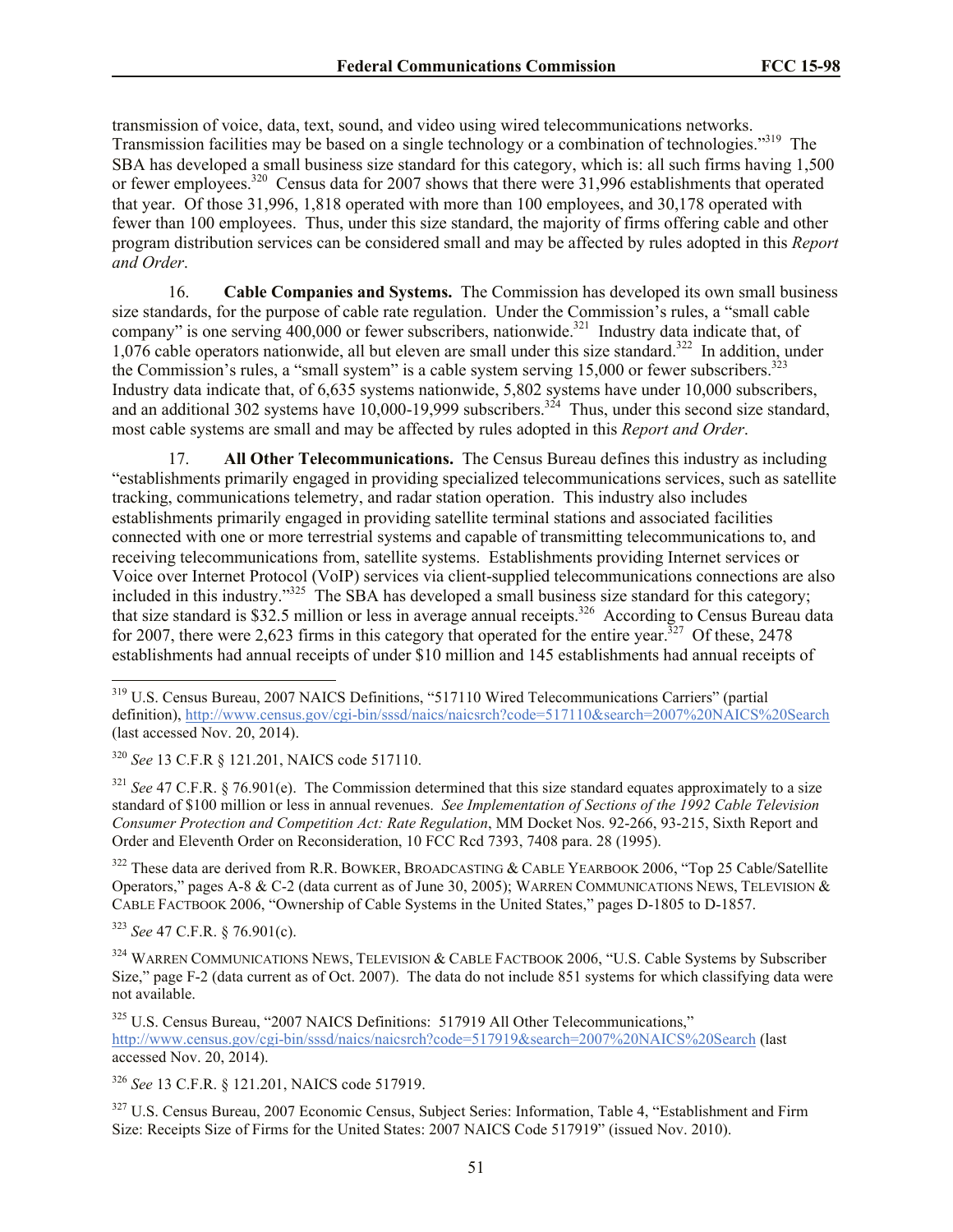\$10 million or more.<sup>328</sup> Consequently, we estimate that the majority of these firms are small entities that may be affected by rules adopted in this *Report and Order*.

# **D. Description of Projected Reporting, Recordkeeping, and Other Compliance Requirements for Small Entities**

18. In this *Report and Order*, the Commission adopts rules establishing backup power obligations on all providers of any facilities-based, fixed voice service that is intended as residential service, including fixed applications of wireless service offered as a residential service, which is not linepowered. For such providers, the Commission requires they offer backup power either directly to their subscribers or indirectly through third parties. In addition, these providers must, at the option and expense of any subscriber, install the backup power under certain conditions. The Commission also adopts subscriber disclosure requirements and encourages community outreach. There are no reporting or recordkeeping requirements.

# **E. Steps Taken to Minimize the Significant Economic Impact on Small Entities, and Significant Alternatives Considered**

19. The RFA requires an agency to describe any significant alternatives that it has considered in developing its approach, which may include the following four alternatives (among others): "(1) the establishment of differing compliance or reporting requirements or timetables that take into account the resources available to small entities; (2) the clarification, consolidation, or simplification of compliance and reporting requirements under the rule for such small entities; (3) the use of performance rather than design standards; and (4) an exemption from coverage of the rule, or any part thereof, for such small entities."

20. The Commission considered, and eventually adopted, various options in order to minimize the significant economic impact of the regulations adopted in the *Report and Order* on small entities. For instance, the Commission adopted a 120-day phase-in of the requirement to provide consumers with technical solution in order to have 8 hours of standby backup power, which will give carriers time to prepare and implement the process of meeting the rule. The Commission similarly adopted a 3-year phase-in of the requirement to offer a technical solution to provide consumers with 24 hours of backup power. This phase-in period affords service providers that do not already support 24 hour backup power with adequate time to develop a 24-hour technical solution. Moreover, providers are free to charge consumers for backup power, and to develop a technical solution that suits their business needs including, under certain circumstances, meeting the requirement by directing consumers to a thirdparty retailer.

21. Additionally, as noted above, we give smaller providers an additional 180 days (i.e., total of 300 days from the date of Federal Register publication) to comply with the backup power obligations adopted in the *Report and Order*. We believe this additional time will not only allow providers time to comply with the rule, but will also provide additional time for the market for backup power equipment to further develop and prevent possible shortages.

22. We also note that, for such consumer education component of the rule, the Commission had smaller companies in mind when allowing such notification to be made "by any means reasonably calculated to reach the consumer." This option affords providers flexibility to reach their subscribers in a manner consistent with their business practices and based upon their individual subscriber relationships. Whenever the provider has an online relationship with the subscriber, disclosures may be made by email or by online billing statement, thus reducing the cost to small entities. To further reduce the burden on smaller providers, we direct the PSHSB to work with CGB to develop such forms or other documents, prior to the implementation date of these rules for smaller providers, which they may use to communicate the required information to their subscribers, including subscribers with disabilities.

 $\overline{\phantom{a}}$ <sup>328</sup> *See id.*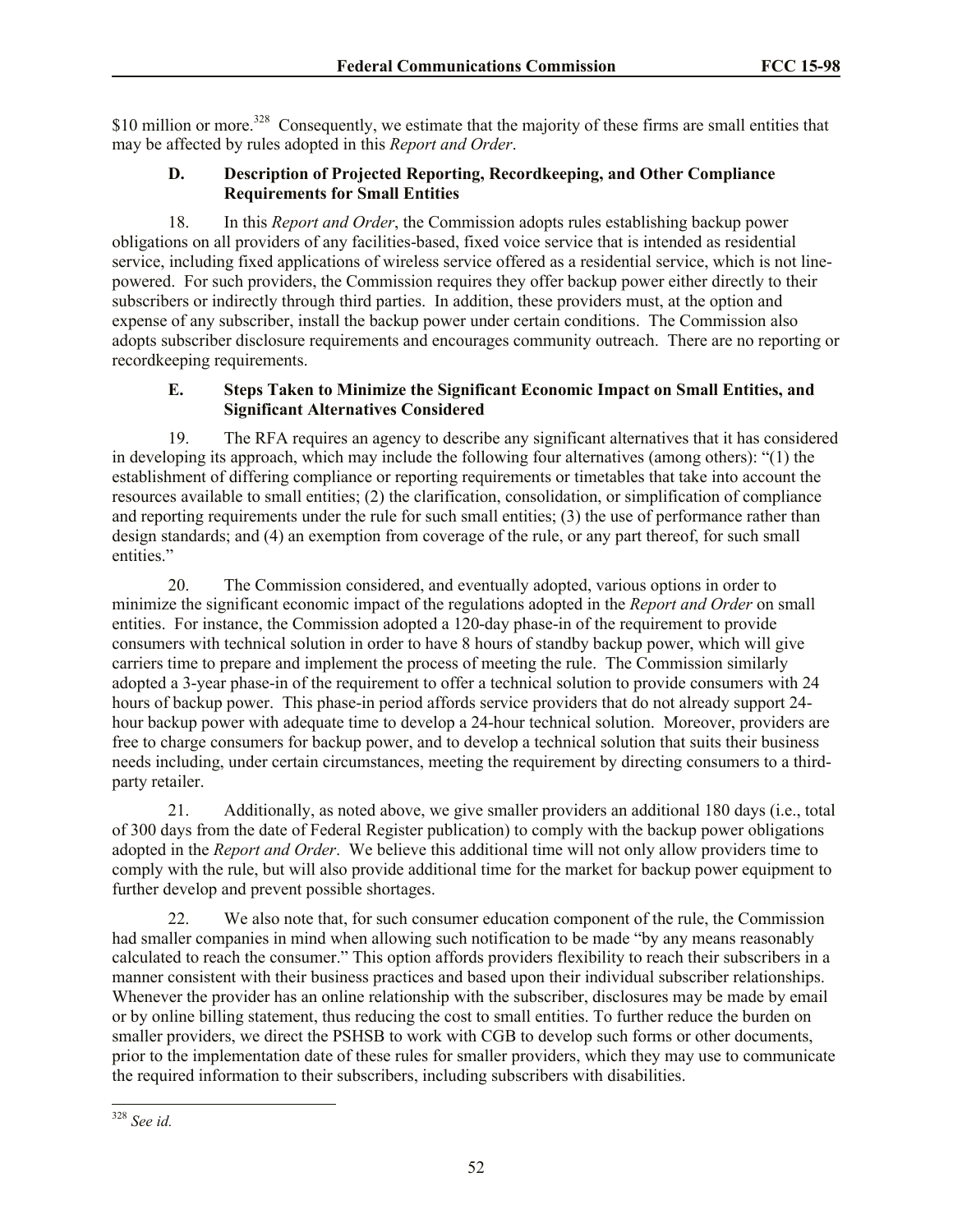23. Finally, we note that the Commission encourages, but does not require, providers to engage in tailored outreach to community/state/local/tribal agencies and community organizations. While such action may be beneficial to small entities, we understand the potential costs in requiring such action.

# **F. Federal Rules that Might Duplicate, Overlap, or Conflict with the Rules**

24. Section 9.5(e)(1) of the Commission rules requires customer notifications for certain circumstances, like "loss of electrical power," "under which E911 service may not be available through the interconnected VoIP service or may be in some way limited by comparison to traditional E911 service."<sup>329</sup> The rule adopted in this *Report and Order* is not intended to replace or overlap with Section 9.5(e)(1), but rather supplements consumer education by providing information regarding backup power for facilities-based, fixed voice, residential services that are not line-powered by the provider, which includes interconnected VoIP and fixed applications of wireless service intended as "plain old telephone service" replacement. The rules adopted in this *Report and Order* would not cover non-facilities-based, fixed voice service, but, per Section 9.5(e) of the Commission's rules, all providers of interconnected VoIP services must continue to disclose and obtain written acknowledgement from each subscriber that the service will not work when there is a loss of electrical power and provide a label for the modem used by each subscriber describing this limitation.

# **G. Report to Congress**

 $\overline{a}$ 

25. The Commission will send a copy of the *Report and Order*, including this FRFA, in a report to be sent to Congress pursuant to the Congressional Review Act. In addition, the Commission will send a copy of the *Report and Order*, including this FRFA, to the Chief Counsel for Advocacy of the SBA. A copy of the *Report and Order* and FRFA (or summaries thereof) will also be published in the Federal Register.

# **H. Report to Small Business Administration**

26. IT IS FURTHER ORDERED that the Commission's Consumer and Governmental Affairs Bureau, Reference Information Center, SHALL SEND a copy of this *Report and Order*, including the Final Regulatory Flexibility Analysis, to the Chief Counsel for Advocacy of the Small Business Administration.

<sup>329</sup> 47 C.F.R. § 9.5(e)(1); IP-Enabled Services E911 Requirements for IP-Enabled Service Providers, *First Report and Order and Notice of Proposed Rulemaking*, 20 FCC Rcd 10245, 10272-73 ¶ 48, n. 154-155 (2005).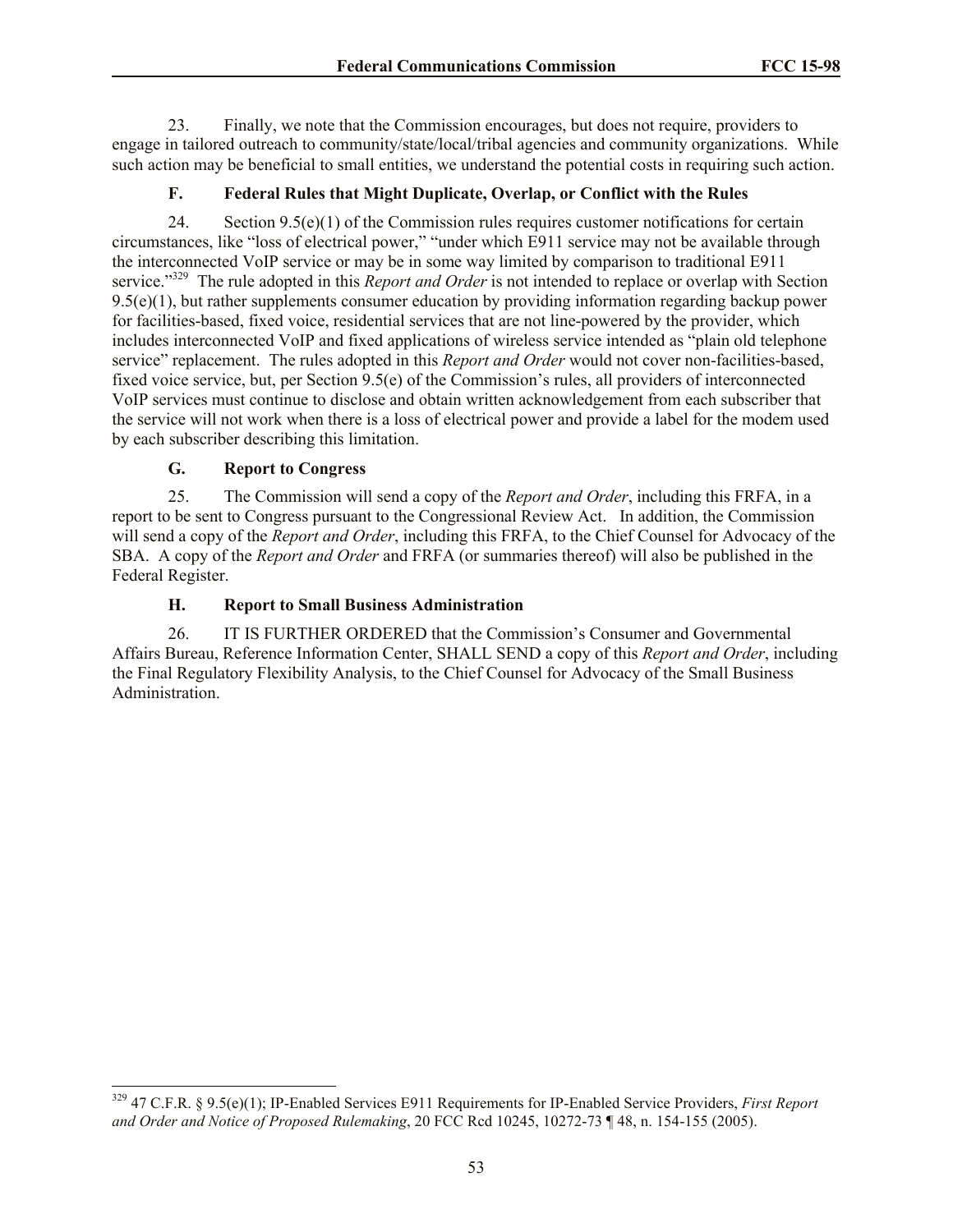# **APPENDIX C**

## **Final Rules**

# **PART 12—RESILIENCY, REDUNDANCY AND RELIABILITY OF COMMUNICATIONS**

Part 12 of the rules is amended by adding new section 12.5, to read as follows:

#### § **12.5 Backup Power Obligations**

- (a) *Covered Service*. For purposes of this section, a Covered Service is any facilities-based, fixed voice service offered as residential service, including fixed applications of wireless service offered as a residential service, that is not line powered.
- (b) *Obligations of Providers of a Covered Service to Offer Backup Power.* Providers of a Covered Service shall, at the point of sale for a Covered Service, offer subscribers the option to purchase backup power for the Covered Service as follows:
	- (1) *Eight Hours.* Providers shall offer for sale at least one option with a minimum of eight hours of standby backup power.
	- (2) *Twenty-Four Hours.* Within three years of the effective date of the obligation described in (b)(1) above, providers of a Covered Service shall offer for sale also at least one option that provides a minimum of twenty-four hours of standby backup power.
	- (3) At the provider's discretion, the above options may be either (i) a complete solution including battery or other power source or (ii) installation by the provider of a component that accepts or enables the use of a battery or other backup power source that the subscriber obtains separately. If the provider does not offer a complete solution, the provider shall install a compatible battery or other power source if the subscriber makes it available at the time of installation and so requests.

After service has been initiated, the provider may, but is not required to, offer to sell any such options directly to subscribers.

- (c) *Backup power required*. The backup power offered for purchase under paragraph (b) must include power for all provider-furnished equipment and devices installed and operated on the customer premises that must remain powered in order for the service to provide 911 access.
- (d) *Subscriber Disclosure*.
	- (1) The provider of a Covered Service shall disclose to each new subscriber at the point of sale and to all subscribers to a Covered Service annually thereafter:
		- i. Capability of the service to accept backup power, and if so, the availability of at least one backup power solution available directly from the provider, or after the initiation of service, available from either the provider or a third party. After the obligation to offer for purchase a solution for twenty-four hours of standby backup power becomes effective, providers must disclose this information also for the twenty-four-hour solution.
		- ii. Service limitations with and without backup power;
		- iii. Purchase and replacement information, including cost;
		- iv. Expected backup power duration;
		- v. Proper usage and storage conditions, including the impact on duration of failing to adhere to proper usage and storage;
		- vi. Subscriber backup power self-testing and –monitoring instructions; and
		- vii. Backup power warranty details, if any.
	- (2) *Disclosure Reasonably Calculated to Reach Each Subscriber.* A provider of a Covered Service shall make disclosures required by this rule in a manner reasonably calculated to reach individual subscribers, with due consideration for subscriber preferences. Information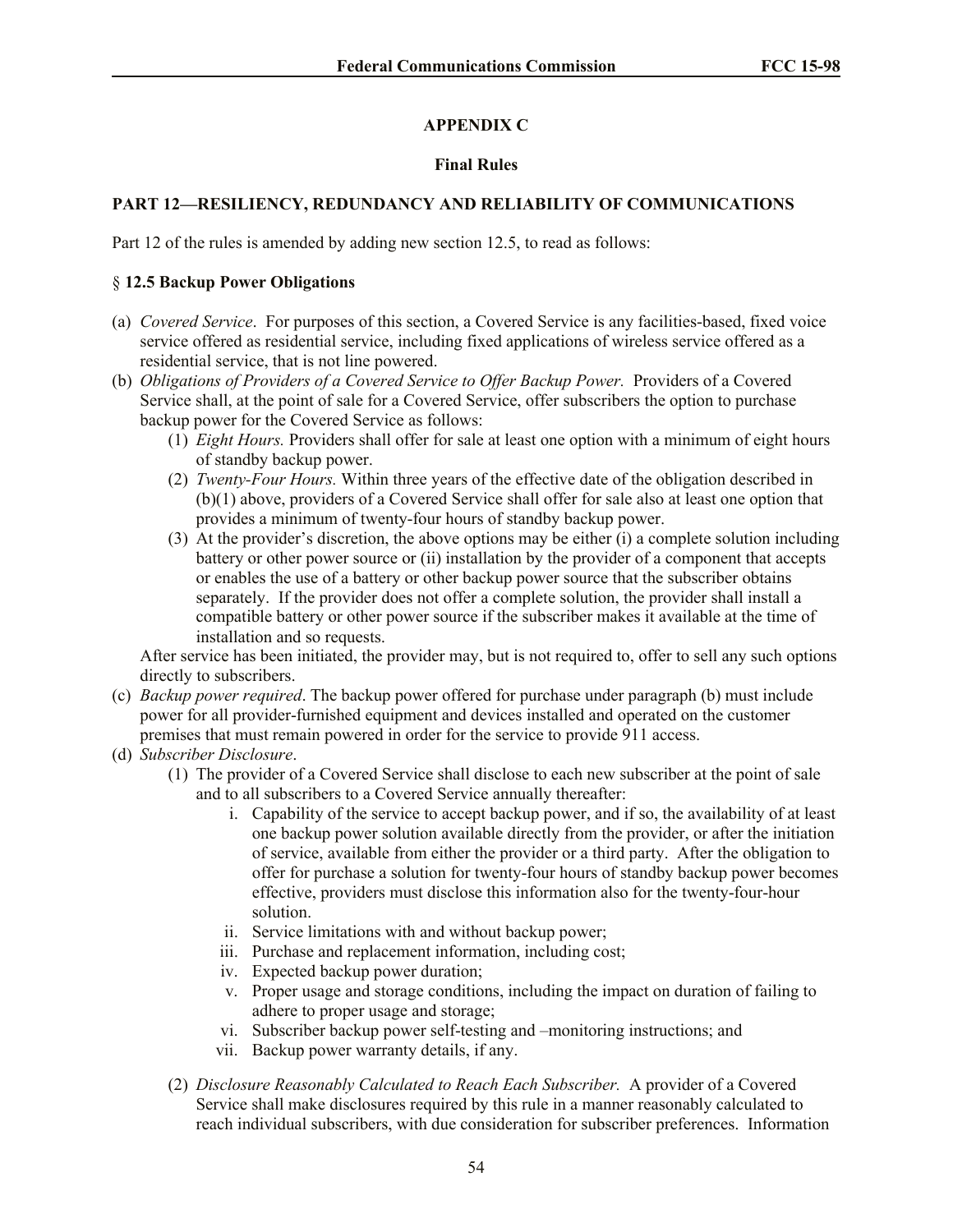posted on a provider's public website and/or within a subscriber portal accessed by logging through the provider's website are not sufficient to comply with these requirements.

- (3) The disclosures required under this paragraph are in addition to, but may be combined with, any disclosures required under Section 9.5(e).
- (e) *Obligation With Respect to Existing Subscribers.* Providers are not obligated to offer for sale backup power options to or retrofit equipment for those who are subscribers as of the effective date of the obligations in (b)(1) above, but shall provide such subscribers with the annual disclosures required by (d) above.
- *(f) Effective Dates of Obligations.*
	- (1) Except as noted in sections  $(b)(2)$  and  $(f)(2)$ , the obligations under section (b) above are effective 120 days after publication of this rule in the Federal Register, and the obligations under section (d) above are effective 120 days after the Commission announces approval from the Office of Management and Budget.
	- (2) For a provider of a Covered Service that (together with any entities under common control with such provider) has fewer than 100,000 domestic retail subscriber lines, the obligations in section (b)(1) above are effective 300 days after publication of this rule in the Federal Register, the obligations in  $(b)(2)$  are effective as prescribed therein, and the obligations under section (d) above are effective 300 days after the Commission announces approval from the Office of Management and Budget.
- (g) *Sunset Date*. The requirements of this section shall no longer be in effect as of September 1, 2025.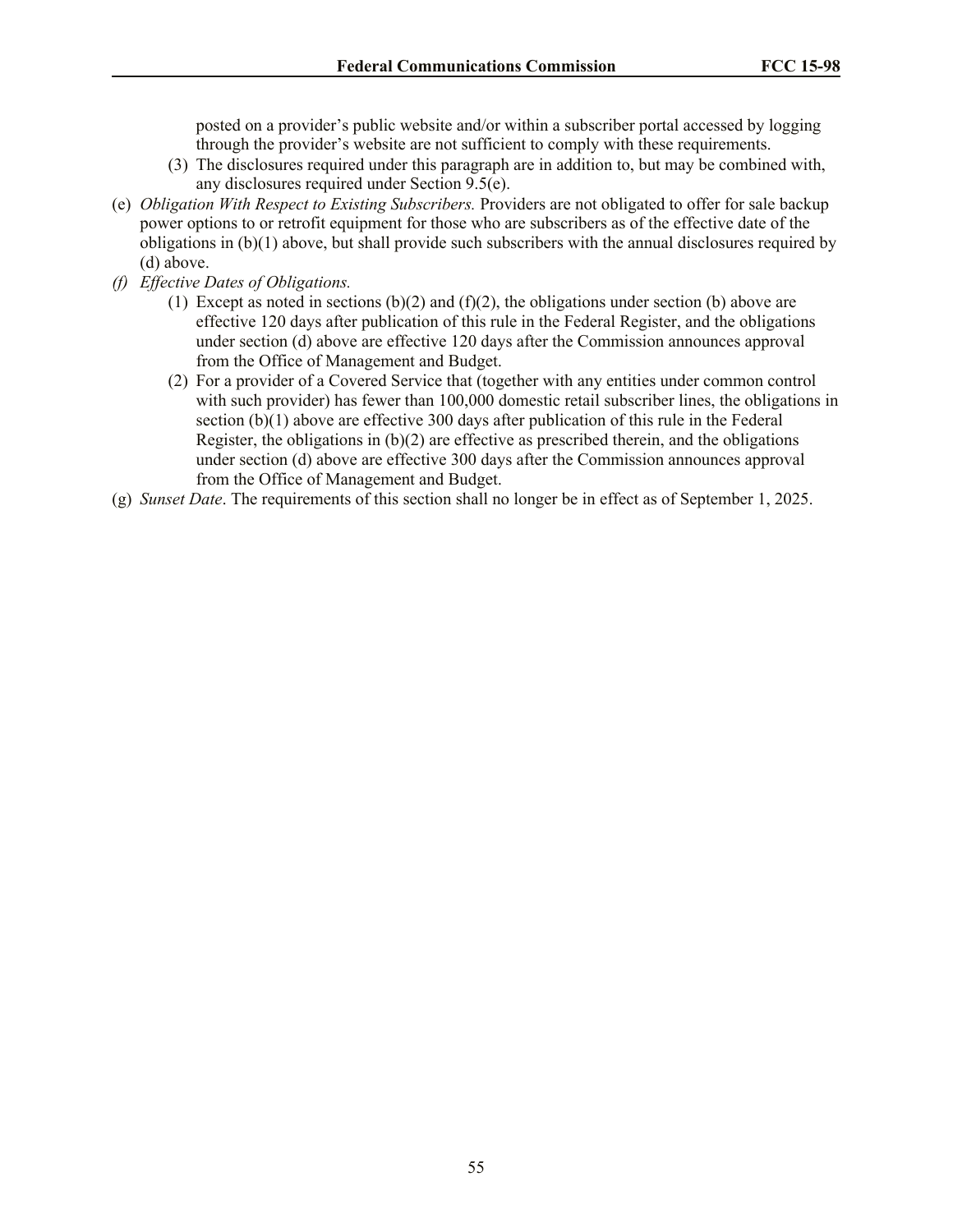## **STATEMENT OF CHAIRMAN TOM WHEELER**

## *Re: Ensuring Continuity of 911 Communications,* PS Docket No. 14-174, Report and Order

When we talk about core values that must be preserved as we transition to next-generation fiberand Internet Protocol (IP)-based networks, public safety is at the top of the list. Today, we're taking action to expand the availability of back-up power and make sure consumers will reliably be able to reach 911 during emergencies in an IP world.

Public safety offers a vivid example of how the network technology transitions are concurrently creating both new opportunities and new challenges. For example, IP-based networks enable 911 call centers to receive a greater range of information – such as text and video – so they can better support first responders in an emergency.

However, these innovative voice services are more vulnerable to outages during emergencies than their copper predecessors. While traditional, copper-based landline home phone service typically works during electric outages because they carry their own power, new services, often delivered over fiber or using IP-based technologies, usually require an independent source of power. This means they need backup power to keep operating in the event of a power outage.

Today we take action to see that consumers are informed about the need for back-up power when using these voice services, and can get such backup power, should they so choose.

The new rules will require providers to offer consumers the option to buy backup power so they can use their phones during power outages. These providers would be required to ensure that a technical solution for 8 hours of standby backup power is available for consumers to purchase, either directly or from a third-party retailer, at the point of sale. And, within three years, providers will also be required to offer an option for 24 hours of standby backup power.

A safe consumer begins with an informed consumer. That's why the rules will also require providers to inform both current and new customers about service limitations during electric outages and the steps they can take to address those risks through backup power, including how to keep their service operational during a multi-day power outage.

With this item, the Commission is empowering consumers to make informed choices and support their need for 911 service during emergencies. We are helping to maximize the benefits of new networks for public safety, while minimizing the challenges.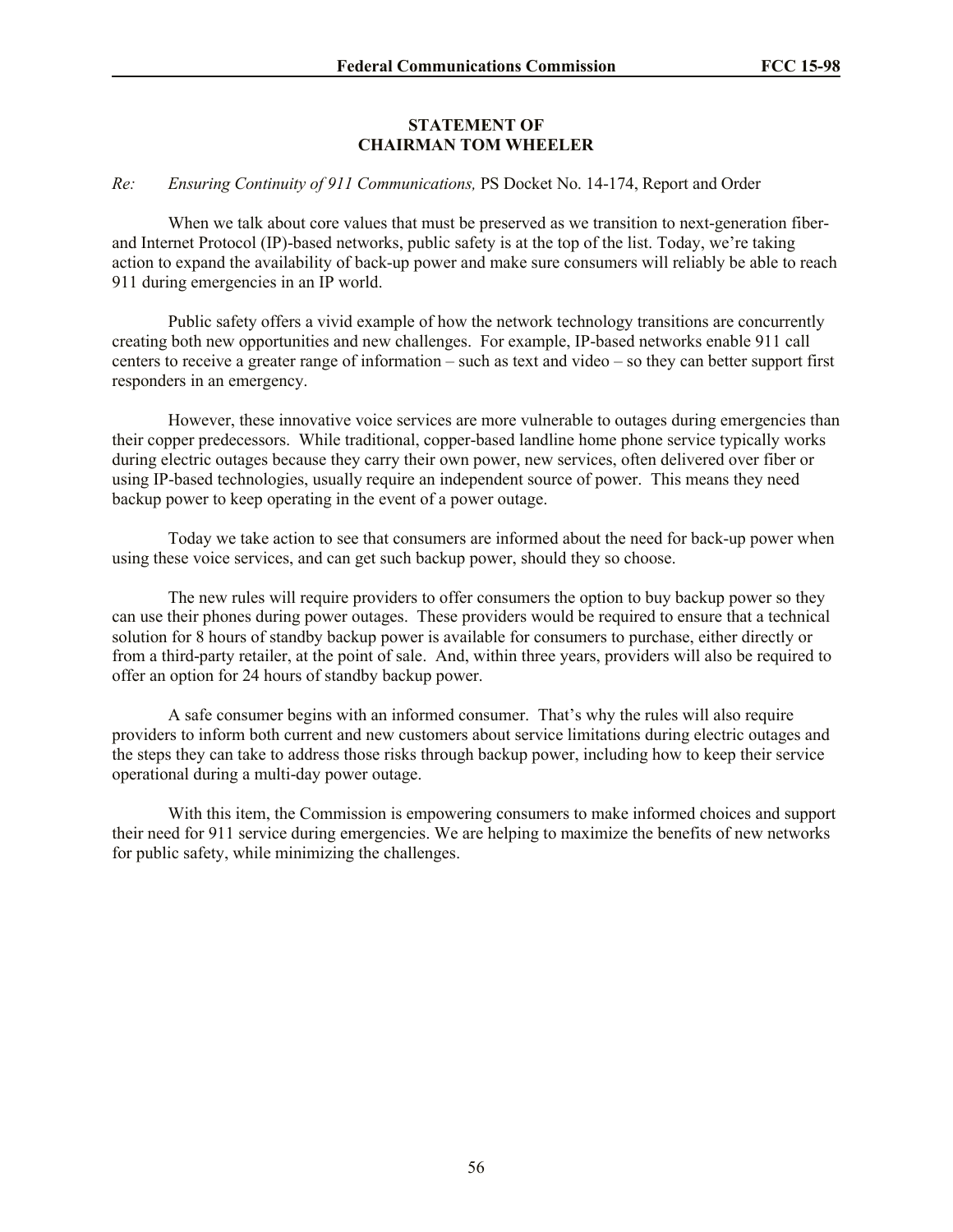# **STATEMENT OF COMMISSIONER MIGNON L. CLYBURN**

## *Re: Ensuring Continuity of 911 Communications,* PS Docket No. 14-174, Report and Order

For decades, traditional landline telephones provided customers with the requisite electrical power over copper wire needed for reliable voice service. With a plug in jack, and an aqua-green princess rotary phone, I never doubted for a moment that when I picked up the receiver I would hear a dial tone, even if the lights were out.

Millions no longer live in that world. Power grid failure for them will mean an interruption in landline service in a matter of hours. About 40% of Americans rely solely on mobile devices. There are those who have landline service, but rarely use it. Scores have transitioned to voice service that no longer relies on copper wires, through cable, fiber or a fixed wireless broadband provider that does not transmit electrical power through the line. And the changes that all of these transitions bring must be made clear to them.

One of the main challenges of these technology transitions is not just that people adopt at different speeds, but that they may be unaware of the limitations of these technologies, especially in the early stages of use. Often these limitations come in the form of small annoyances like a promising new feature that does not work exactly as advertised. But, when the limitation of a new technology jeopardizes something as fundamental and essential as the ability to contact 911 in case of an emergency, we must act.

With the long history of electrical power supplied through a phone line, customers might reasonably – but incorrectly – expect their landline service will be functional during an electric power outage. And for all of the convenience and features these services may offer, even the most enlightened customer might forget to ask about power backups when they transition to a new service.

That is why today's action is so important. It provides information and options to consumers that will help them make decisions in line with their particular needs. It requires providers to offer eight hours of battery backup as an option for new customers, and in three years, it mandates that providers supply them with a 24-hour backup solution. It also requires providers to disclose information about backup power options at the point of sale to new subscribers, and annually thereafter to all subscribers. This will allow a customer, at the moment she is thinking about transitioning to a new service, the means to consider options in the event of a commercial power outage and choose an optimal solution in case of an emergency.

To be clear: many providers currently provide backup power information and effective solutions that allow customers to reach emergency services during a commercial power outage. Today's actions merely give providers additional flexibility to find backup power solutions that should work for all customers, particularly in a time of crisis. I commend Chairman Wheeler for raising the profile of this issue and the Public Safety Bureau for their presentation and for finding a solution that strikes an appropriate balance between cost and public safety.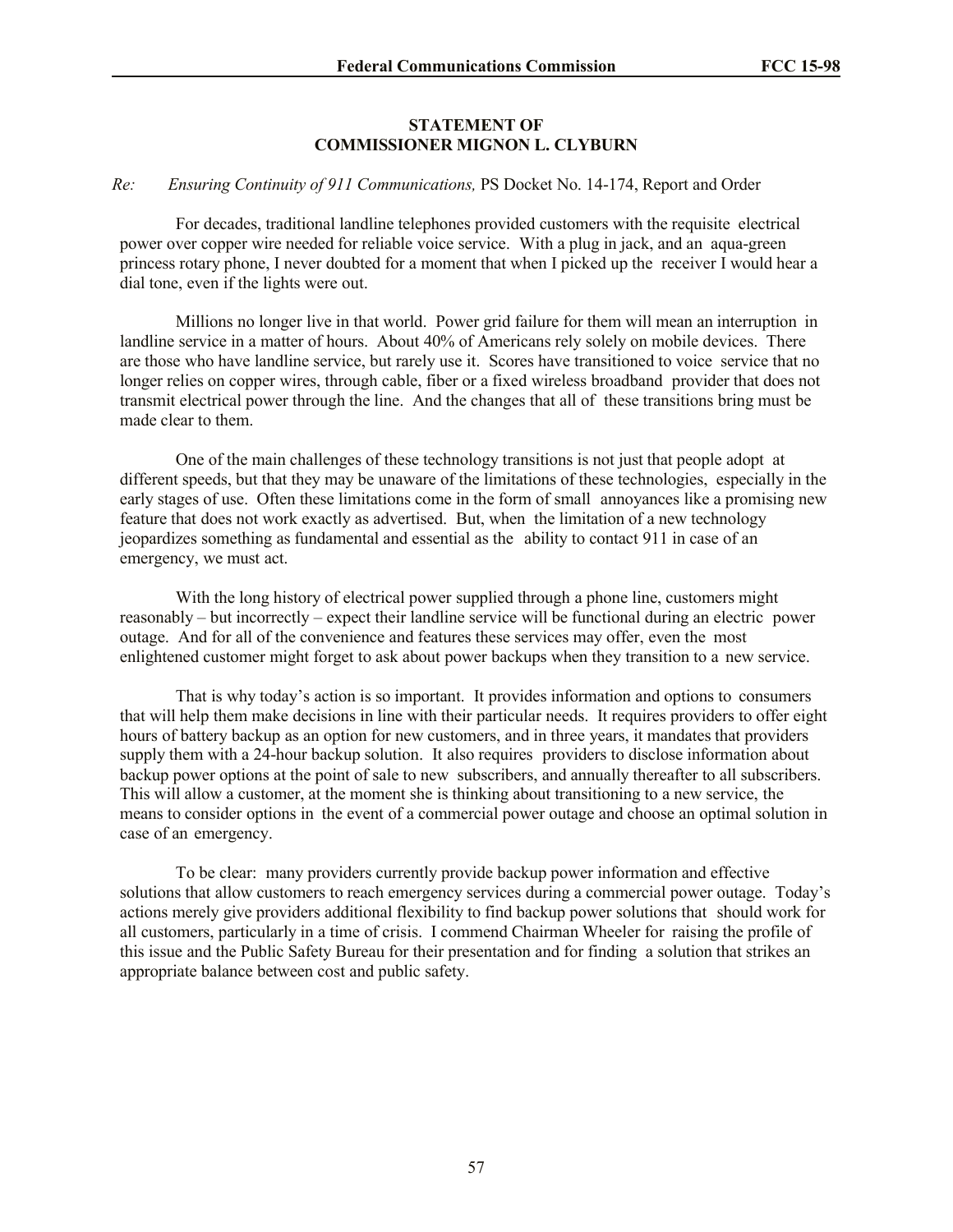## **STATEMENT OF COMMISSIONER JESSICA ROSENWORCEL**

## *Re: Ensuring Continuity of 911 Communications,* PS Docket No. 14-174, Report and Order

Two-hundred and forty million 911 calls are placed each year. If you've never had to dial this number, consider yourself lucky. But one day when the unthinkable occurs, you just might. And before any police radio crackles, fire engine blares, or ambulance races—you will need to reach a 911 operator. That is one call you need to go through.

In the past, 911 calls reached our nation's emergency call centers through traditional copper telephone lines. Because copper lines are served by an independent electrical source, they work—even when commercial power systems fail.

But today, the ways we reach out in emergency are more diverse than ever before. Calls to 911 come tumbling in from a variety of communications technologies. We have wired and wireless services, voice calls and texts. Our networks are evolving. And one of the biggest changes taking place entails consumers swapping out old copper lines for new IP services—services that are dependent on commercial power.

There is a lot to gain from this evolution of technology and explosion of IP services. But we need to be mindful that these new IP services require planning for when the electricity goes out. Because in the course of all this network change we cannot sacrifice our most basic values. Public safety matters—and when you call 911 that call needs to go through—no matter the time, place, or technology you use to place your call. That is why I support what we do here today.

This Report and Order makes clear that service providers must offer backup power to their customers so that they can maintain service when the lights go dark and commercial power fails. It also requires providers to educate consumers by providing meaningful information about backup power offerings.

This is progress, because it promotes both public safety and the evolution of network infrastructure. But going forward, vigilance is required—in three areas. First, we need to ensure that consumers understand their new networks so that they prepare for outages. Second, we need to watch marketplace developments so that basic safety needs are not compromised by unjustifiable new fees. Third, we need to support the development of systems with longer back-up capabilities—and over time find ways to expand their availability in our most vulnerable places.

Thank you to the dedicated staff of the Public Safety and Homeland Security Bureau for this Report and Order—and for their unwavering commitment to improving the reliability of 911.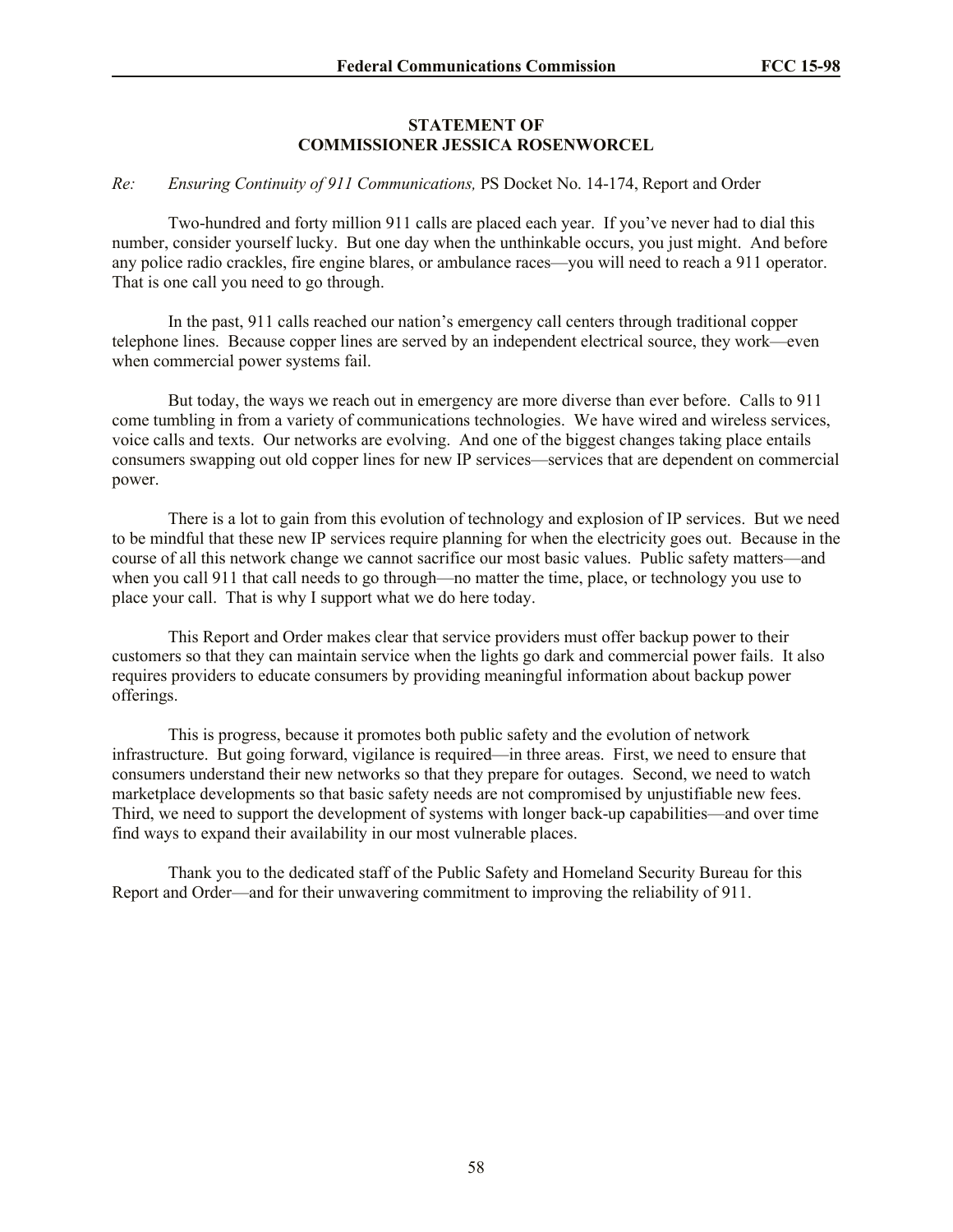## **STATEMENT OF COMMISSIONER AJIT PAI**

## Re: *Ensuring Continuity of 911 Communications*, PS Docket No. 14-174.

"Be prepared." Although the Boy Scouts made that simple motto famous, the American people have shown that there's more than one way to interpret it. Some households stock gallons of fresh water and canned goods and keep a transistor radio or a charged cellphone ready just in case. Others own a generator so that when the power goes out their lights stay on. Yet still others—perhaps terrified of becoming the next Deputy Rick Grimes and awakening to a world overrun by zombies<sup>330</sup>—have built underground bunkers complete with a year's supply of food and gas masks for the whole family.<sup>331</sup> In short, many Americans are already preparing for disasters and are doing so in their own ways.

That's why, when we commenced this proceeding nine months ago, I proposed a "simple alternative to more invasive battery backup mandates"—namely, letting consumers make decisions for themselves.<sup>332</sup> After all, "now that most consumers have mobile phones, I doubt all of them will want to pay the cost of a new carrier-installed battery backup for their landline.<sup>"333</sup>

I support this *Order* because it adopts that consumer-driven approach and recognizes that no onesize-fits-all solution will work when it comes to disaster preparedness. As the *Order* puts it, "consumers may desire different amounts of backup power—or none at all—depending on their individual circumstances."<sup>334</sup> That's exactly right. Enabling consumers to make their own choices allows them to do what's best for them and their families.<sup>335</sup>

I look forward to collaborating with the staff of the Public Safety and Homeland Security Bureau and my colleagues as we continue to help consumers prepare for disasters.

<sup>333</sup> *Id.*

 $\overline{a}$ 

<sup>334</sup> *Order* at para. 44.

<sup>330</sup> *See* AMC, *The Walking Dead* (Season 1, Episode 1: "Days Gone By").

<sup>331</sup> *See* National Geographic Channel, *Doomsday Preppers*, http://on.natgeo.com/1IopL0E (including option to explore a "Zombie Outbreak Simulator"); *see also* Elizabeth Barber, "Kansas Will Be Prepared for the Zombie Apocalypse," *Time* (Sept. 24, 2014), *available at* http://ti.me/1qyH9FP.

<sup>332</sup> *Ensuring Customer Premises Equipment Backup Power for Continuity of Communications et al.*, PS Docket No. 14-174, GN Docket No. 13-5, WC Docket No. 05-25, RM-11358, RM-10593, Notice of Proposed Rulemaking and Declaratory Ruling, 29 FCC Rcd 14968, 15038 (2014) (Statement of Commissioner Ajit Pai).

<sup>&</sup>lt;sup>335</sup> This approach also enables the Commission to avoid difficult questions of legal authority that attend more prescriptive government mandates in this area. *Cf*. *CTIA—The Wireless Ass'n v. FCC*, 530 F.3d 984 (D.C. Cir. 2008).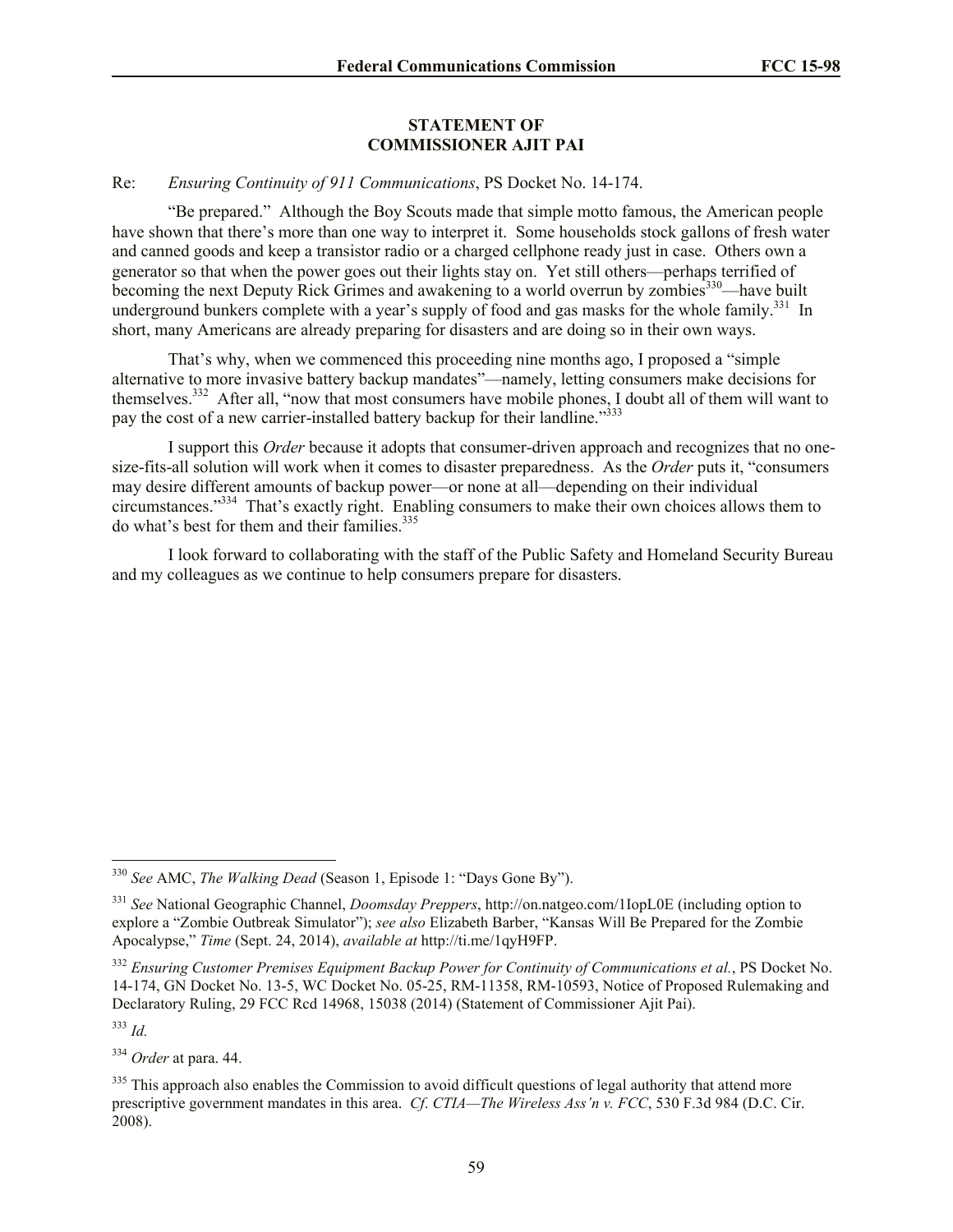## **CONCURRING STATEMENT OF COMMISSIONER MICHAEL O'RIELLY**

## *Re: Ensuring Continuity of 911 Communications,* PS Docket No. 14-174, Report and Order

Consumers should make plans to communicate during power outages, as part of their overall emergency preparedness efforts, including understanding the benefits and limitations of their communications services and devices. At the same time, the Commission should be careful not to place undue burdens on providers to offer backup power solutions that provide little real benefit, based on how the market is already developing.

The record in this proceeding highlights the transitions that are already well underway in the communications market. One commenter emphasized that, "among telephone households during 2013, more than 90 percent had wireless service and 43 percent used only wireless telephones for voice service."<sup>336</sup> Of the remaining households, "30 percent were using non-traditional services such as VoIP via broadband" meaning that "only 27 percent of telephone households were using traditional landlines as of year-end 2013."<sup>337</sup> These trends will continue apace. In particular, the percentage of households that have "cut the cord" is expected to top 50 percent by the end of this year.<sup>338</sup> And such consumer adoption of new technology happened without a new FCC backup power regime.

Even amongst households that continue to subscribe to a landline voice service, however, "it is likely that the vast majority utilize a cordless phone that requires the availability of power in the first instance."<sup>339</sup> Indeed, one commenter estimated that "less than one percent of households are traditional telephone subscribers with line power service, a corded telephone, and no mobile wireless service."<sup>340</sup>

It is not too surprising that when consumers are offered a backup power option, most choose not to avail themselves of it. Several commenters attributed the lack of consumer demand for backup power to the fact that "customers rely on alternative means of communicating (i.e., mobile devices and services) if the voice equipment in their home is not working."<sup>341</sup> As one commenter noted, "consumers mainly rely on wireless communication during emergencies, and a large portion of this is texting. In addition, use of social media is becoming more prominent, since it enables members of communities to communicate quickly and provide assistance more immediately."<sup>342</sup> Even CSRIC, the FCC's own advisory committee, noted that "the need for back-up power is evolving, as consumers increasingly rely on their cell phones and other portable devices for emergency communications during a commercial power outage."<sup>343</sup>

 $\overline{a}$ 336 Comments of The United States Telecom Association, PS Docket No. 14-174 et al., at 3 (filed Feb. 5, 2015).

<sup>337</sup> *Id*.

<sup>338</sup> *Id*. at 4.

<sup>339</sup> Letter from NTCA–The Rural Broadband Association, GVNW Consulting, Inc., and Vantage Point Solutions to Marlene Dortch, FCC, GN Docket No. 13-5, PS Docket No. 14-174, at 2 (filed July 22, 2015). <sup>340</sup> Letter from Fiber to the Home Council Americas to Marlene Dortch, FCC, PS Docket No. 14-174, at 2 (filed May 7, 2015).

<sup>341</sup> *See, e.g*., Letter from National Cable & Telecommunications Association to Marlene Dortch, FCC, GN Docket No. 13-5, PS Docket No. 14-174, at 2 (filed May 18, 2015) (NCTA Ex Parte).

<sup>342</sup> Letter from Fiber to the Home Council Americas to Marlene Dortch, FCC, GN Docket No. 13-5, PS Docket No. 14-174, at 2 (filed May 13, 2015).

<sup>343</sup> CSRIC Working Group 10 Report at 19 (September 2014),

http://transition.fcc.gov/pshs/advisory/csric4/CSRIC%20WG10%20CPE%20Powering%20Best%20Practices%20Fi nal%20Draft%20v2%20082014.pdf.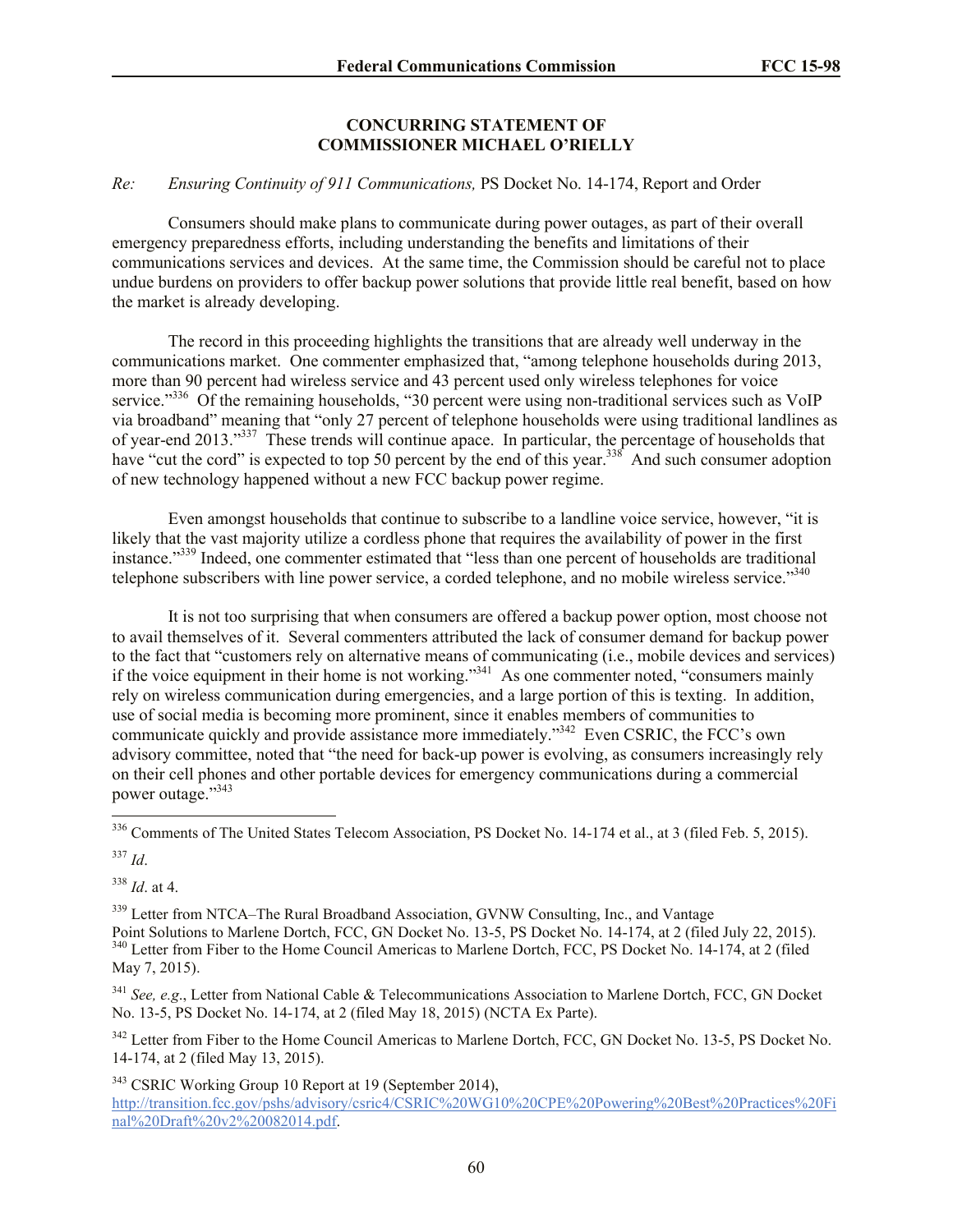The order acknowledges that "many" providers already offer backup power solutions to their customers. Yet, as one association stated, "an exceedingly small percentage of cable voice customers purchase batteries for their CPE when offered and that there is no demonstrable increase in demand for batteries following extended power outages."<sup>344</sup> The same experience rings true among telephone companies. For example, one provider that tried to promote its voice service by advertising the availability of backup power in the wake of a hurricane that caused significant outages "saw little to no uptick as a result and landline losses continued at a steady pace despite the lack of backup power with alternative services."<sup>345</sup>

Given these facts, efforts to impose backup power requirements on providers should face heightened scrutiny to ensure that the costs are truly justified. Once again, however, the FCC tries to bypass the required analysis by trotting out the same old stale statistic that each life saved is worth x millions of dollars. Even if that figure made sense in this setting, that is still no excuse for refusing my request to do the work needed to estimate the costs imposed by this Order. Why does the agency continuously refuse to conduct a true cost-benefit analysis? If this item is truly of value, then the data will support it. Without that critical information, I must make my own best estimate based on input from stakeholders. This is quite a challenge when they know little about the requirements set forth in the order—not an ideal situation.

My general sense is that, while the order is largely unnecessary, the adjustments that have been made since last year's proposal better align the costs imposed by the FCC with the benefits. In particular, the providers are given flexibility to decide how to meet the requirement to offer customers the option to purchase a backup power solution for 8 hours in the near-term and 24 hours in 3 years. Moreover, while companies must provide information about the solution at the point of sale and annually thereafter, they also have some flexibility to decide how best to communicate with their customers. For example, if a customer has requested to receive information from a provider by email, then these requirements can be met by providing the information by email. In addition, the item condenses the minimum requirements. Moreover, the rules include a sunset—something that I have advocated for across FCC proceedings albeit after 10 years, which is a longer timeframe than needed.

That is not to say that I am satisfied with the order. I do not understand the hesitancy to make clear that states cannot regulate interconnected VoIP by adopting their own backup power requirements. The Commission previously declared that "this Commission, not the state commissions, has the responsibility and obligation to decide whether certain regulations apply to [VoIP] and other IP-enabled services having the same capabilities."<sup>346</sup> While some of my colleagues may want states to play a greater role, it is disingenuous for the item to imply that states have a larger role than what is actually permitted under long-standing Commission precedent. They do not and no state should read our actions today suggesting otherwise.

 $\overline{a}$ 

<sup>&</sup>lt;sup>344</sup> NCTA Ex Parte at 2.

<sup>&</sup>lt;sup>345</sup> Comments of Cincinnati Bell, PS Docket No. 14-174, GN Docket No. 13-5, RM-11358, WC Docket No. 05-25, RM-10593, at 7 (filed Feb. 5, 2015).

<sup>&</sup>lt;sup>346</sup> Vonage Holdings Corp. Petition for Declaratory Ruling Concerning an Order of the Minnesota Pub. Util. Commn., Order, 19 FCC Rcd 22404, 22405, para. 1 (2004), aff'd, *Minnesota Pub. Util. Comm'n. v. FCC*, 483 F.3d 570 (8th Cir. Mar. 21, 2007). The Commission further stated that "[f]or such services" state regulation must "yield to important federal objectives", thereby confining the state role to "protecting consumers from fraud, enforcing fair business practices, for example, in advertising and billing, and generally responding to consumer inquiries and complaints" and enforcement of "general laws governing entities conducting business within the state, such as laws concerning taxation; fraud; general commercial dealings; and marketing, advertising, and other business practices." *Id*. This reasoning was used in a series of orders setting forth federal obligations for interconnected VoIP service.